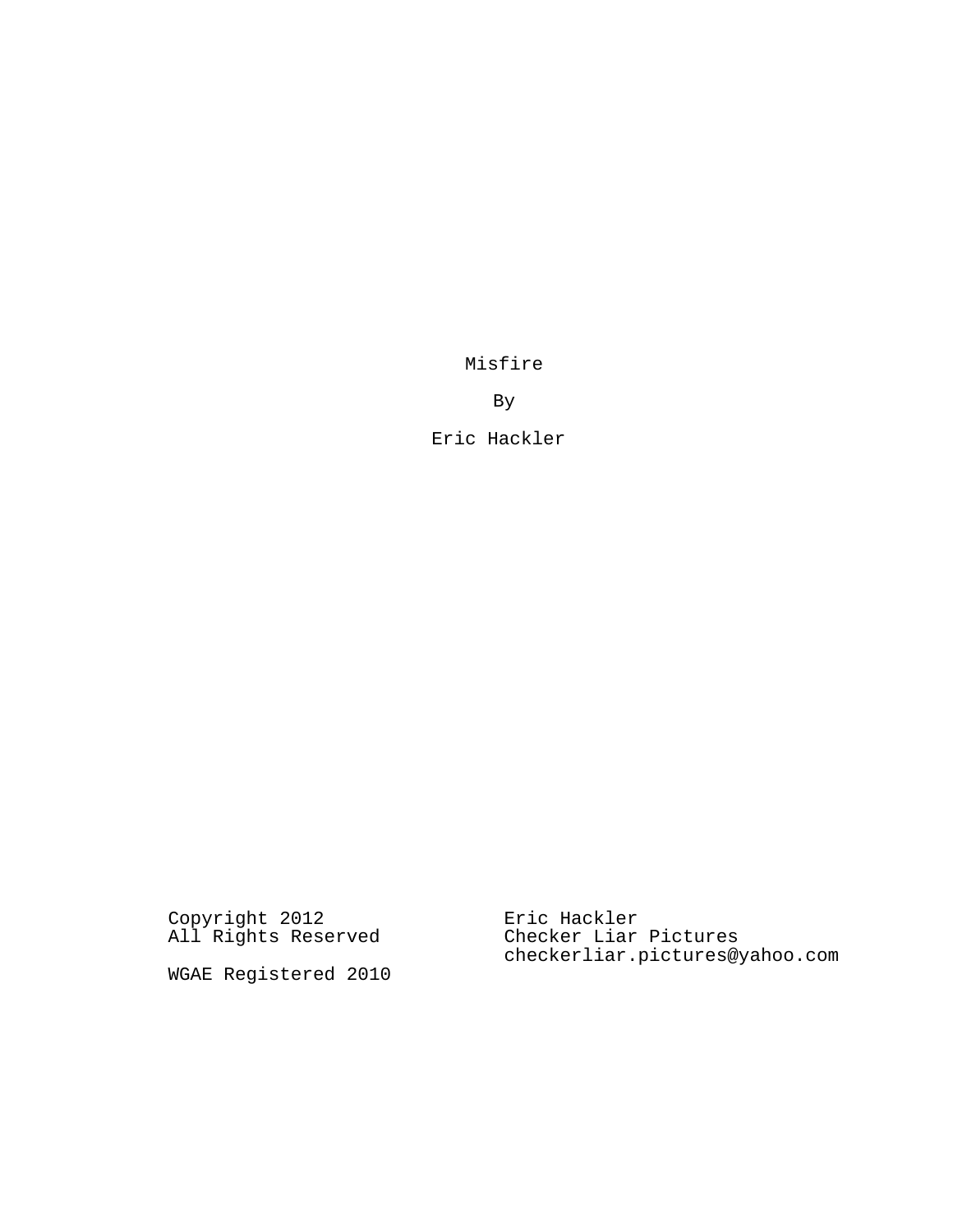#### 1 INT. ROULETTE ROOM

## February 1995

The room is a dark study. The walls are bare. There are no windows. The only furniture in the room is a solid wooden table in the centre. 6 chairs surround it. A small box of bullets rests on it. There is a brass clock with a glass cover in the centre of the table. A bar with drinks and 6 glasses stands off to the side.

SHOT: Camera on the table. Someone enters. His face is never seen. He wears all black. Black dress pants, a black long sleeved dress shirt, and a black suit jacket. The only part of him we ever see is his hands. They are encased in purple leather gloves. This is THE PIT BOSS.

THE PIT BOSS controls the game. This is his world.

THE PIT BOSS reaches into his jacket and pulls out a .45 Colt Revolver. This is the roulette wheel.

THE PIT BOSS places the gun on the table in the foreground of the shot and walks away.

#### 2 INT. EDWARD'S BEDROOM

All names and dates are shown on screen the first time we see/meet them.

March 1989

EDWARD STEWART is sitting alone in his bedroom. He is holding the same .45 Colt Revolver.

We don't see all of his face until the last shot.

He spins it around his finger flawlessly. There is one bullet standing on the table beside him. He picks it up and loads it into the gun.

He spins the chamber so he doesn't know where the bullet is. He cocks the gun.

EDWARD puts the gun to his head and pulls the trigger. "Click"

Silence. EDWARD'S mouth twitches.

He cocks it and fire again. "Click" Again. "Click" Again.

We finally see EDWARD'S face. He looks hopeful (of what we don't know). He pulls the trigger.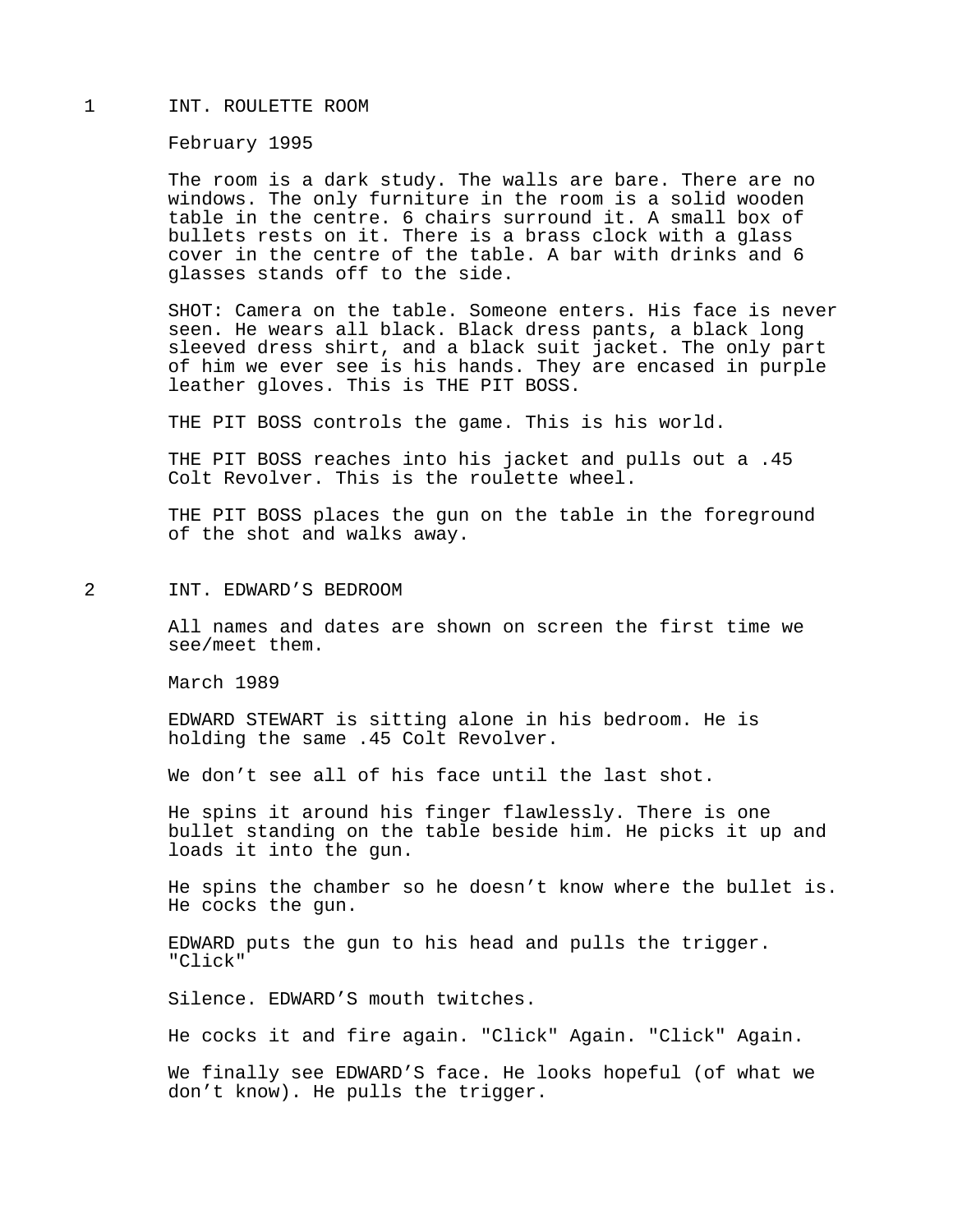3 TITLE CARD

The noises fade out as the music increases.

4 INT. ROULETTE ROOM

The same shot we left it on. The gun on the table in the foreground. This whole scene is one long take.

No titles on screen. All the characters clothes look worn. A cloth mirror to their souls.

THE PLAYERS enter. THEODOR, AUGUST, CHARLES, STANISLAW, IVAN & ACHMET. The latter enters first. He is dressed in black dress pants, a long sleeved purple dress shirt, a black vest and black fingerless gloves. He picks up the gun and spins it around his finger.

THEODOR enters as this occurs. He wears jeans and a loose fitting black long sleeved shirt. He is carrying a black jacket.

> THEODOR You know they say that only works in movies.

ACHMET With practice, anything works.

THEODOR goes over to the bar and pours himself a drink.

THEODOR And what about the things you can't practice?

ACHMET Like hanging yourself?

THEODOR Or putting a gun to your head. Let me see.

ACHMET hands THEODOR the gun. THEODOR cocks it back and starts aiming around the room.

CHARLES walks in. He is dressed in a dark brown suit with a dark coloured dress shirt and a muted red scarf around his neck. He walks with an ornate walking stick. CHARLES is a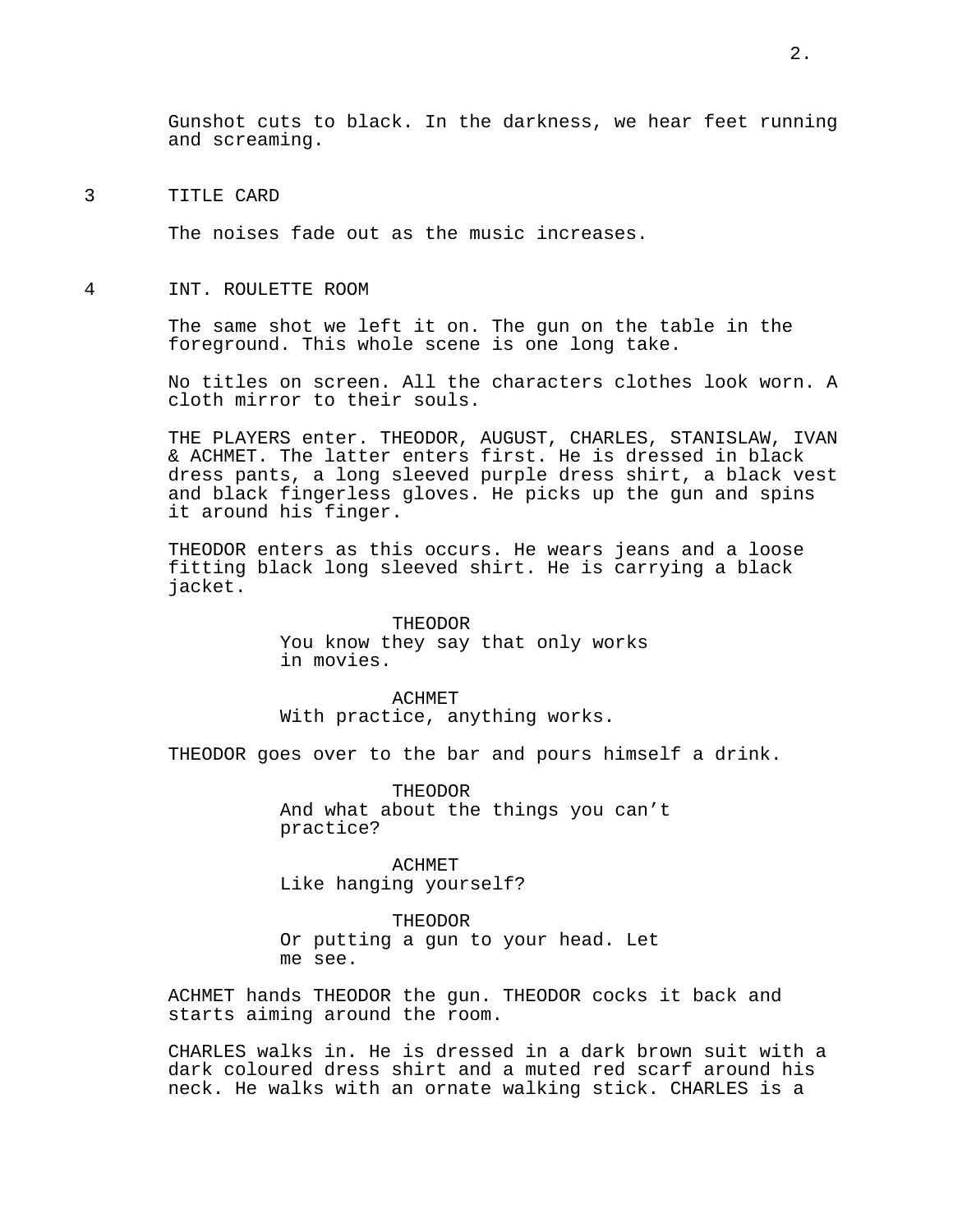doctor who has been diagnosed with Fahr's Syndrome. As such, he is often racked with tremors and twitches. He has a constant headache, a mask like appearance, and a nervous habit of flipping a pen across his fingers.

THEODOR aims the gun at him.

CHARLES I hope that's not loaded.

THEODOR I haven't checked. But we'll gamble.

He fires. "Click"

THEODOR You live to see another day, sir.

CHARLES

We'll see.

ACHMET (to THEODOR) You're lucky. The longer we all stay alive, the greater the chance we survive.

CHARLES You've worked the numbers I see.

IVAN enters. He is wearing black dress pants and a black dress shirt under an unbuttoned military jacket. This jacket isn't his. He was ordered to wear it. IVAN pours himself a glass of water He drinks like it's the most delicious thing he's ever tasted.

> IVAN We all have. 16 percent the first round. Slightly less as each player is eliminated. By the end, there's a 3/6ths chance.

> > THEODOR

Of what?

IVAN (obviously) Survival

ACHMET (excited?) Death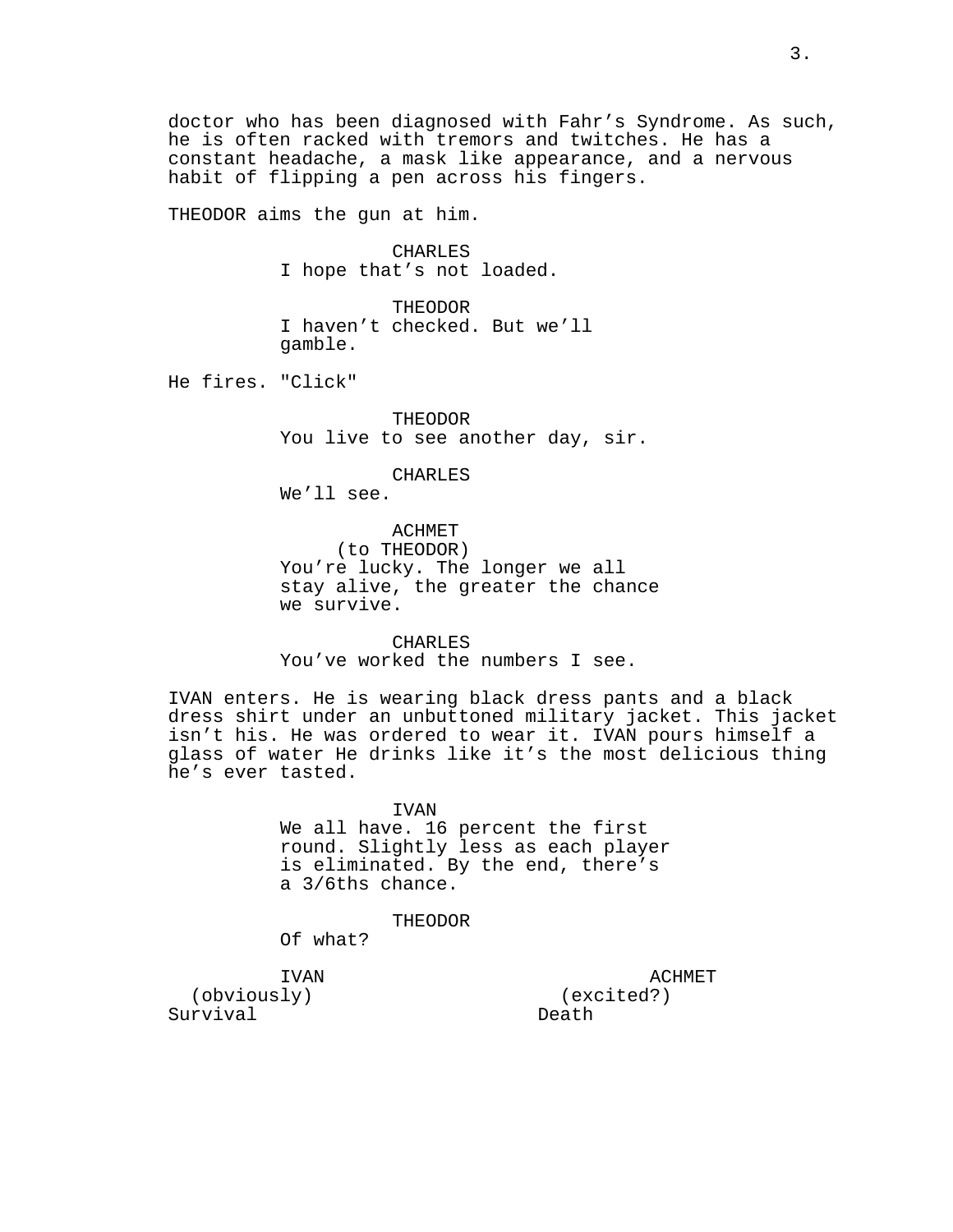THEODOR (to IVAN) Glass half full (to ACHMET) Glass half empty. Either way, 50%? I've bet with worse odds.

#### CHARLES

And lost?

THEODOR (not correcting) And won.

STANISLAW enters. He is wearing black dress pants, a white dress shirt and a dark royal blue tie. He is cloaked in a tan trench coat.

> STANISLAW What's going on?

THEODOR Isn't it obvious?

THOEDOR picks up the gun. He spins the barrel, cocks it and fires at STANISLAW. "Click"

THEODOR

We're gambling.

He goes to spin the barrel again.

ACHMET One spin per round.

THEODOR pretends to shoot ACHMET as a way of saying "gotcha"

STANISLAW (voice of a man in over his head) This is unexpected. I mean, I didn't know this actually happened.

AUGUST (off-screen) It shouldn't.

AUGUST enters. She is dressed in a black skirt, grey tights and a grey flannel blouse. A black lace bra is just visible. She carries a light black jacket. Serious and sexy. AUGUST has Cryptococcal meningitis. An opportunistic infection brought on by AIDS. She suffers from seizures and dementia. As such, she often appears to be in another world and detached from herself.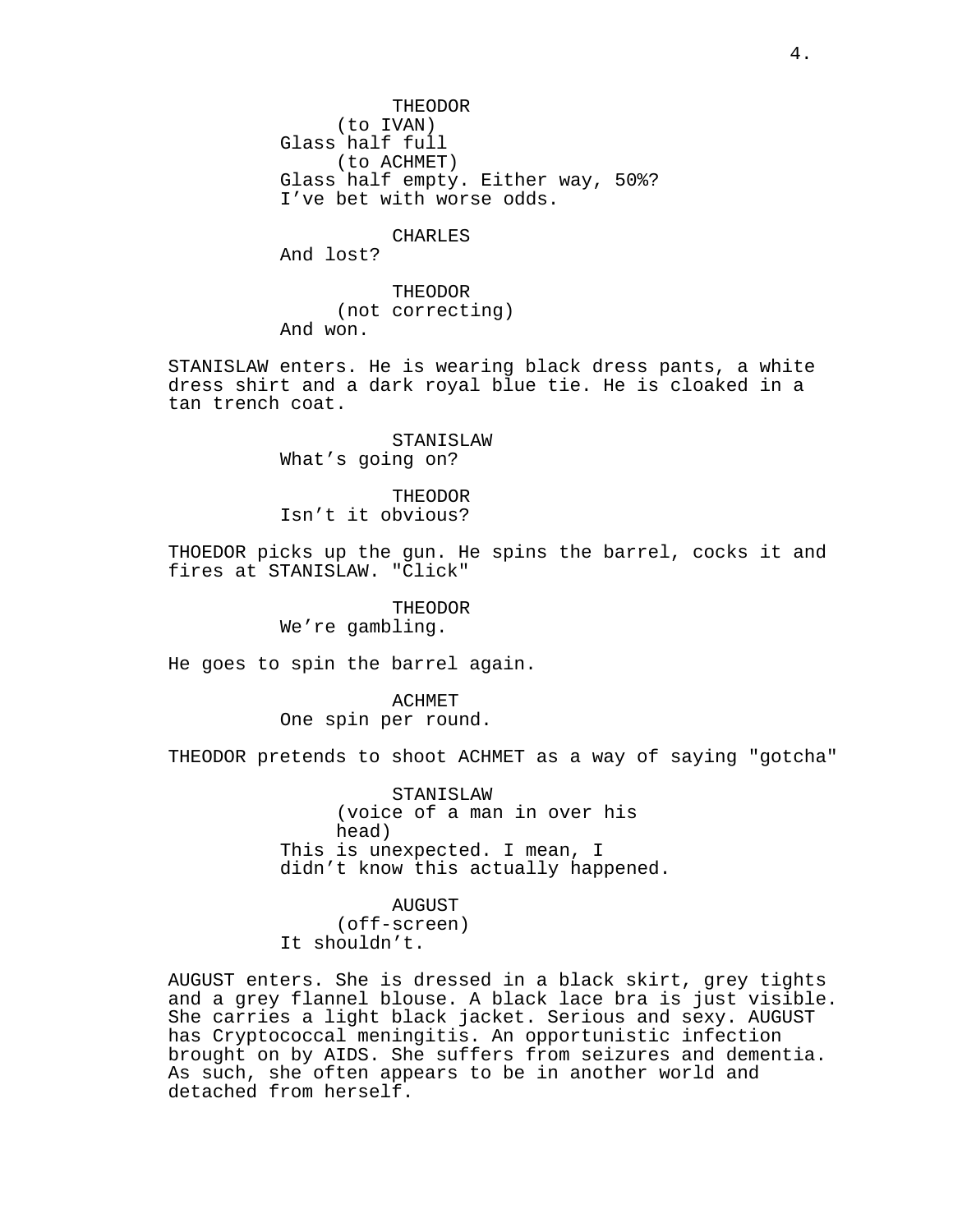AUGUST But desperate times... you know how it goes.

# ACHMET Shall we sit?

THE PLAYERS randomly take seats around the table. ACHMET-THEODOR-IVAN-STANISLAW-CHARLES-AUGUST. The gun is in front of ACHMET.

Silence

# THEODOR Looks like you're starting us off.

He motions and IVAN slides the bullets over to ACHMET. ACHMET opens the gun. He loads one shot and closes the chamber. He spins the wheel.

ACHMET cocks the gun back and without a second thought, puts it to his head.

### **THEODOR**

Ah. Dealer goes last.

THEODOR holds out his hand and ACHMET reluctantly releases the hammer and puts the gun in THEODOR'S hand.

> CHARLES Anti-clockwise it is.

Fade out

# 5 **THE STORY OF IVAN**

## 6 INT. INTERROGATION ROOM

June 1992

IVAN sits alone at the table under harsh light. He is dressed in a long sleeved dark green shirt. His hands (handcuffed) rest on the table. There is a bruise forming on his cheek. He has been hit recently. IVAN has been accused of stealing. What THE DETECTIVE hasn't grasped is that the things he was stealing belonged to him in the first place.

IVAN has always been a jack of all trades and as such, has never had a steady job. He is currently trying to be a writer. In fact, it was his own notes that he was caught with. The same notes that go flying across the table now.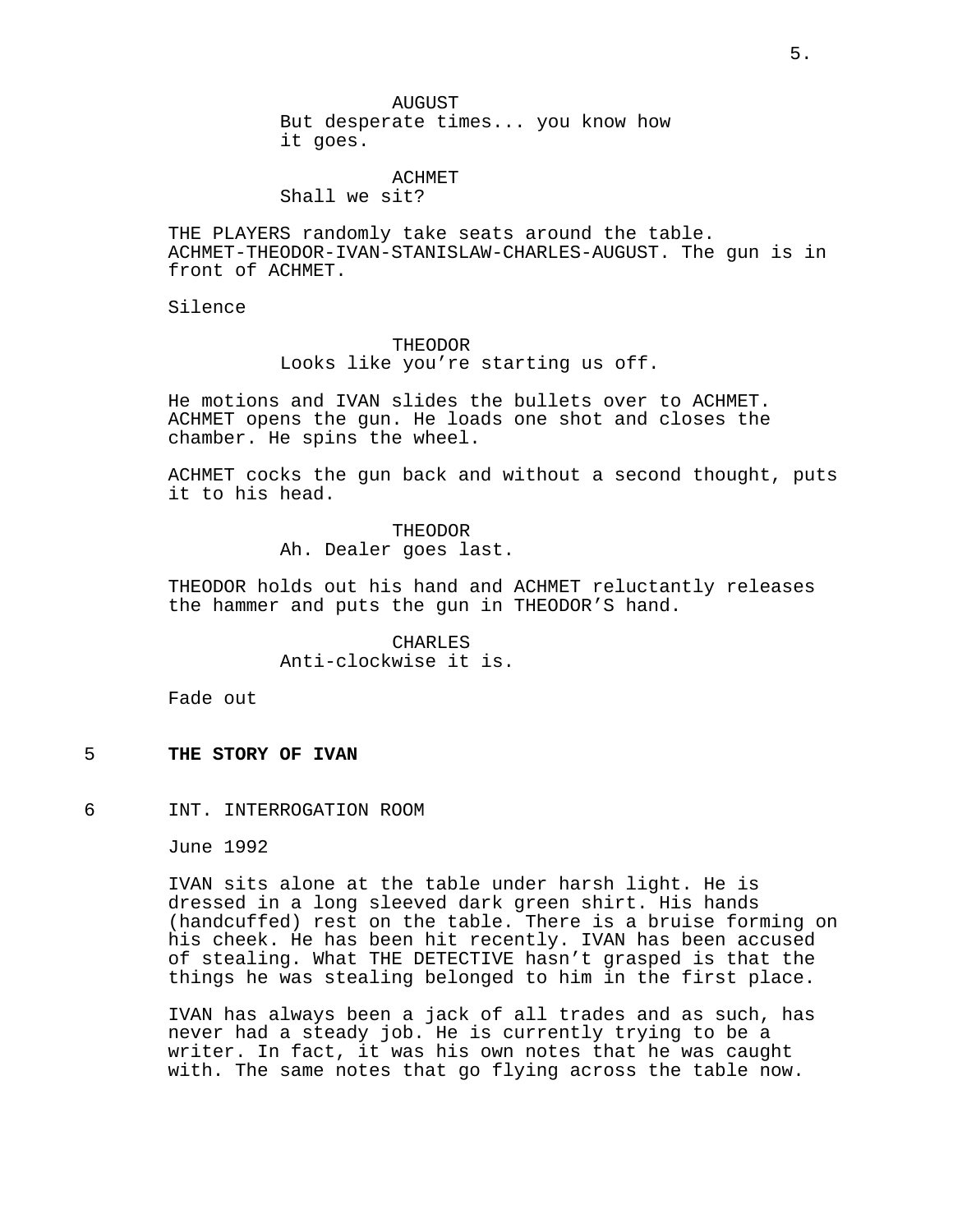#### THE DETECTIVE

(throwing pages as he talks) Chapter 1. Chapter 2. Chapter 3. Really, Partner? Nothing better for a teenager to do on a saturday night than steal someone's manuscript? Shouldn't you be out drinking or smoking or something?

#### IVAN

Have you ever met an intelligent teenager?

THE DETECTIVE (pretends to think) Nope. Never. 'course the only teenagers I ever see are in this room, so perhaps I'm missing something. You tell me.

IVAN says nothing.

#### THE DETECTIVE

Ah, that's what I thought. No, the teens I deal with are the kind of people who break into houses and then get caught because the drunk college-boy came home from a party.

#### IVAN

That is the only reason you caught me.

THE DETECTIVE I don't need more than one.

IVAN

Nope.

Silence

IVAN So why am I here?

# THE DETECTIVE

Sorry?

IVAN You caught me red handed. Why bother interrogating me?

THE DETECTIVE flips a switch on the wall. Outside the microphones and cameras shut off.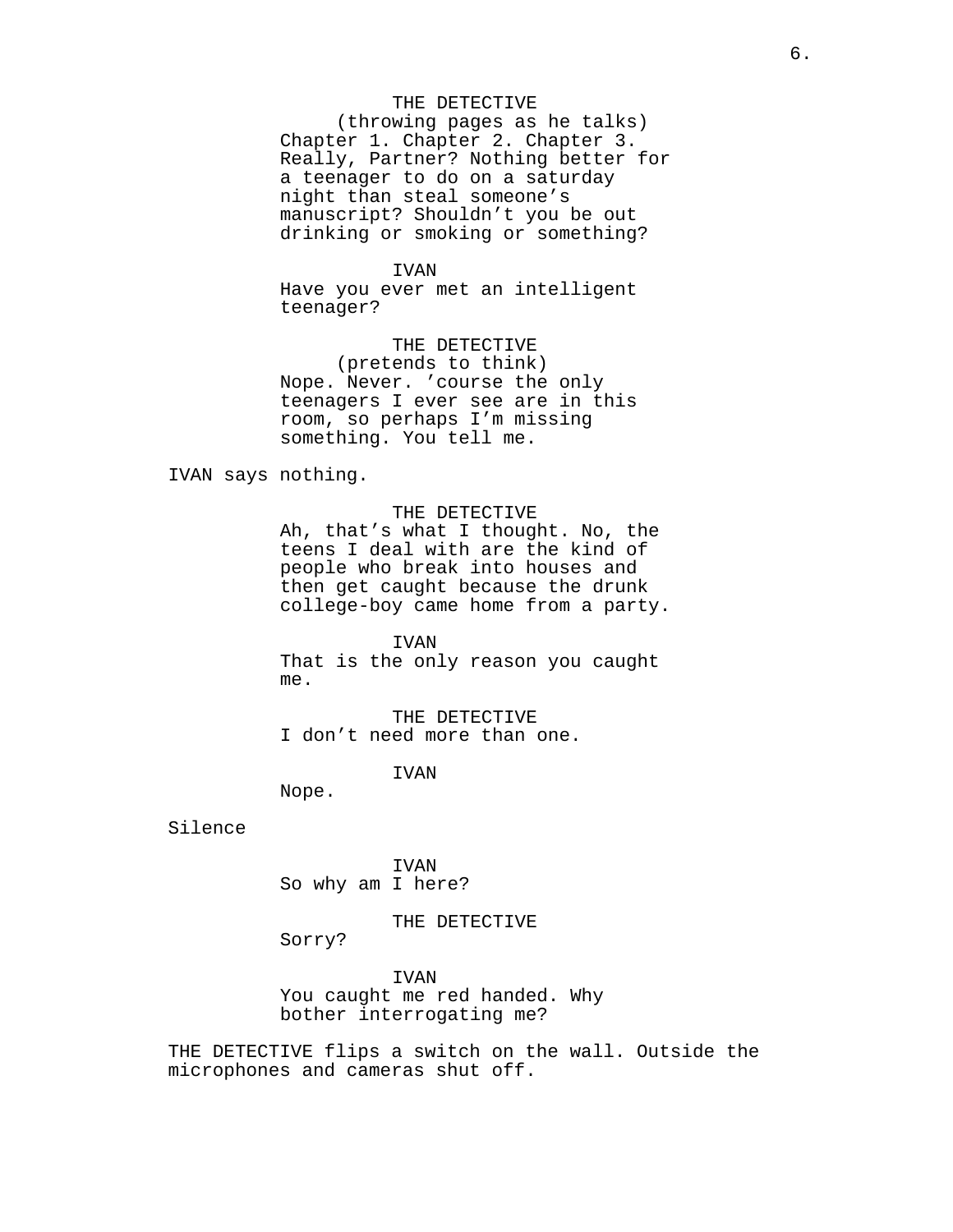IVAN

Oh, here we go again. Hit the left side this time. I want to be symmetrical.

THE DETECTIVE accepts the invitation and punches IVAN square across the left cheek. IVAN'S head jerks with the force of the blow. THE DETECTIVE is panting.

> IVAN (looking back at his captor) Ok. You done? Or do you have a few more issues you'd like us to work out?

THE DETECTIVE (who has been getting progressively angrier this whole time) comes up behind IVAN and whispers in his ear.

> THE DETECTIVE One more word.

> > IVAN

Try Me.

THE DETECTIVE slams IVAN'S head against the table and walks away. IVAN slowly recovers. He rubs his forehead.

> IVAN Ah! Goddammit! I hope you're enjoying this.

THE DETECTIVE Not really. Sometimes it's just the only way.

IVAN The way for what?!

The door opens and THE GOVERNOR walks in.

THE GOVERNOR The way to be sure. Evening boys. Been watching the interrogation. Ivan, I want to talk to you. But first, Detective, what do you think?

THE DETECTIVE He's good, sir. He can take it.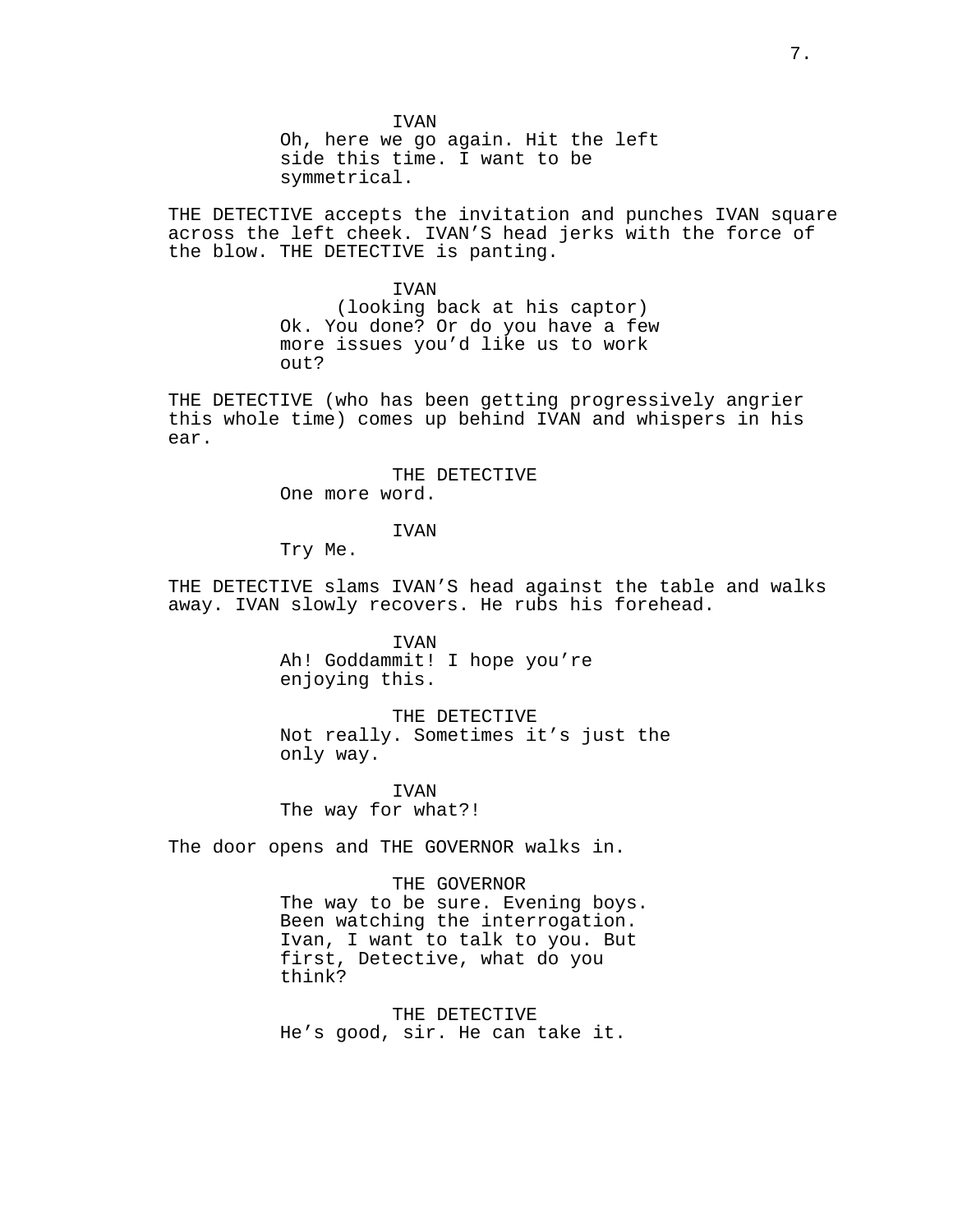THE GOVERNOR Excellent work, Detective. You're a credit to your badge. Thanks for your time.

THE DETECTIVE Any time, Governor.

THE DETECTIVE leaves, closing the door behind him. THE GOVERNOR takes a chair across from IVAN

> THE GOVERNOR I think the room's a bit nicer now.

> > IVAN

We'll see.

THE GOVERNOR There's no need to be suspicious, Ivan. We're just going to talk.

IVAN Some would say that's a greater cause for suspicion.

THE GOVERNOR Would you?

IVAN We'll see.

THE GOVERNOR (looking at IVAN'S notes) Is that your name?

THE GOVERNOR shows him a page.

IVAN

Yes.

THE GOVERNOR (smiling) I thought so. Stealing your own notes huh?

IVAN Stealing them back.

THE GOVERNOR Ah, you know, most people would just call the police if they knew who'd stolen something.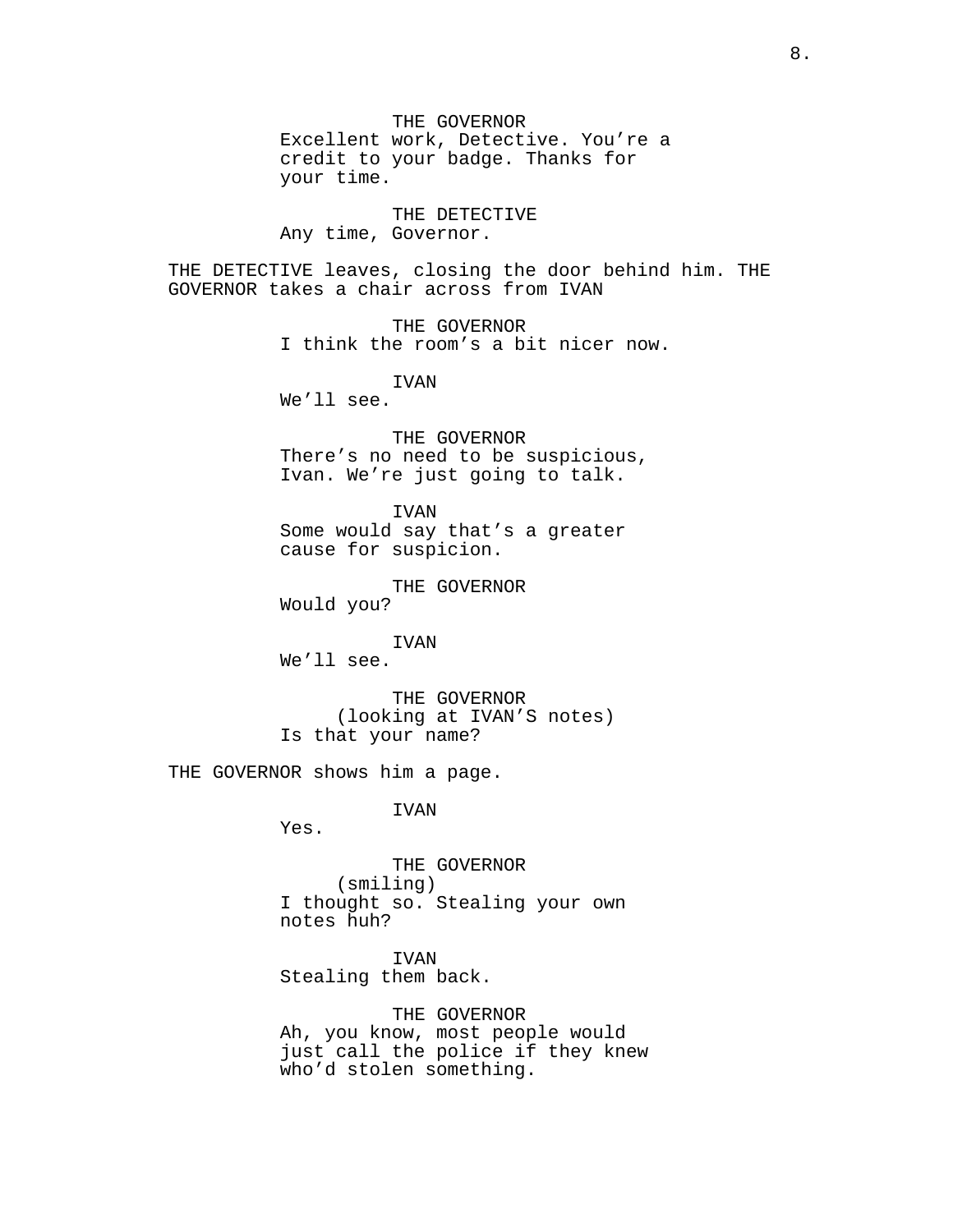IVAN I don't have much faith in the police, sir.

THE GOVERNOR

Why not?

IVAN motions to the bruises on his face.

IVAN They tend to assume things.

THE GOVERNOR Ah. Well, Ivan, I don't know what you're guilty of. What I do know is that the reason you got caught tonight was chance. Your bloody bad luck. Detective told me your method was perfect.

Silence.

THE GOVERNOR That was a compliment, Ivan.

IVAN

Then thank you.

Silence falls again. THE GOVERNOR is reading some of IVAN'S notes.

> THE GOVERNOR Interesting. First draft?

IVAN Plot outline.

THE GOVERNOR You interested in finishing it?

IVAN

("why not") I've written thirty pages already.

THE GOVERNOR That's what I like to hear! Motivation. When you want something, you go and you take it. World needs more young men like you.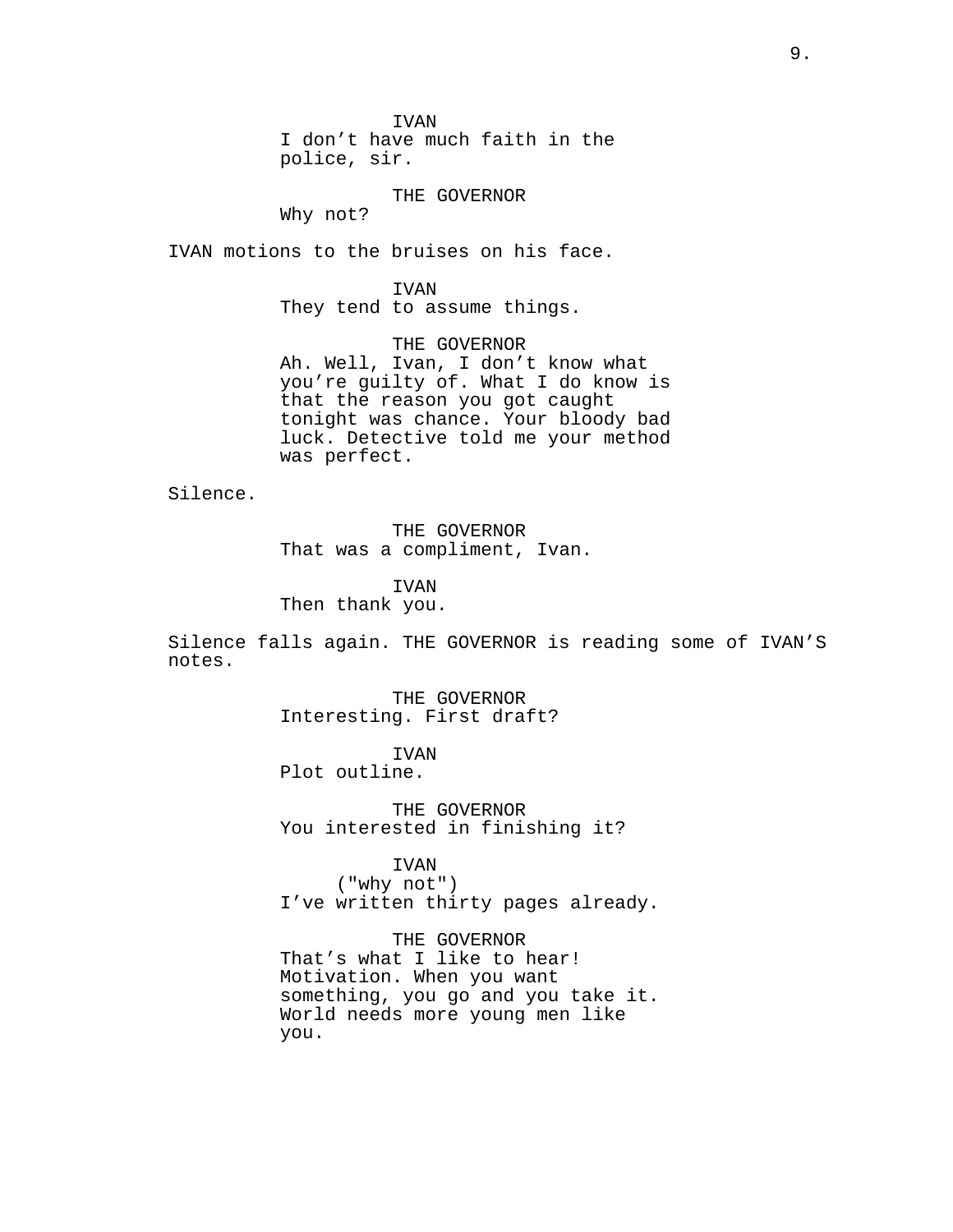#### IVAN

Your detective might disagree.

#### THE GOVERNOR

Now, Ivan. I'm going to offer you a choice. I need some breaking in done. Elections are coming up and my friends and I want to stay in office. But there's this man, you see. He's an old soldier. Still working part time for some obscure government agency. Anyway. He's gotten a hold of some certain information that could be very damaging to a very many people come november. I need him to lose that information. And I need it done quietly. You are young, skilled and pro-active. You do this you go free. Finish your book. Get drunk. Smoke. Whatever it is you teenagers do.

IVAN rolls his eyes. THE GOVERNOR smiles.

IVAN

Ah, you know, Sir, most people would just call the police if someone was blackmailing them.

THE GOVERNOR I don't have much faith in the police, Ivan.

Pause.

THE GOVERNOR Or, I can let

He motions toward the door.

THE GOVERNOR (cont) back in here, he can hit you a few more times, then transfer you to a cell until your arraignment.

IVAN I could just keep writing in prison.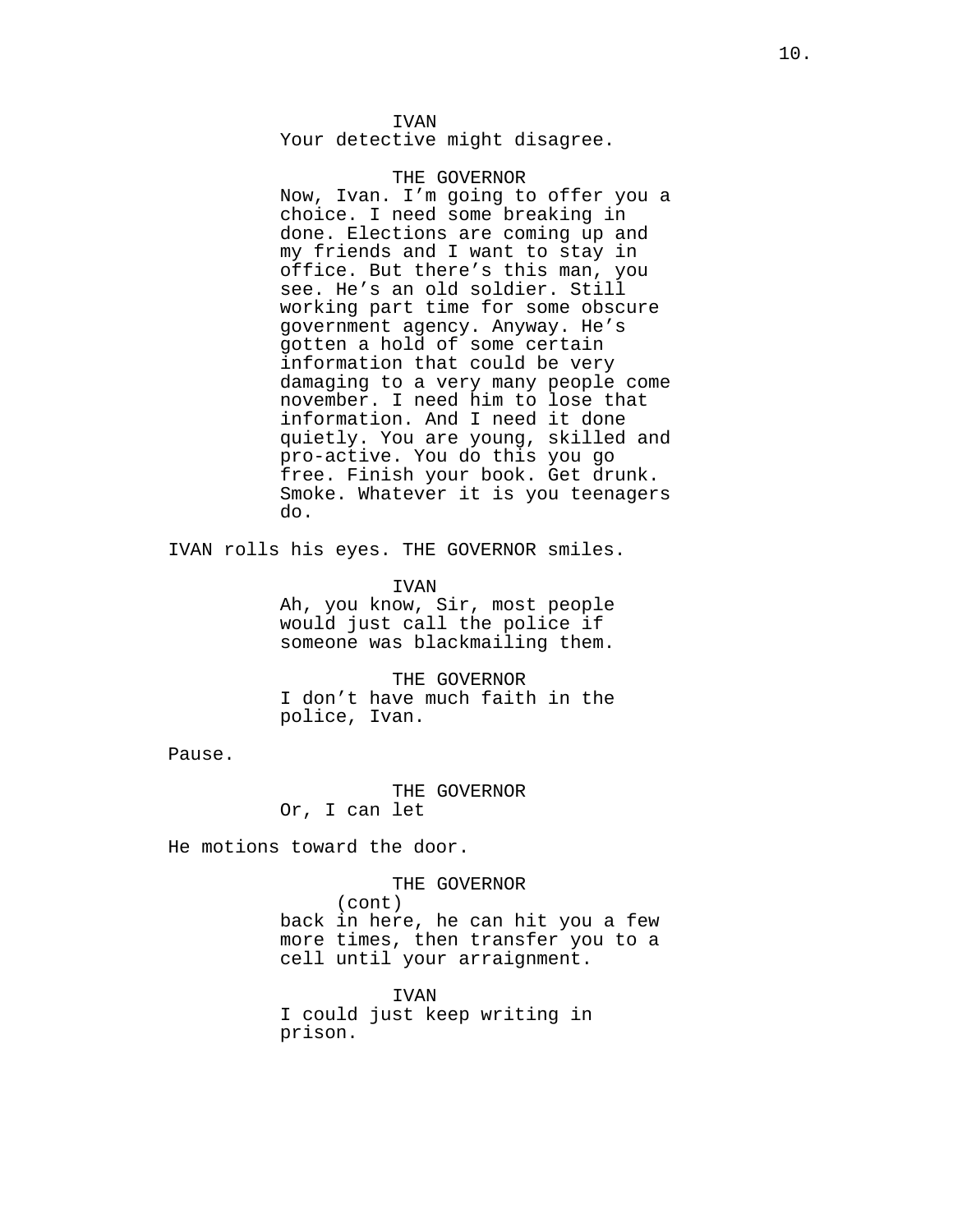### THE GOVERNOR

True, but then there's the whole "inmates can't profit while incarcerated" thing and by the time you get out in twenty years...

IVAN One minor breaking and entering. First offence. One year at most.

### THE GOVERNOR

Yeah, but not when a well known government official is good friends with the judge. Takes it up as a political cause. Gets on TV. Calls you a vigilante. Taking the law into your own hands, etc. Ivan, Robin Hood is dead. You know why? We stabbed him. You know why? Not huge fans of that.

Silence. The Governor's grin is sickening.

IVAN What choice do I have?

THE GOVERNOR You are a smart teenager.

THE GOVERNOR walks out the door.

IVAN sits there for a minute. Alone. Lost. No way to escape.

Fade out.

7 EXT. THE GENERAL'S HOUSE- NIGHT

September 1993

A modest suburban house. The camera pans around and zooms in on a living room window as we enter

8 INT. THE GENERAL'S LIVING ROOM- NIGHT

Everything is quiet. We pan around until we see a basement door. As we move in, the door opens and a shadow dressed in dark green (IVAN) slips in.

He moves past the camera to the right as the camera continues out a second window.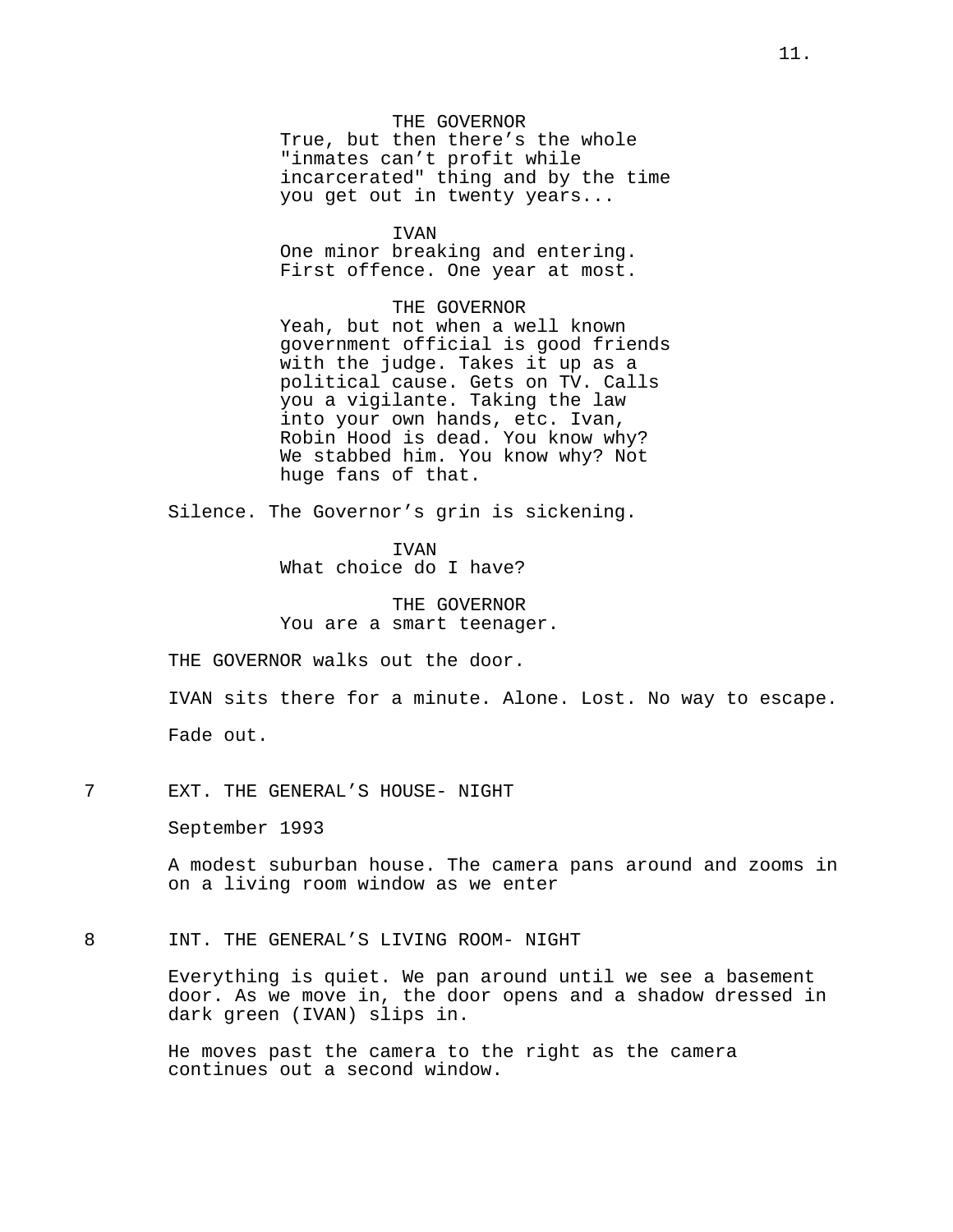#### 9 EXT. THE GENERAL'S HOUSE- NIGHT

Outside again, we pan away from the window and focus instead on an upper floor window. We zoom in and enter

#### 10 INT. THE GENERAL'S BEDROOM- NIGHT

The bedroom is in disarray. The sounds of fitful sleep fill the room.

Papers are strewn across the floor.

We pan over and see THE GENERAL sleeping badly in his bed. There is a pillow over his face, but he is tossing and turning fitfully.

The door knob turns silently. IVAN enters. He moves noiselessly around the room to THE GENERAL'S desk. After silently searching it, he notices THE GENERAL'S coat. IVAN finds a small notebook in the inside pocket. He opens it and flips through it.

What he reads shocks him. He silently puts the notebook down and paces about the room. Finally, he realises he can't complete this mission and walks out.

He leaves the door open.

### 11 INT. GENERAL'S KITCHEN

As IVAN makes his way back to the basement door. He is suddenly attacked by THE DAUGHTER.

THE GENERAL'S DAUGHTER is a teenager with short hair and military training. Like her father, she is a fully trained member of the military and specifically of the "attack first, ask questions later" mindset.

She gets IVAN in a headlock and they struggle around the kitchen for a few seconds before IVAN is able to drop to his knees and throw her over his head and onto the floor.

She rolls over and charges at him again. He counters her attack and throws her to the floor.

They continue to fight. IVAN pulls a knife on her.

Eventually, she disarms him and knocks him to the floor.

She pulls his hands behind his back, puts her knee on his wrists to hold him there.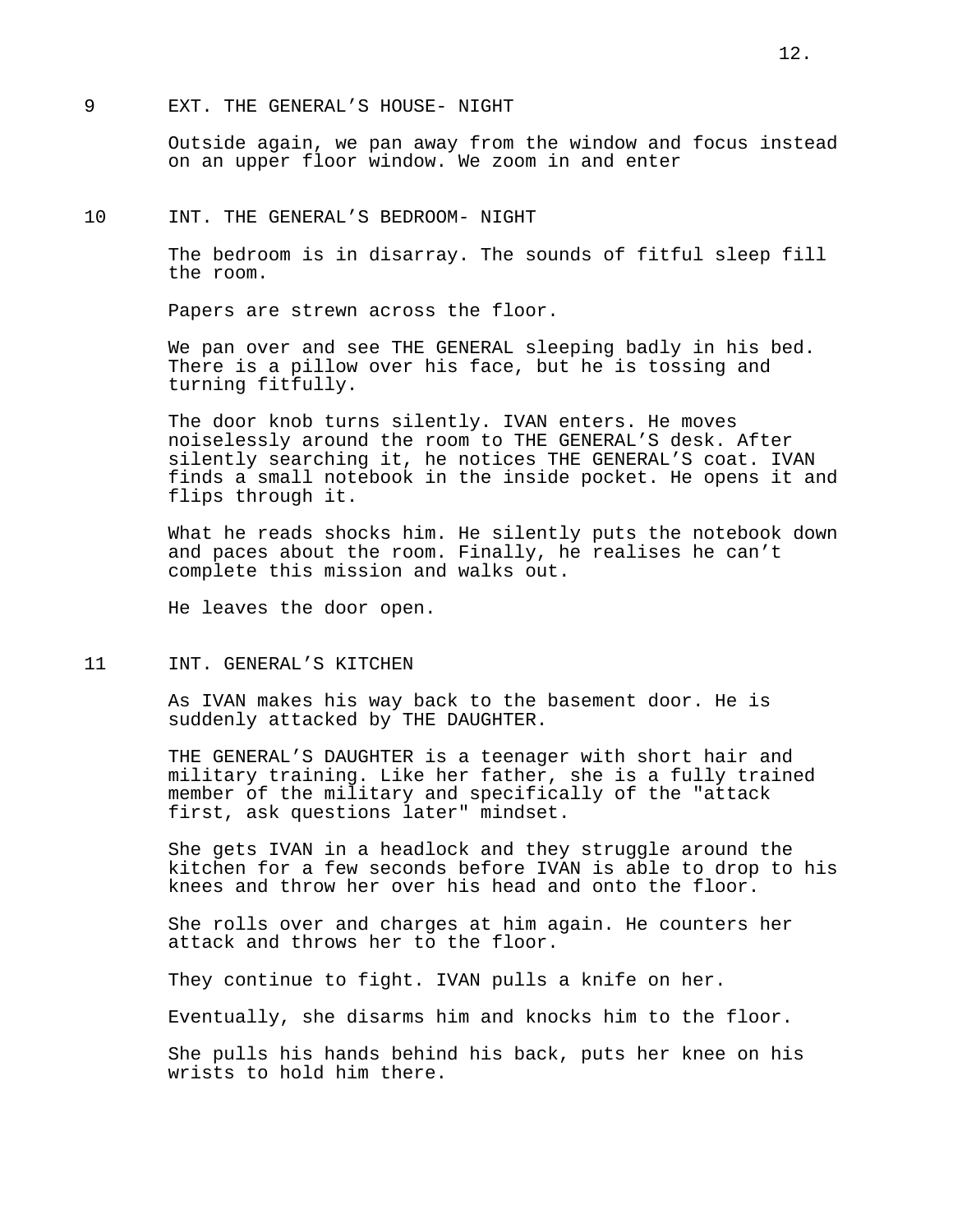# THE DAUGHTER (whispering in IVAN'S ear) If you thought that hurt...

Close on IVAN'S face

A mixture of pain and foreboding. The same one he had at the beginning of his interrogation. He knows he did nothing wrong, but can't do anything and the worst is yet to come.

Fade out

### 12 INT. MILITARY BUNKER- DAY

October 1994

We are underground. Light streams in from a few windows placed along the ceiling. Shadowy figures in the background talk quietly and move about.

A man's hands enter the frame. They are clean and neat. His index finger bears a skull ring. This man is THE JAILER.

He is mid-conversation with a second man. The two are walking down the hallway. We do not hear what they are saying, but the second man is wearing a memorable set of purple gloves. THE PIT BOSS.

> THE JAILER We'll see if he qualifies.

The two men exit the frame as we fade out.

#### 13 INT. MILITARY BUNKER- NIGHT

Sparse lighting. Different room. Further underground.

Close on THE JAILER'S hand. That same skull ring is still on his finger. In his hand is a gallon jug of dirty water. He is pouring it.

Muffled screams can be heard from off-screen.

After a few seconds, he stops.

A wide shot (long take) shows us the scene.

THE JAILER steps down from the step-stool he was standing on. Next to him is an inclined table. On top is a man with a rag over his face. The man is bound tightly to the table.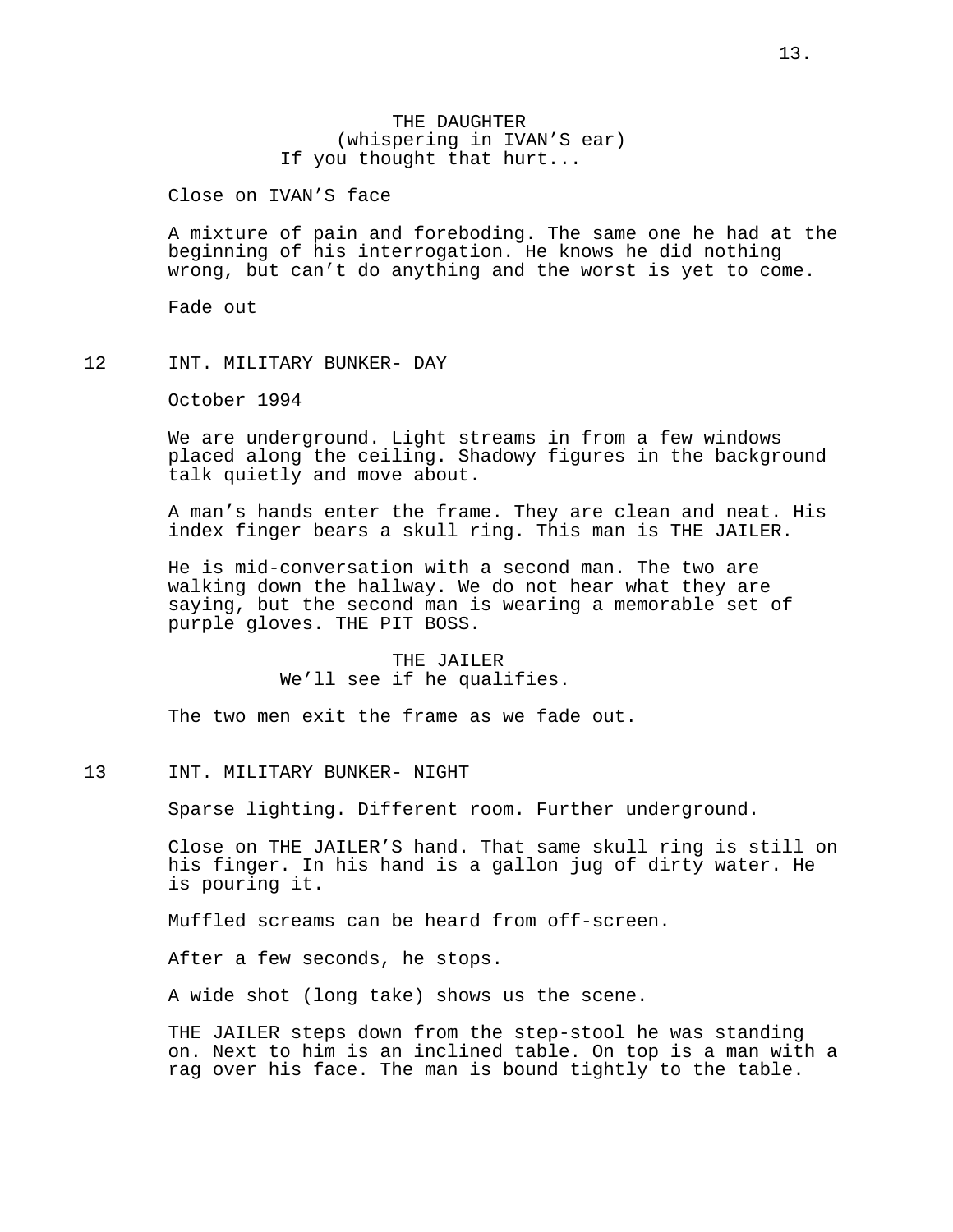THE JAILER'S accent will slightly vary throughout this scene so knowing his origin is impossible.

> THE JAILER Been almost a year now, comrade. What did you used to do on saturday nights?

THE JAILER pulls the rag off to reveal IVAN gagging and gasping for breath. He is still dressed in the dark green as before but now the clothes are raggedy and disgusting.

THE JAILER

Time.

THE GUARD (off-screen) Eight seconds.

THE JAILER Ooh. So close, Ivan. You almost broke the record.

THE JAILER laughs. An unnatural laugh.

THE JAILER (in control) Now, Ivan. I will have to ask you again. Are you now or have you ever been a member of the communist party?

IVAN is still coughing.

THE JAILER Let's go again then.

He drops the rag back over IVAN'S face and stands over IVAN'S head while he pours the water. IVAN writhes and tries to escape. After 6 seconds THE JAILER stops and takes the rag off.

> THE JAILER We are having fun tonight aren't we?

IVAN (crying) What do you want?

THE JAILER Honestly? Information.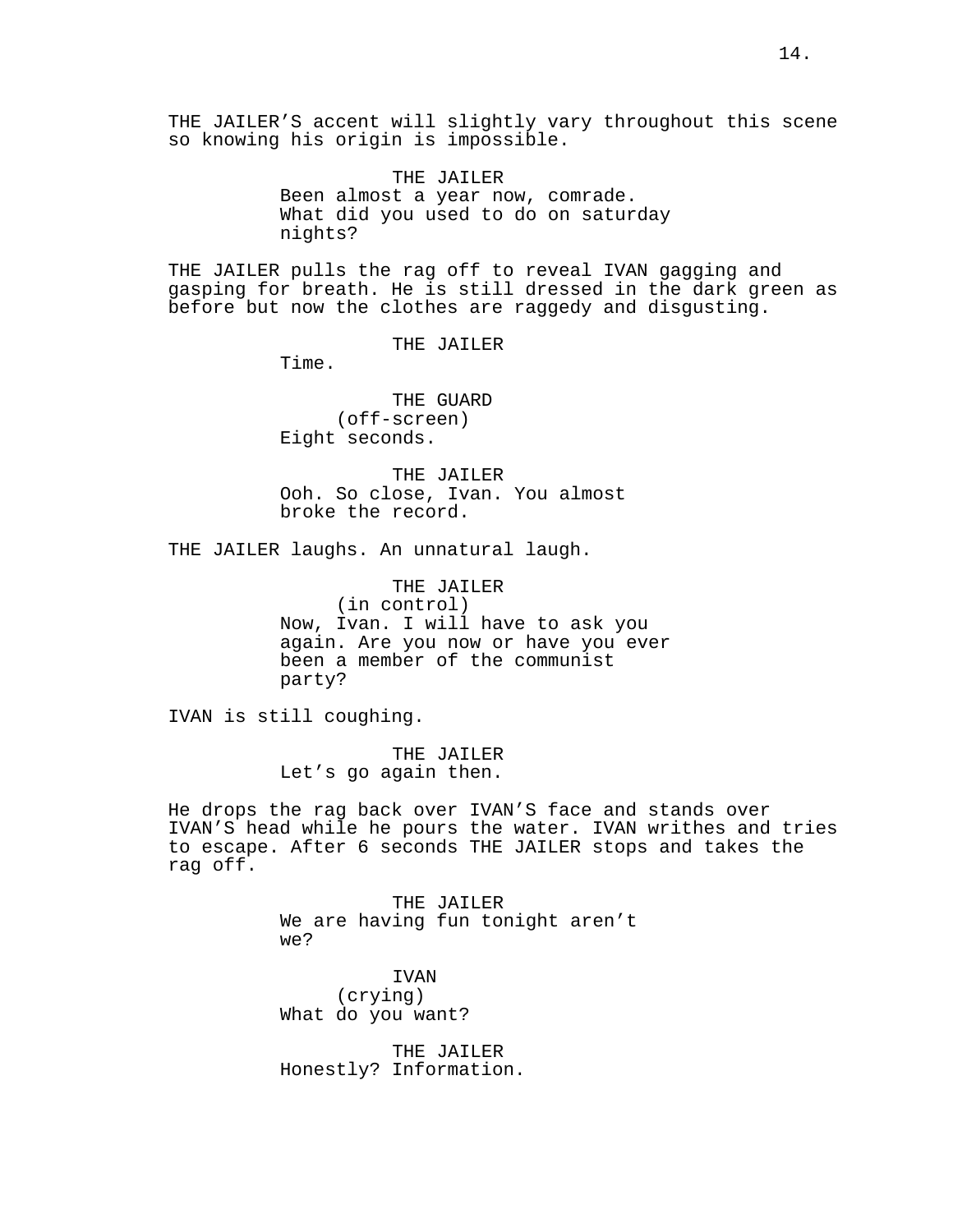IVAN I've already told you..!

THE JAILER I know, you broke into the general's house at the threat of some politician, caught by the daughter, boy that had to be embarrassing, you were born in august, you want to be a writer, you love Voltaire, and aren't a big fan of chocolate. So...yeah, I guess that is it.

IVAN doesn't answer for fear of being mocked and tortured more.

> THE JAILER You want a reason, Ivan? You really want one?

He leans in close and whispers.

THE JAILER ("it turns me on) It fascinates me. I love watching people react. Tells me so much about them. (stops whispering) Also, it's fun. No one knows we're here. No rules. I can do anything I want.

As if to say "like this" He precedes to waterboard IVAN a third time. This one lasts for a long time. Finally, he stops and removes the rag.

> THE JAILER Now that I think about it, there is still quite a lot you haven't told me. Who was your first crush? What was she like? When did you first masturbate?

IVAN Go to hell!

THE JAILER Aw! Come on! Tell me. Pleeeeease! I really want to know.

Silence.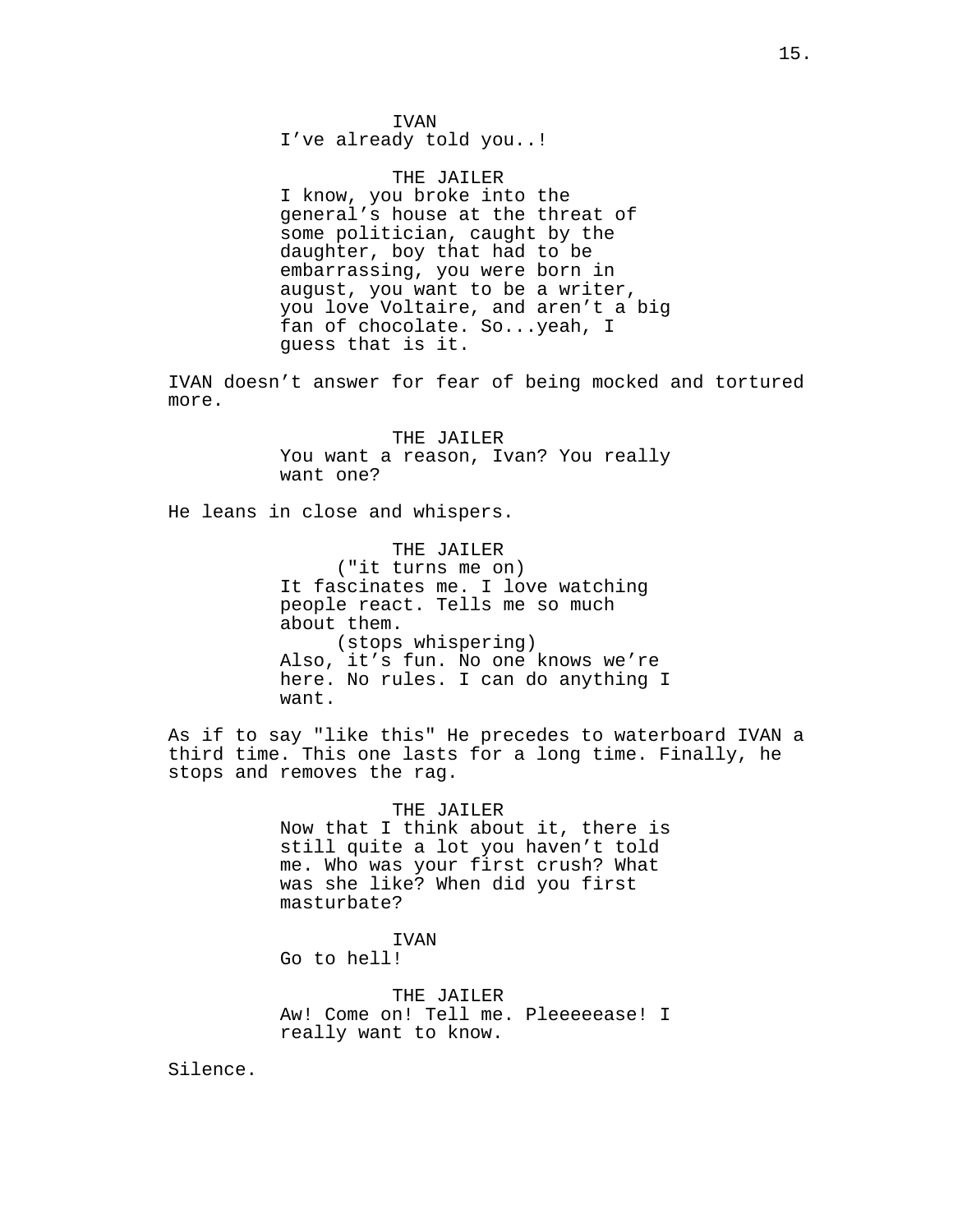THE JAILER Come on! Tell me and I'll hold off on the water for a few minutes.

IVAN I was twelve.

# THE JAILER

Ooh! Early bloomer! I was too. Started at thirteen, but oh god. Once I started, I couldn't stop. Mommy even caught me one day in bed with a vacuum cleaner. Ahhhh. Best suck of my life. Then there were the pets. One day, I...

A door opens. A man in purple gloves pulls THE JAILER aside.

Whispers. IVAN tries to hear what is going on. Eventually, THE PIT BOSS leaves and THE JAILER comes back.

> THE JAILER (claps hands together) Ha HA! Ivan. I have one more question for you! What do you have to live for?

> > IVAN

Wha?

#### THE JAILER

There's a certain experiment that you are are just perfect for. A game. A deadly game. And who knows. If you play your cards right, you just might walk away from all this. What's it worth to you Ivan? Is 16 percent enough to risk your life on?

IVAN

I don't...

THE JAILER

16 percent, Ivan. You win, you walk away. You lose, well... You say no, and you and I really get to know one another. Up to you, Ivan. What do you say?

IVAN tries to comprehend what's happening. THE JAILER stands off in the corner whispering "please say no" to himself over and over.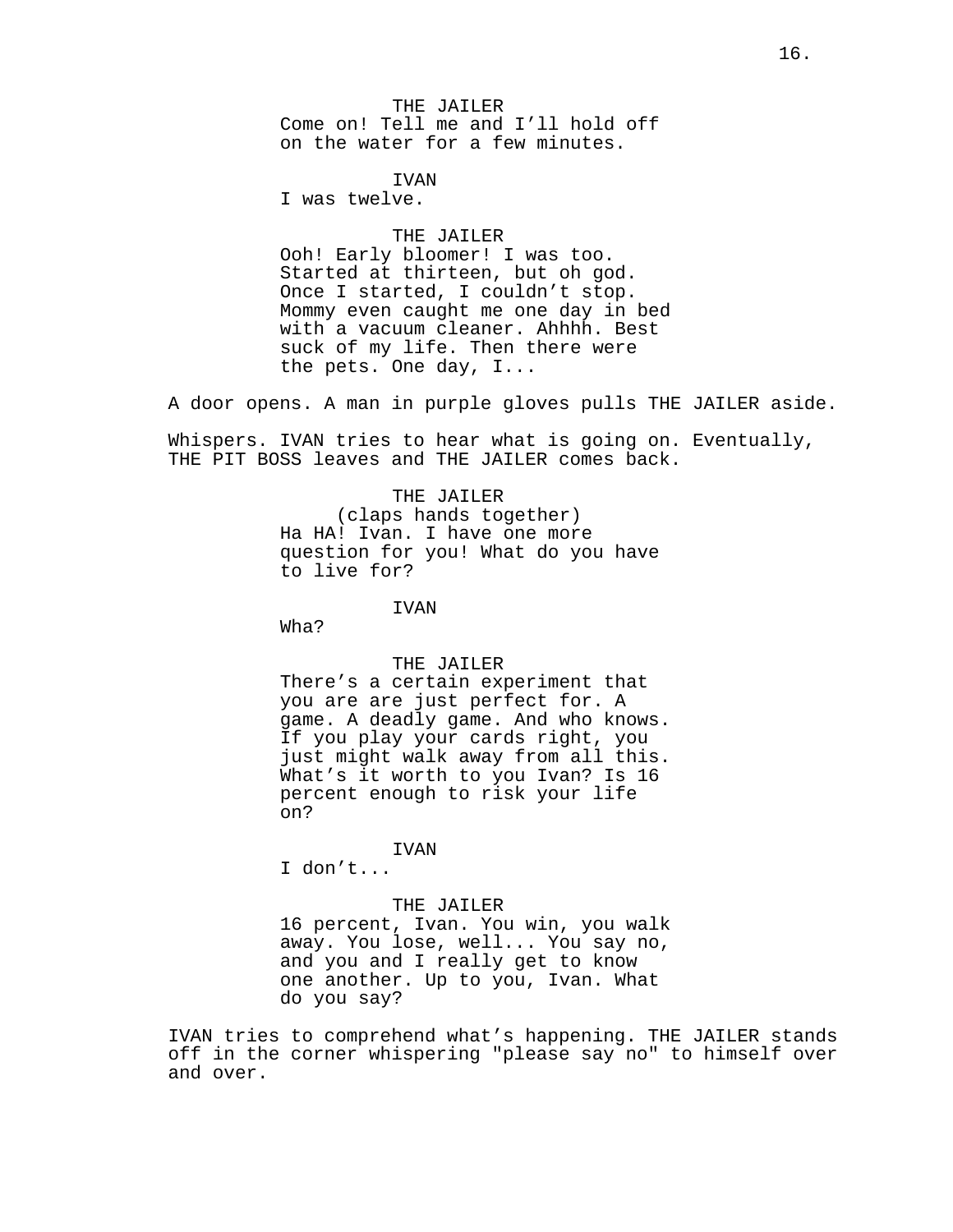IVAN (through clenched teeth) I'll do it.

THE JAILER signs.

THE JAILER Fine. Put the gun to your head and bite the bullet, Ivan. We just signed you up for a game of roulette.

Fade out

14 INT. ROULETTE ROOM

THEODOR takes the gun from ACHMET and looks at it for a second.

> CHARLES What are you thinking?

THEODOR How I should hold it.

AUGUST Depends. Open or closed casket?

THEODOR Ok. Where are you putting it?

AUGUST holds out her hand and he slides the gun to her. She puts it against her temple.

> AUGUST Closed casket.

CHARLES You're so certain of death?

AUGUST For a long time now.

AUGUST slides the gun back to THEODOR. He catches it.

AUGUST It's heavier than I expected.

ACHMET

Me too.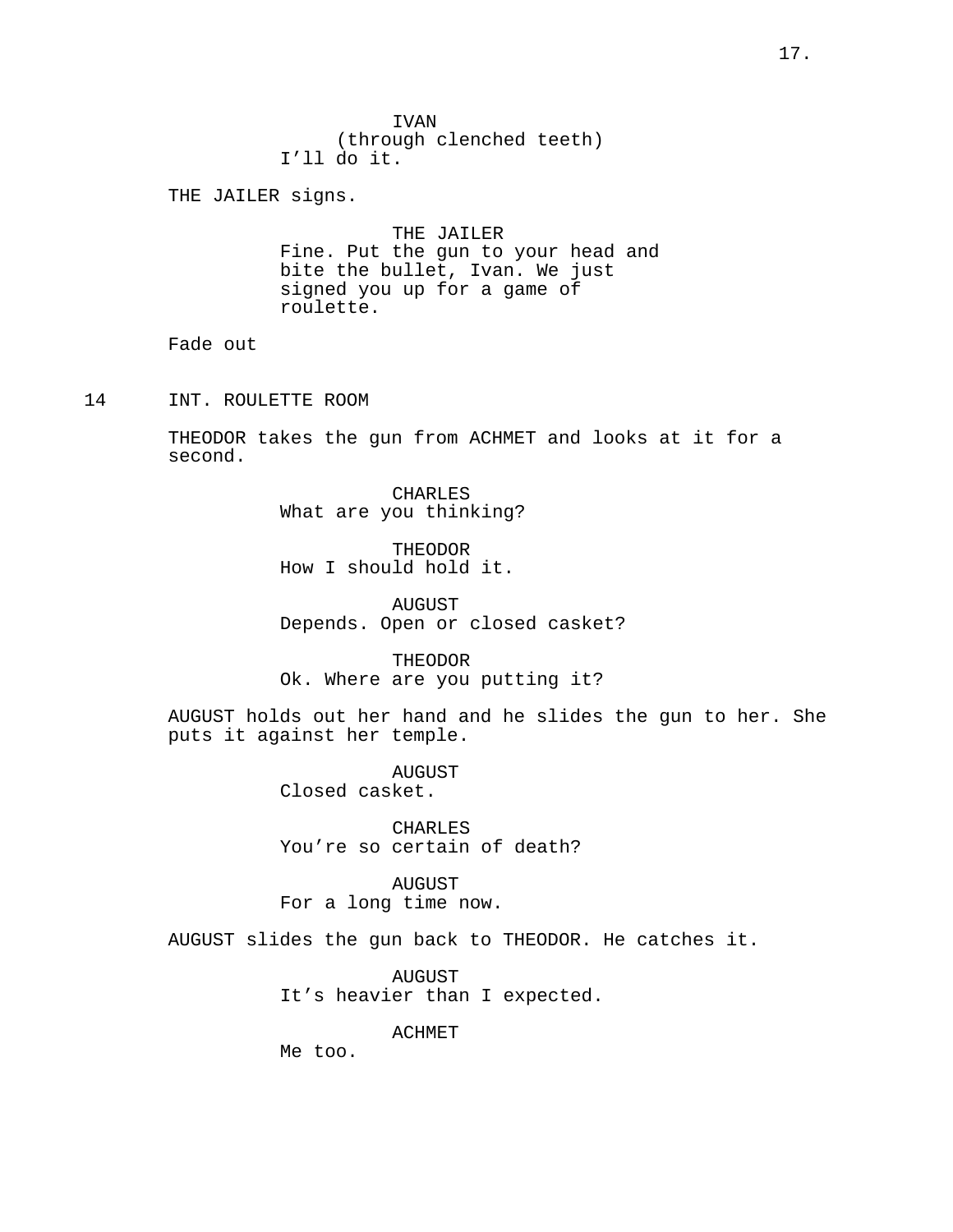STANISLAW There's a lot more weight on it than usual tonight.

IVAN Yeah. A lot more.

**THEODOR** It's the weight of your life.

Everyone looks at him.

THEODOR What do you have that's worth dying for? You wouldn't be here if that weight wasn't pressing down on your shoulders.

Silence.

THEODOR Doesn't matter. Long as you can lift it.

THEODOR lifts the gun off the table and cocks it again.

Fade out.

### 15 **THE STORY OF STANISLAW**

16 INT. THE CHURCH- MORNING

May 1994

The sanctuary. A congregation of Catholics are singing the last few lines of "Take Up Thy Cross"

STANISLAW is standing in the front row. He is dressed in an impeccable suit. Black with a matching tie and a blue shirt. He is a man who has believed in God all his life, though is now beginning to question his faith because of all the evils he sees in the world.

A man's hand turns the page of a large bible. This man is THE PRIEST. He is devout in his belief that God tests everyone and only the righteous will be saved. From the pulpit, he begins his sermon.

> THE PRIEST Be seated. I notice that the pews in the back of the room are far (MORE)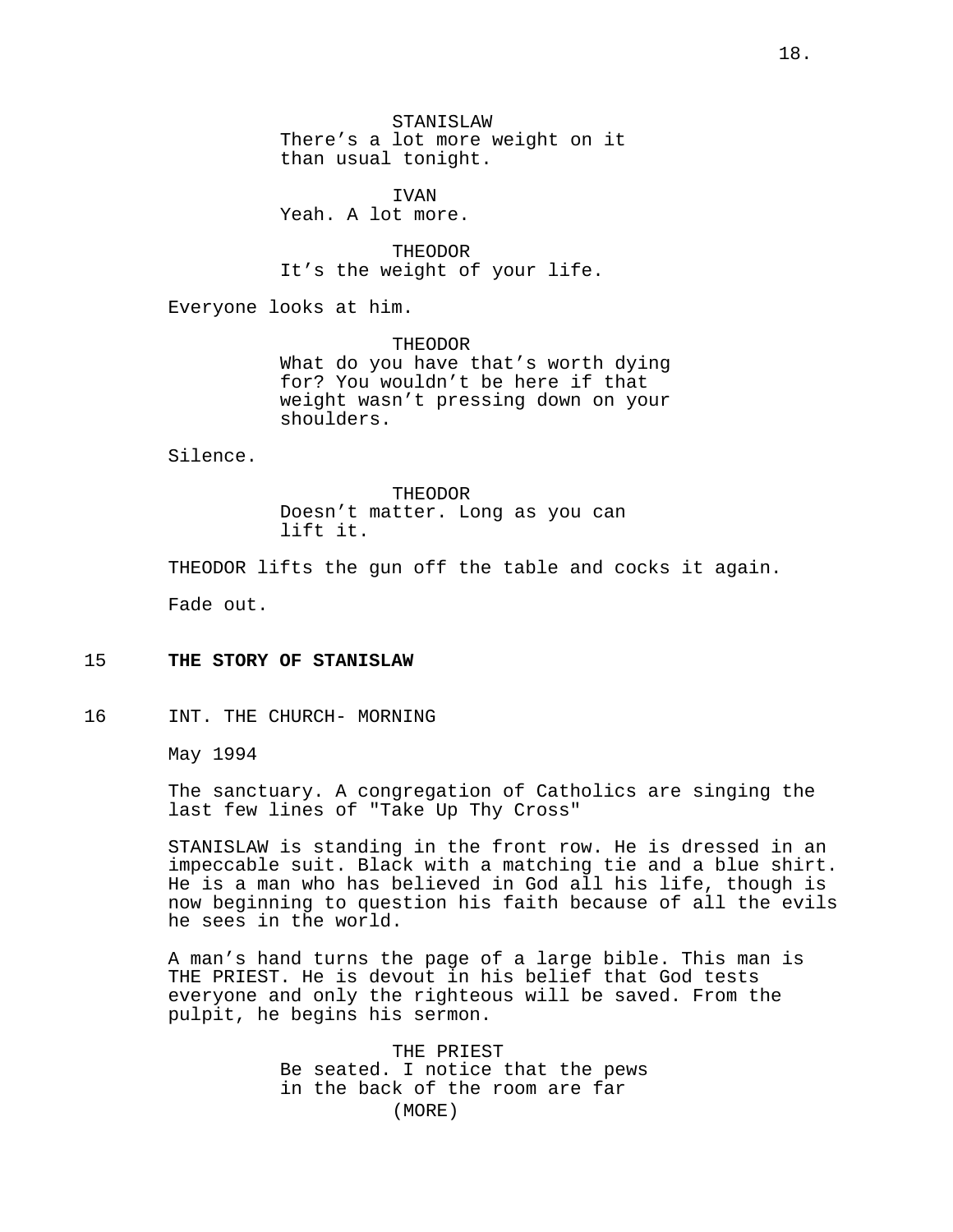THE PRIEST emptier this week. This, the second Sunday after Easter should be a time of new life. Jesus is risen! There should be dancing in the aisles. Instead I see empty rows. During that last hymn, I thought about why that was. Could it be the increased crime rate? The construction of the new prison down the road? The wars around the world? Now I look back and see that it is all of the above. We see horrible acts around the world and around our town and we wonder where God is. How he can allow such atrocities. He is where he has always been. A caring father, allowing us to make our own mistakes and to learn from them. But I remind you, as the Lord himself reminded Job. It is not the duty of the creation to question the creator. God has a plan for each of us. We have to trust that it will come to us in time. This is called faith...

### Fade to

The congregation walking out of the sanctuary. STANISLAW is one of the last to leave. He is sitting in his pew reading the Bible. As he leaves the room, we see that it is The Book of Job that he has been perusing.

## 17 EXT. THE CHURCH- NIGHT

STANISLAW (in a blue suit) is walking home past the church. He looks over at the new prison that is being built and shakes his head. As he passes the building, he hears a banging from inside. STANISLAW stealthily moves around the church until he comes to an open door. He enters and finds THE INVADERS.

THE INVADERS are two teenagers. They wear jeans, and long sleeved shirts. Both are wearing ski masks.

THE INVADERS too are busy stealing from the office to notice STANISLAW. After a minute, he summons up his courage.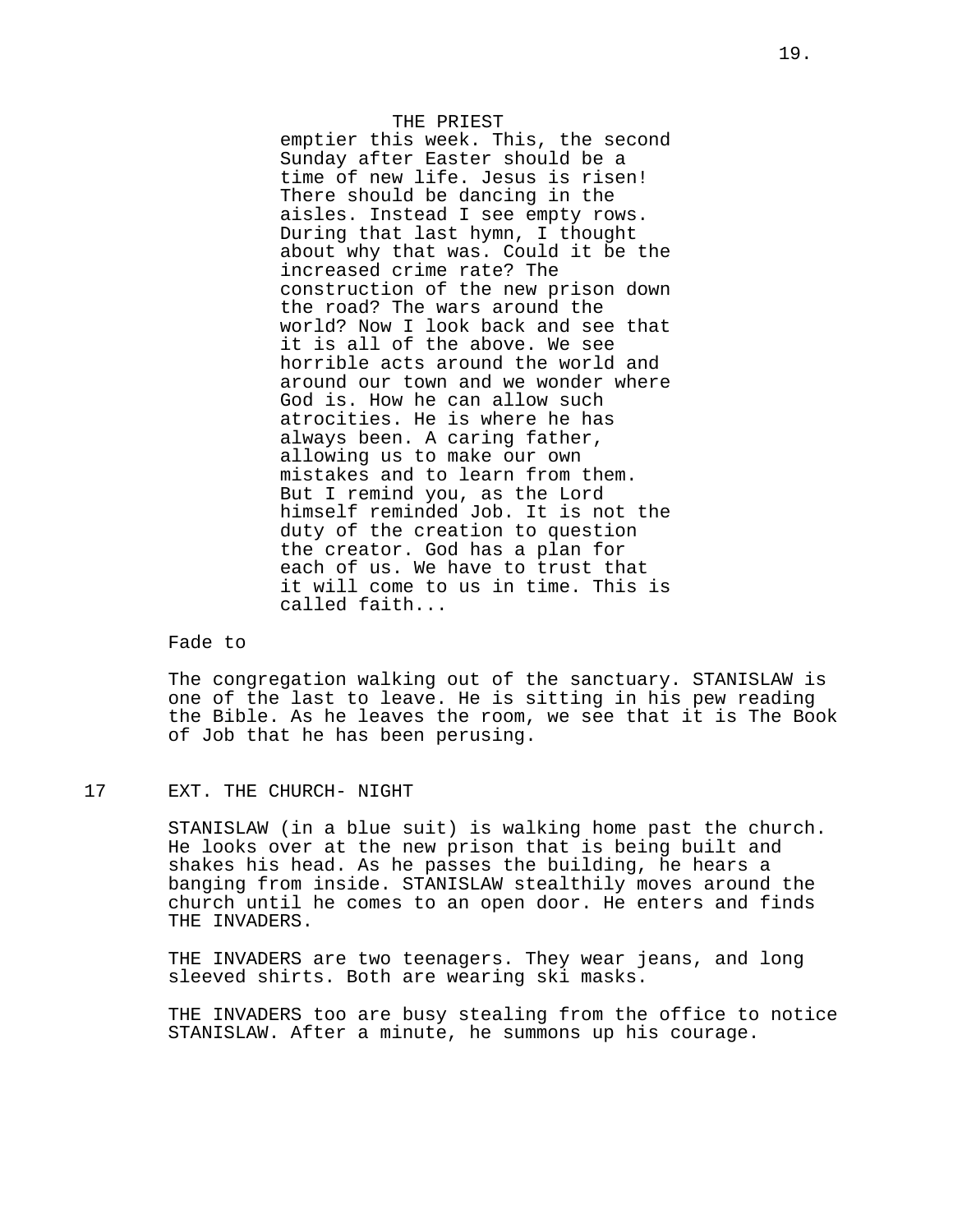THE INVADERS stop what they're doing immediately. Both look at STANISLAW. For a second, no one moves.

One INVADER takes off through another door with the bag of stuff they've taken. The other jumps over the desk at STANISLAW.

STANISLAW tries to escape, but THE INVADER catches him and stabs him in the chest.

STANISLAW falls to the ground as the INVADER runs out to join his partner. Blood spreads across STANISLAW'S shirt as he and the scene blackout.

#### 18 EXT. DOCTOR'S OFFICE

July 1994

STANISLAW is sitting on a table exercising his arm. There is a sling next to him. He touches a nerve and he suddenly winces with the pain. A permanent memory of what's past.

He sits still for a moment. Alone. Lost. No way to escape.

### 19 INT. THE CHURCH- EVENING

September 1994

STANISLAW (dressed in black pants with a blue shirt) walks down the aisle to the confessional. He stops, sits in the front pew and bows his head.

Elsewhere in the church, THE PRIEST is preparing to receive confession when he is pulled aside by someone wearing purple gloves.

STANISLAW puts down his bible, enters the confessional and sits down. We hear another person enter the other side.

> STANISLAW Forgive me father, for I have sinned. It has been one week since my last confession.

> > THE PRIEST

Stanislaw.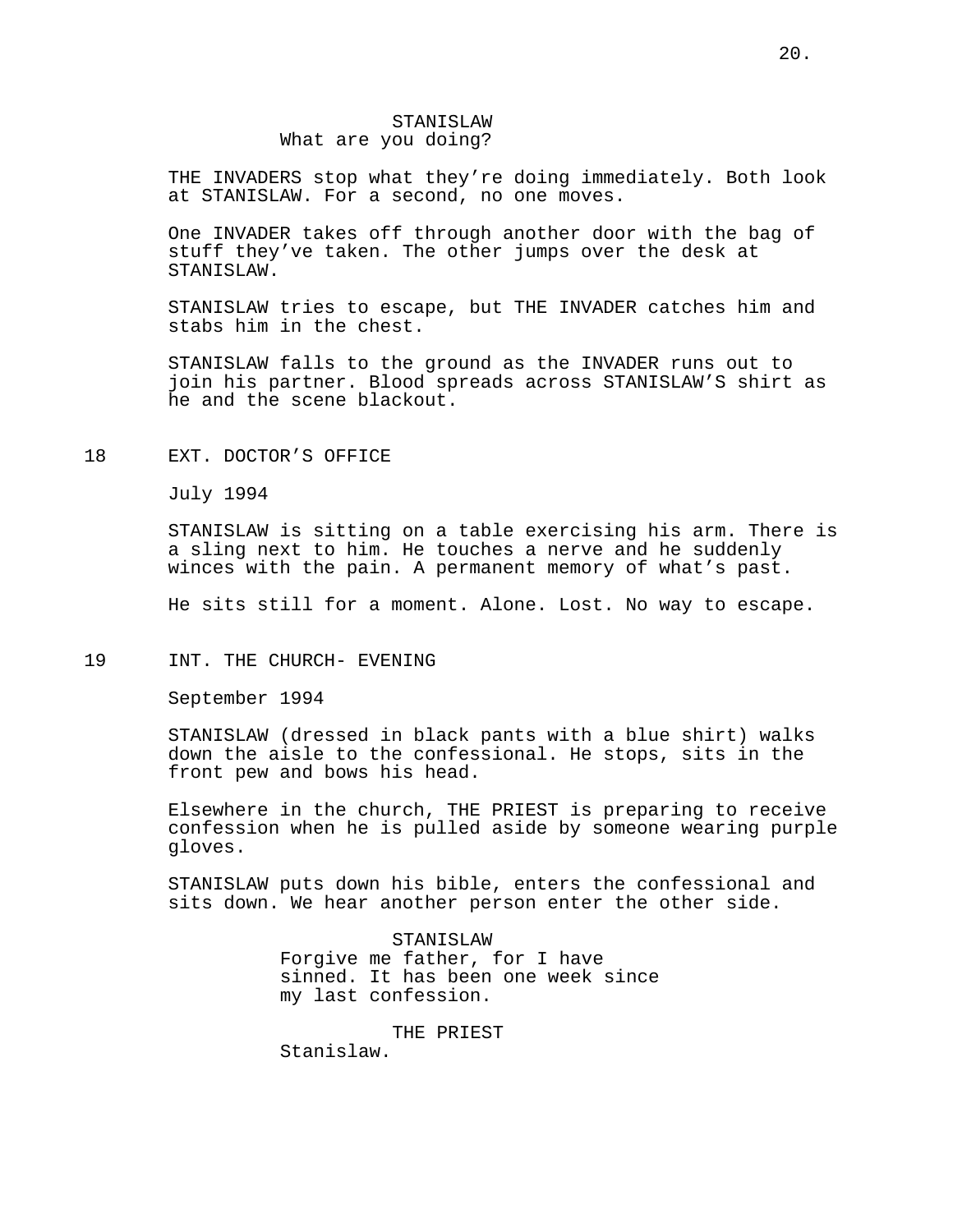#### STANISLAW

I have completed the penance you set me last week father, but the same question still bothers my mind. You say God allows us to make our own mistakes and to learn from them, but Father, people have been killing each other for thousands of years and no one seems to be learning. I know that it is not my job to question the Lord, but I cannot help wondering if he hasn't given up on us.

THE PRIEST You are doubting The Lord, my son?

#### STANISLAW

Not his existence, only his intentions.

### THE PRIEST

Like Thomas, you are doubting. You see the horrors, and wonder "where can our protector be?" "How could he allow this to happen?" The answer is he doesn't. The first time God's children lapsed into evil, he sent the flood. The second time, he sent Jesus, who himself, asked the same question while on the cross. "Why have you forsaken me?" Today, the lord sends us. His disciples. His faithful disciples.

#### STANISLAW

You know, father that I have never wavered in my belief. I look not to challenge God, but I want to know if he loves me.

#### THE PRIEST

My son, four months ago, you were stabbed. The wound should have been fatal, but by some miracle, the knife missed all your major organs. Is that not proof enough?

### STANISLAW

But Father, the only reason I was stabbed was because I chose a different route home than usual and by some **mis**fortune, happened to (MORE)

21.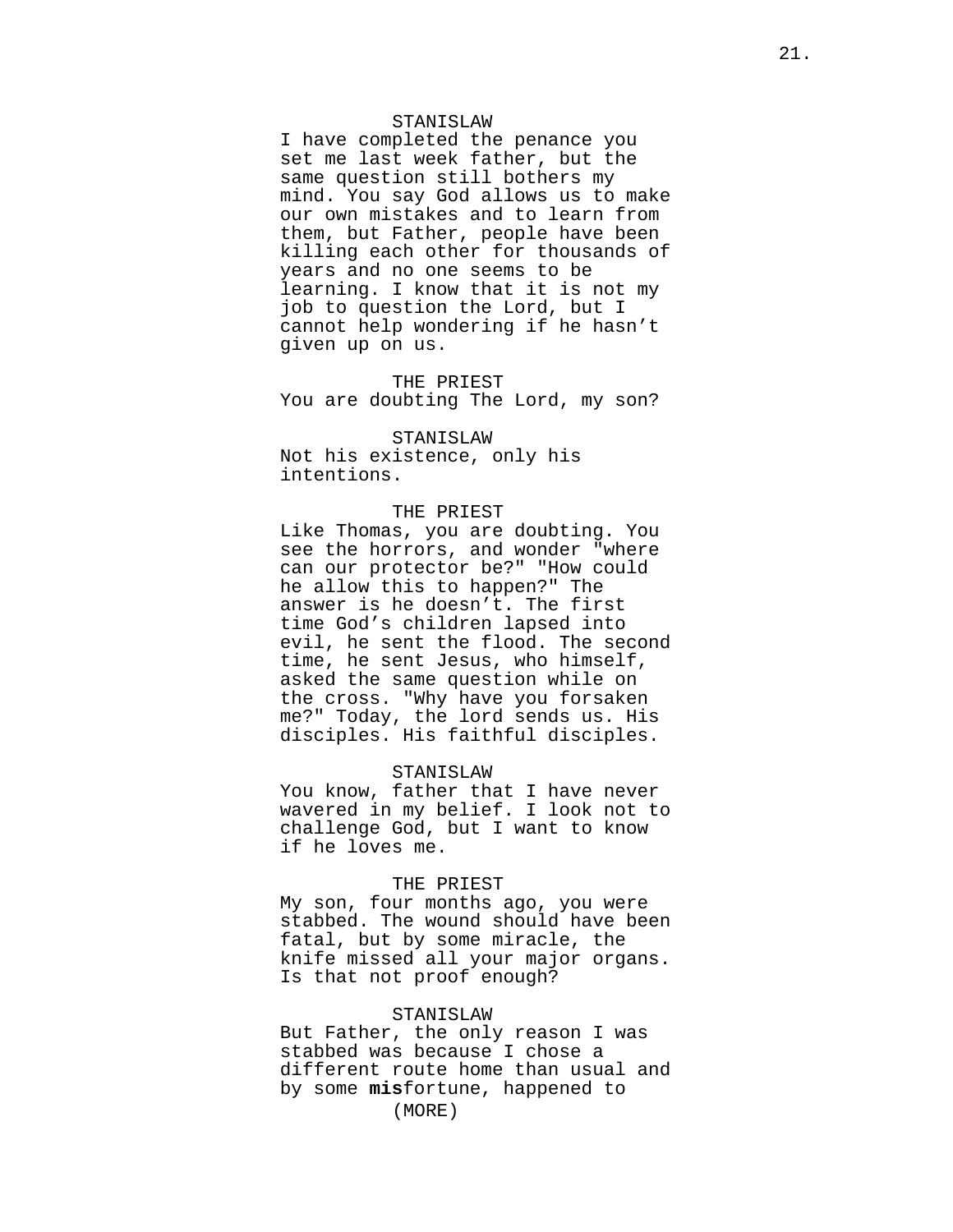STANISLAW pass the church at that time. How am I to know which chance God was controlling?

#### THE PRIEST

Have you considered that perhaps it was both? God chose that night to test you so he created the situation where you would have to endure pain in your pursuit of him. Like Jesus and Job before him, you pulled through and are stronger for it.

#### STANISLAW

Am I? Since that night, for the first time in my life, I have questioned my faith. I feel that if I passed God's test and he truly loves me, that I would know.

## Silence

Outside the confessional, THE PIT BOSS places a bookmark on STANISLAW'S closed Bible.

### THE PRIEST

My son. I do not know if what happened to you was God's test. Your recovery certainly seemed to be speeded by some unknown force, but as you say, your injury was by chance as well. What I do know is that God loves only those who prove themselves. Perhaps this doubt in your mind is simply another obstacle to overcome, and you will do that by devoting yourself to him as you have always done.

#### STANISLAW

Thank you, Father. Do you believe I will ever have the answer to this question?

# THE PRIEST

In time, Stanislaw. All questions will be answered once you are a true disciple. Give thanks to the Lord for He is good.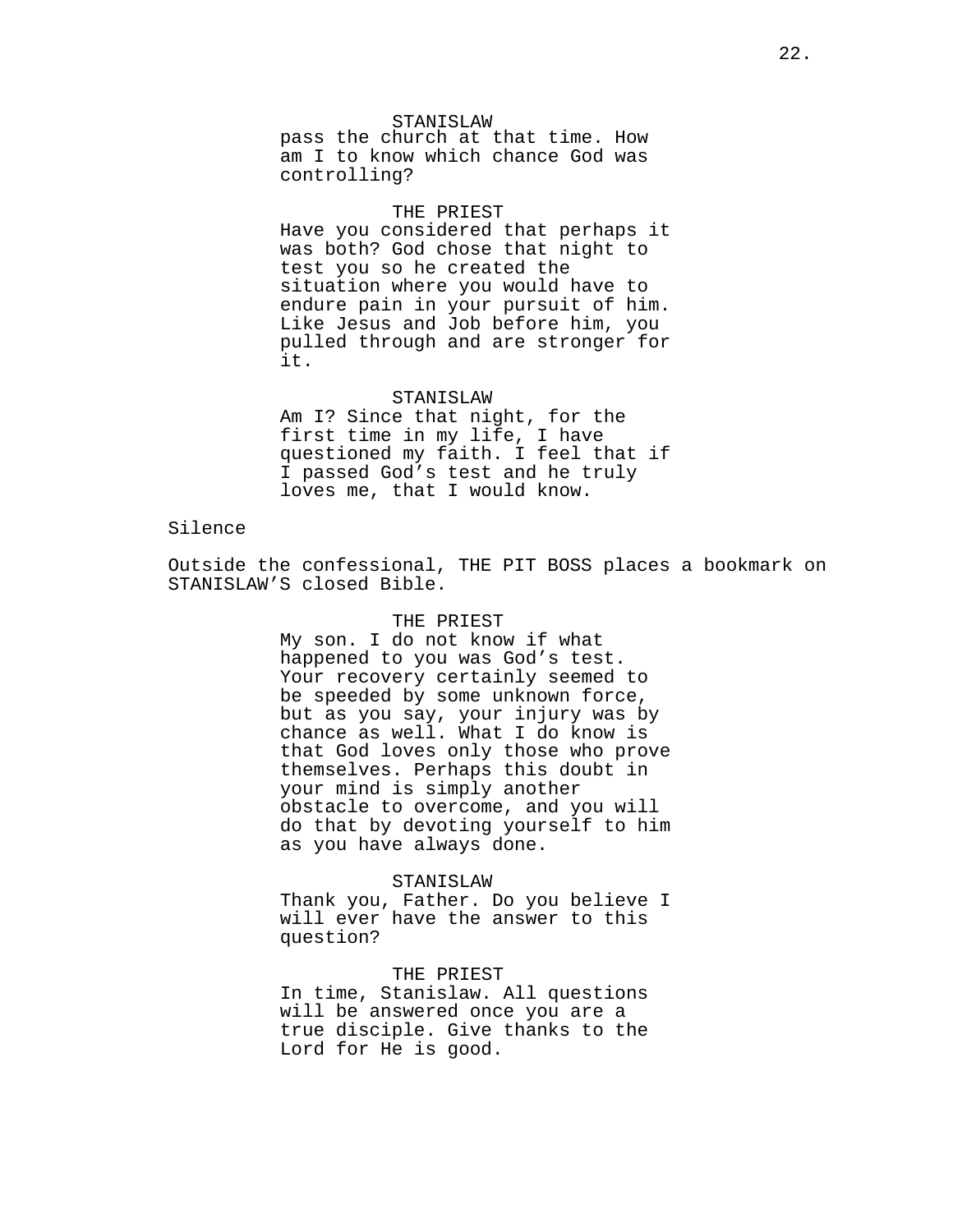### STANISLAW For his mercy endures forever.

STANISLAW exits the confessional and begins for the door. He stops to pick up his Bible on the way and notices the bookmark. He picks it up.

It reads: James 1:3. Find The Answers You Seek. 684-0256

STANISLAW looks at the card a long while. The confessional looms in the background. He suddenly turns and looks up at the altar. It's as if Jesus on the cross is looking back at him. He knows what he must do.

STANISLAW exits the church, the camera pans down to an open bible. James 1:3 "Because you know that the testing of your faith produces endurance"

# 20 INT. ROULETTE ROOM

THEODOR is still looking at the gun.

AUGUST We don't have all night.

THEODOR (winking) You got the rest of your life darling.

Holding her gaze, he puts the gun to his head the same way she did and fires.

CLICK

THEODOR My chances just got worse.

He passes the gun to IVAN. IVAN cocks the gun quickly, downs what's left of his drink and puts the gun to his chin. He seems calm, but as his finger tightens on the trigger, there are tears in his eyes.

### CLICK

IVAN exhales and passes the gun to STANISLAW. STANISLAW places it on the table in front of him and bows his head. After a few seconds, he crosses himself, picks up the gun, places it to his heart and fires.

CLICK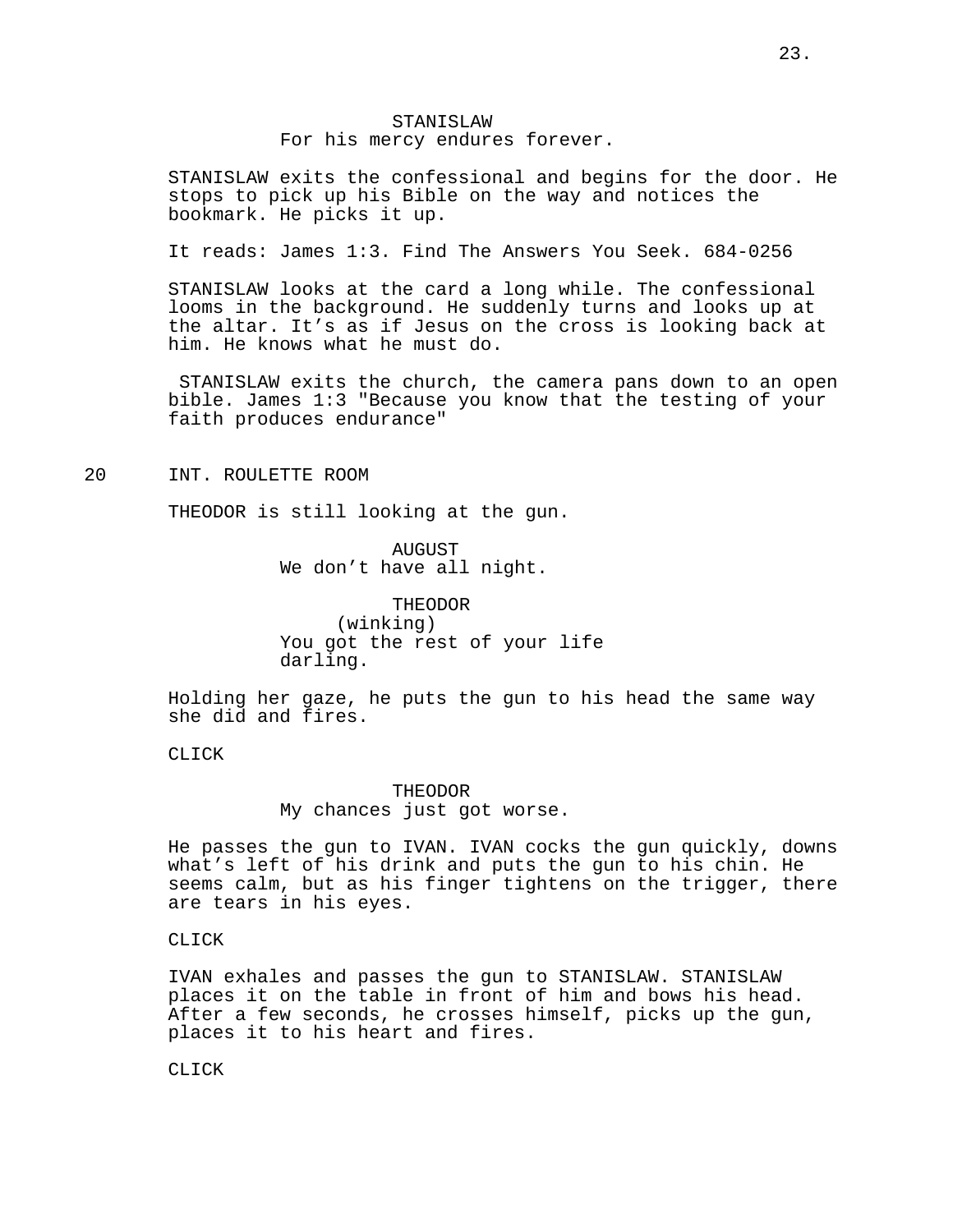STANISLAW drops the gun and it lands on the table. CHARLES picks it up and cocks it. He puts the barrel against his head and pauses. He is relishing the feel of metal against his skin. Trying to understand. He takes a deep breath and fires.

CLICK

ACHMET looks surprised. CHARLES sighs and puts the gun down. He tries to pass the gun, but his hand is shaking too much.

AUGUST picks up the gun. It is heavy in her thin hands. She shivers as she pulls the hammer back. She clearly doesn't want to put the gun to her head, but after a moment (of considering the alternative) she does. Her finger tightens. She bites her lip and fires.

CLICK

AUGUST slowly puts the gun down. ACHMET looks beyond terrified.

THEODOR takes the gun from AUGUST, cocks it and hands it to ACHMET

> THEODOR Sorry, friend.

ACHMET (in shock) This wasn't supposed to happen

THEODOR

(almost empathising) Any time before now would've been a better time for that thought.

THEODOR places the gun in ACHMET'S hand.

THEODOR You'll see four of us soon.

ACHMET takes a deep breath and resigns himself to his fate. He puts the barrel in his mouth, closes his eyes and fires.

CLICK

Silence.

ACHMET takes the gun and opens the chamber. The bullet is there. It misfired.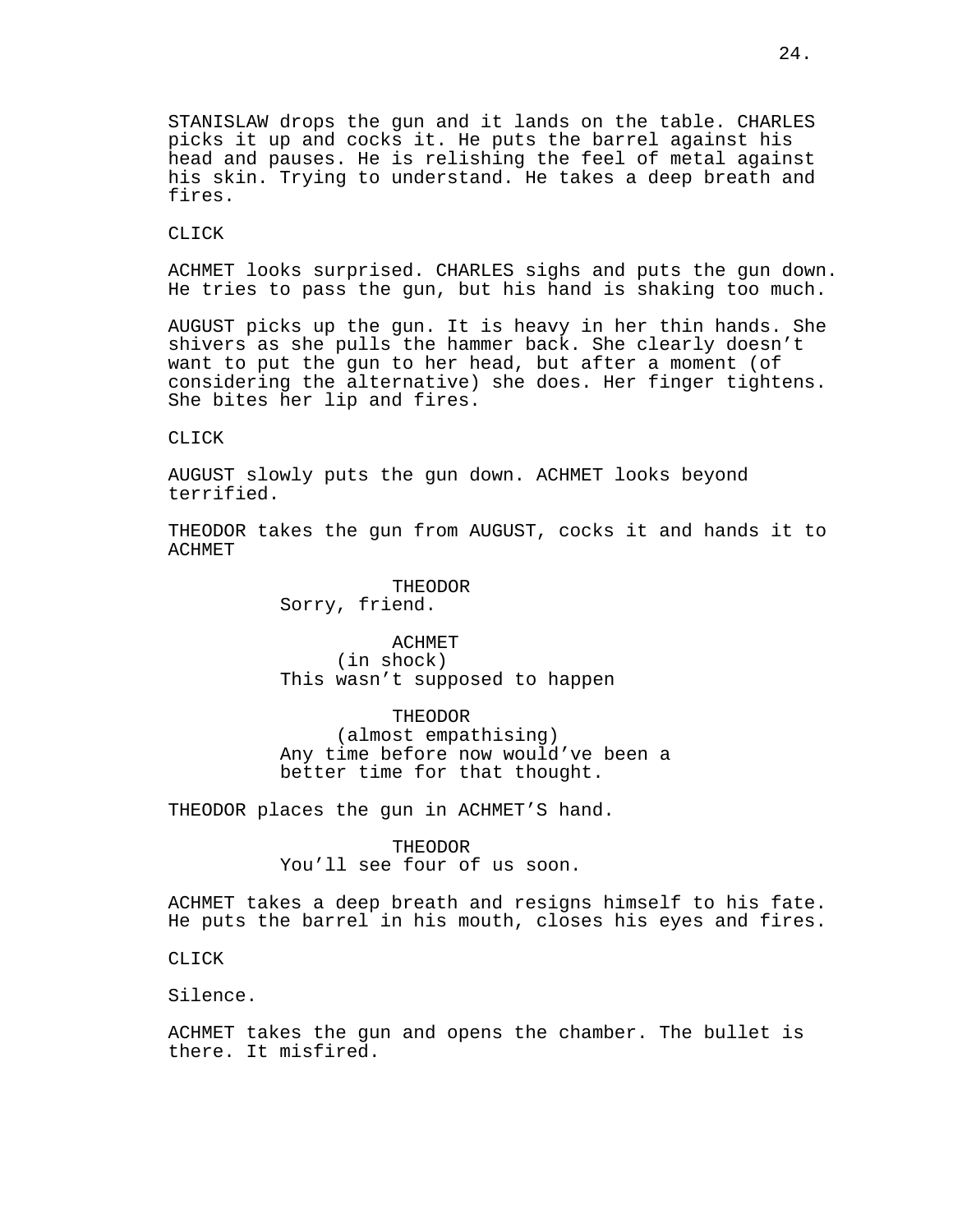IVAN (realising what this means) A misfire?

ACHMET nods.

# AUGUST (to THEODOR) Looks like your odds haven't changed.

THEODOR (annoyed) takes the gun from ACHMET. He removes the bullet and examines it. After a few seconds, he throws it on the floor, takes a new bullet from the other end of the box and loads it. He's about to spin the chamber when ACHMET stops him.

> ACHMET I'm still the dealer.

He takes the gun and spins the barrel. After cocking it, he hands it to THEODOR.

### THEODOR

Round 2.

He puts the gun to his head and without a second thought, pulls the trigger.

CLICK

Smiling, THEODOR puts the gun on the table and slides it over to IVAN.

> THEODOR You're up, partner.

IVAN is reminded of the reason he's here and the horror of his situation. He takes a deep breath and puts the barrel under his chin. Looking down at the table, he blinks tears out of his eyes as he fires.

BANG

IVAN'S head snaps backward. The gun drops violently onto the table. His head bounces off the back of the chair and he slumps forward.

Silence.

AUGUST is startled. CHARLES is observant. THEODOR is surprised. ACHMET is stunned (he's never seen a man die for real before). STANISLAW is praying.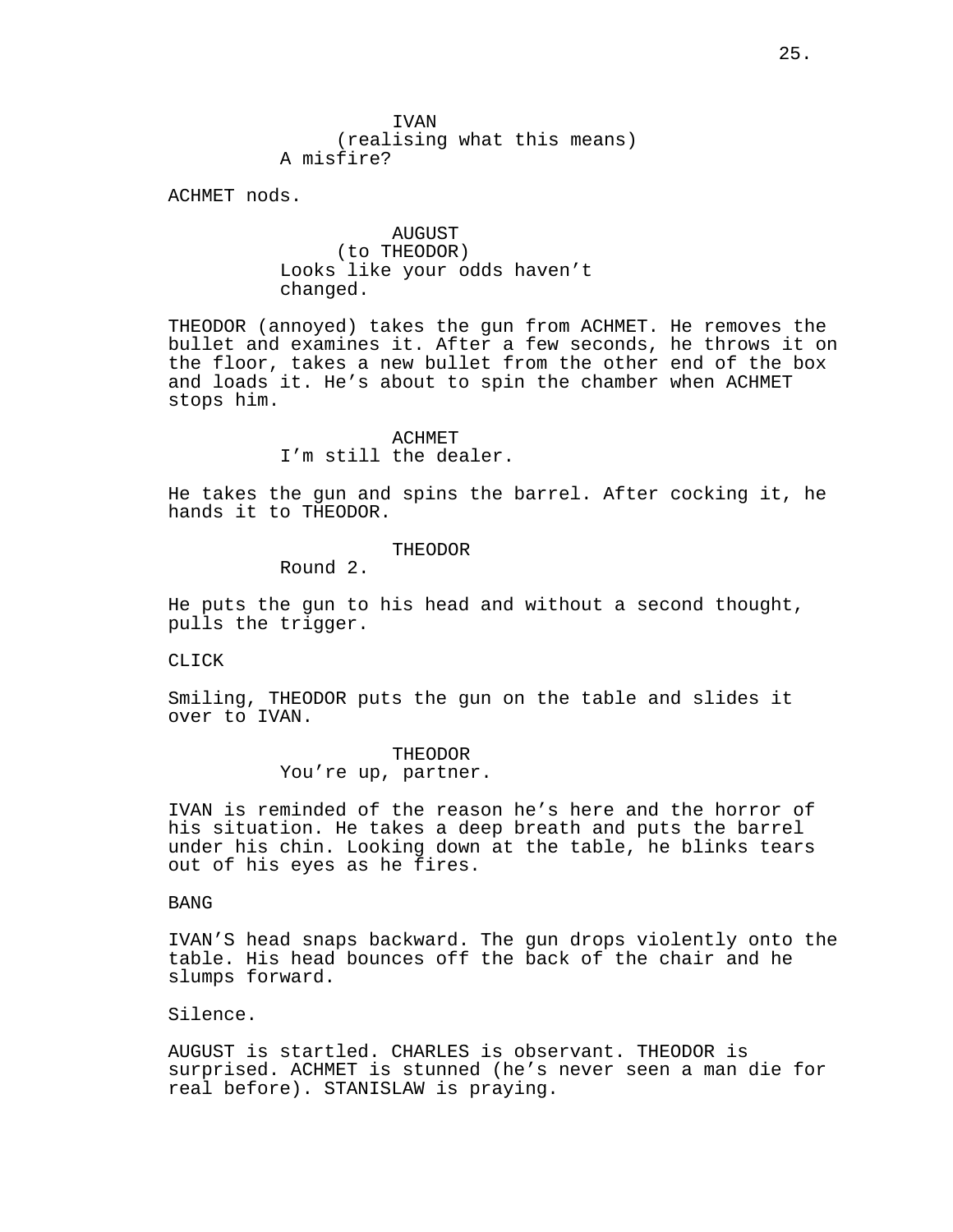#### THEODOR

Load it.

STANISLAW ignores him and keeps praying. THEODOR takes a bullet and puts it in the chamber. He leaves the spent shell casing in. He doesn't spin it, but gets up and slams it on the table in front of STANISLAW. The vibration of the table causes IVAN'S body to fall from his chair. This silences everyone.

# STANISLAW (finishing last rites) Rest in peace, Amen.

THEODOR goes back to his seat. STANISLAW and ACHMET look around. Both of them want to end this, but after a second, realise that they need to be there.

STANISLAW picks up the gun, and brings it down into his lap.

ACHMET Above the table.

THEODOR (watching STANISLAW) Don't worry, man. Let him spin it how he likes.

ACHMET becomes fearful. STANISLAW closes his eyes. With the gun under the table, he is making sure no one can see it. We hear the barrel spin and lock into place.

STANISLAW places it back on the tale and CHARLES reaches for it.

Fade out

### 21 **THE STORY OF ACHMET**

22 INT. BACKSTAGE

December 1990

A cluttered backstage. Costumes and props lie everywhere. The debris of a show well-performed. Cheers and applause from an unseen crowd fill the room as ACHMET and THE CONJURER charge backstage. Both are on a spectacular high. Both are wearing masks, though ACHMET soon takes his off.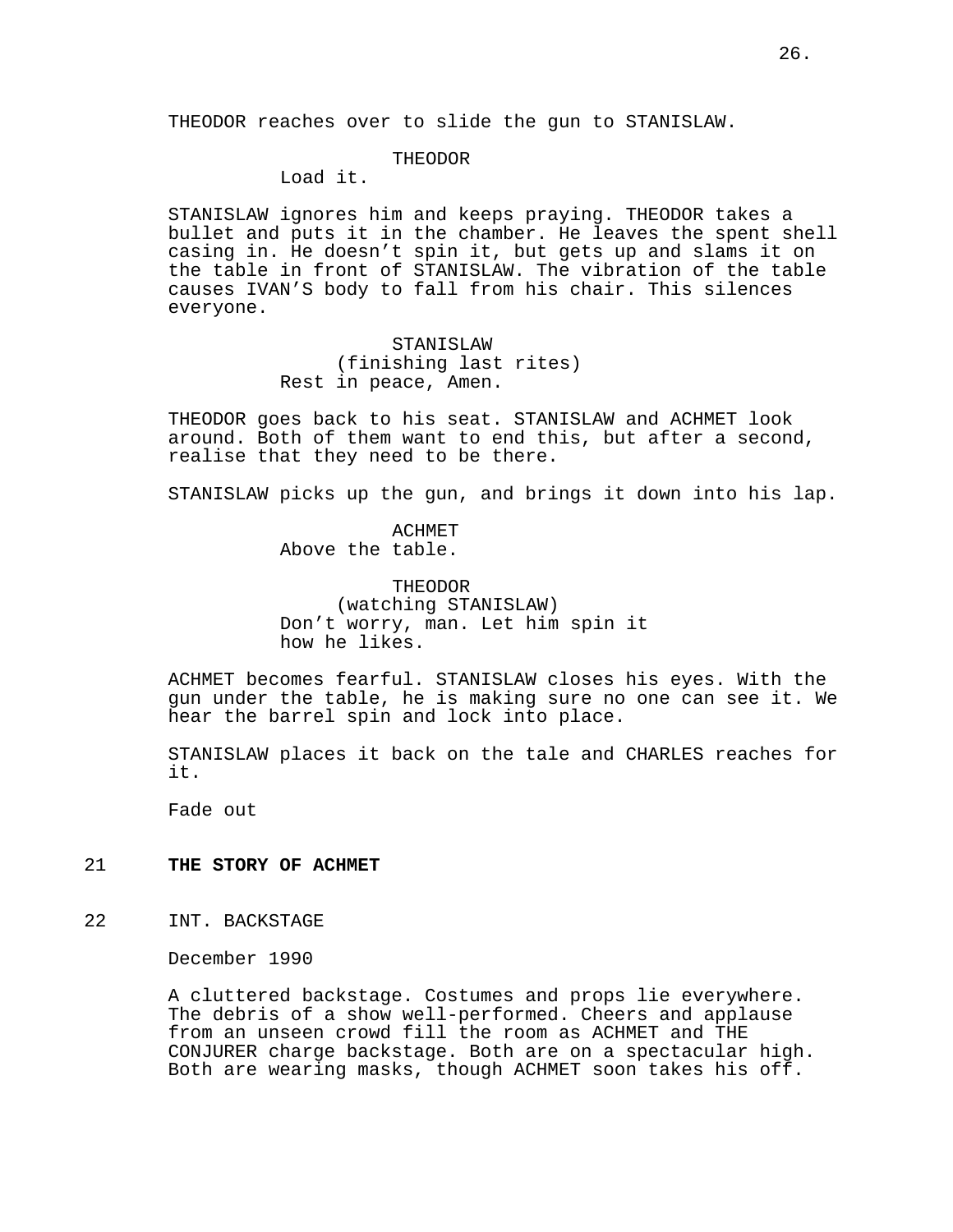THE CONJURER Ha Ha! Whoa! How fantastic was that?

ACHMET I've never seen a reaction like it.

THE CONJURER I should catch fire every night.

ACHMET Yeah. Do I get your job when that happens?

THE CONJURER Tired of just shifting props?

ACHMET shrugs and the two magicians grin.

THE CONJURER I'm serious though, we should do more of this stuff. Maybe a bullet catch, or a water tank. You know?

ACHMET I don't know man, I'm still getting used to the fire thing. Let's leave the...leave the cheesy prop tricks to amateurs. There's no skill in it.

THE CONJURER There's danger though. Audiences love the danger.

THE CONJURER'S ASSISTANT pokes her head backstage.

THE ASSISTANT Achmet, the crowd's heading out if you want to go for it.

### ACHMET

Absolutely.

ACHMET quickly strips off his costume and throws on a very casual and wrinkled suit.

> ACHMET Time to garnish my wages.

THE CONJURER Why do you do this?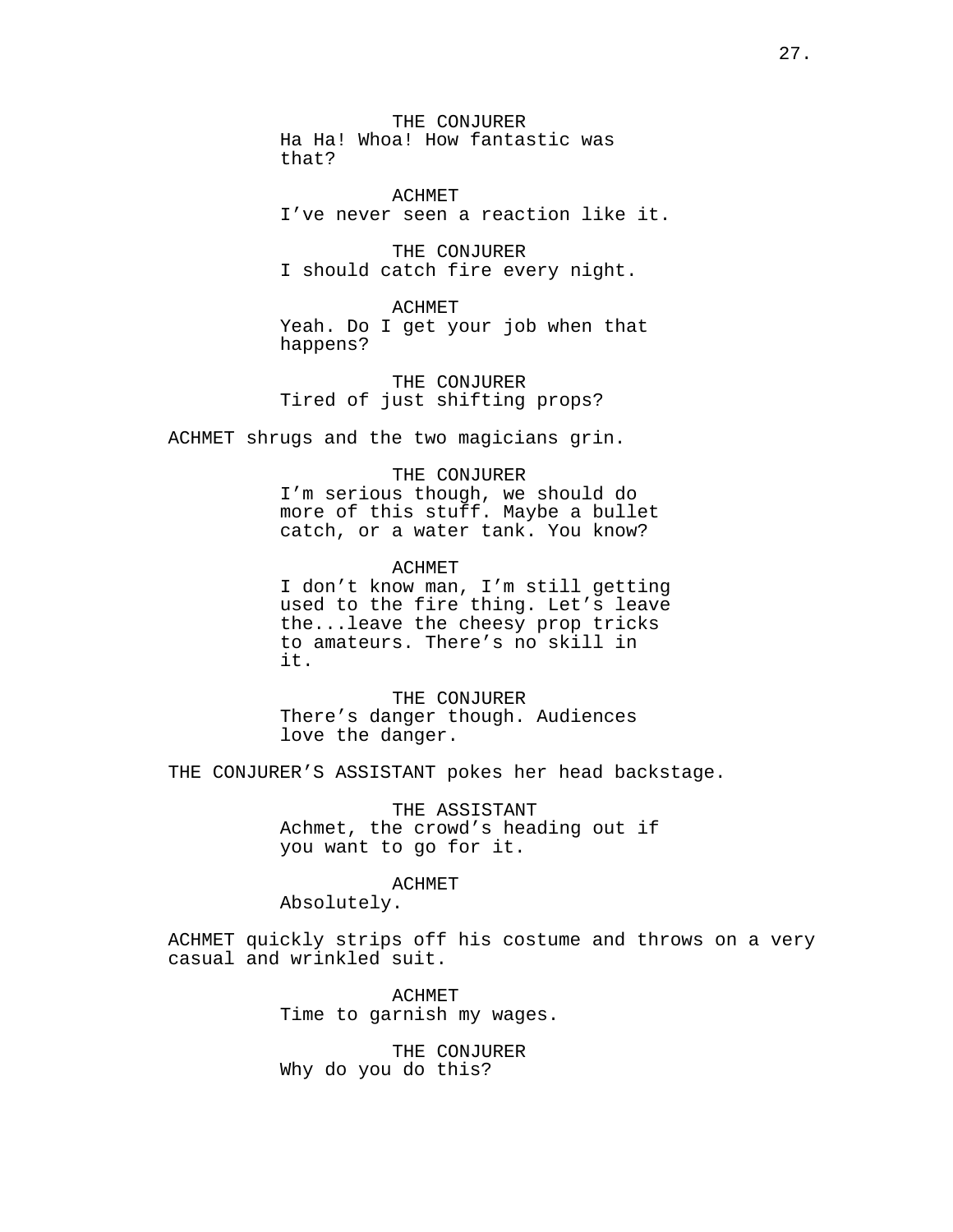ACHMET Practice makes perfect.

He heads for the door.

THE CONJURER You know, some day you're gonna have to stop stealing from the audience.

ACHMET When my fingers lose their magic.

ACHMET ducks out the stage door. THE CONJURER looks over at a semi-automatc pistol that sits on a prop shelf. He sighs.

23 INT. BACKSTAGE

January 1991

ACHMET enters wearing a different suit. He's carrying a small wad of cash and counting it.

> THE CONJURER How much tonight?

ACHMET looks over. THE CONJURER, in a different costume, is sitting against the wall. The semi-automatic pistol is in his hand.

> ACHMET Oh, about the usual. Half of what you made tonight.

He notices THE CONJURER'S demeanor.

ACHMET What's wrong?

THE CONJURER You really couldn't drop it?

ACHMET

Huh?

THE CONJURER The blade! You couldn't drop the blade?

ACHMET It was too dangerous.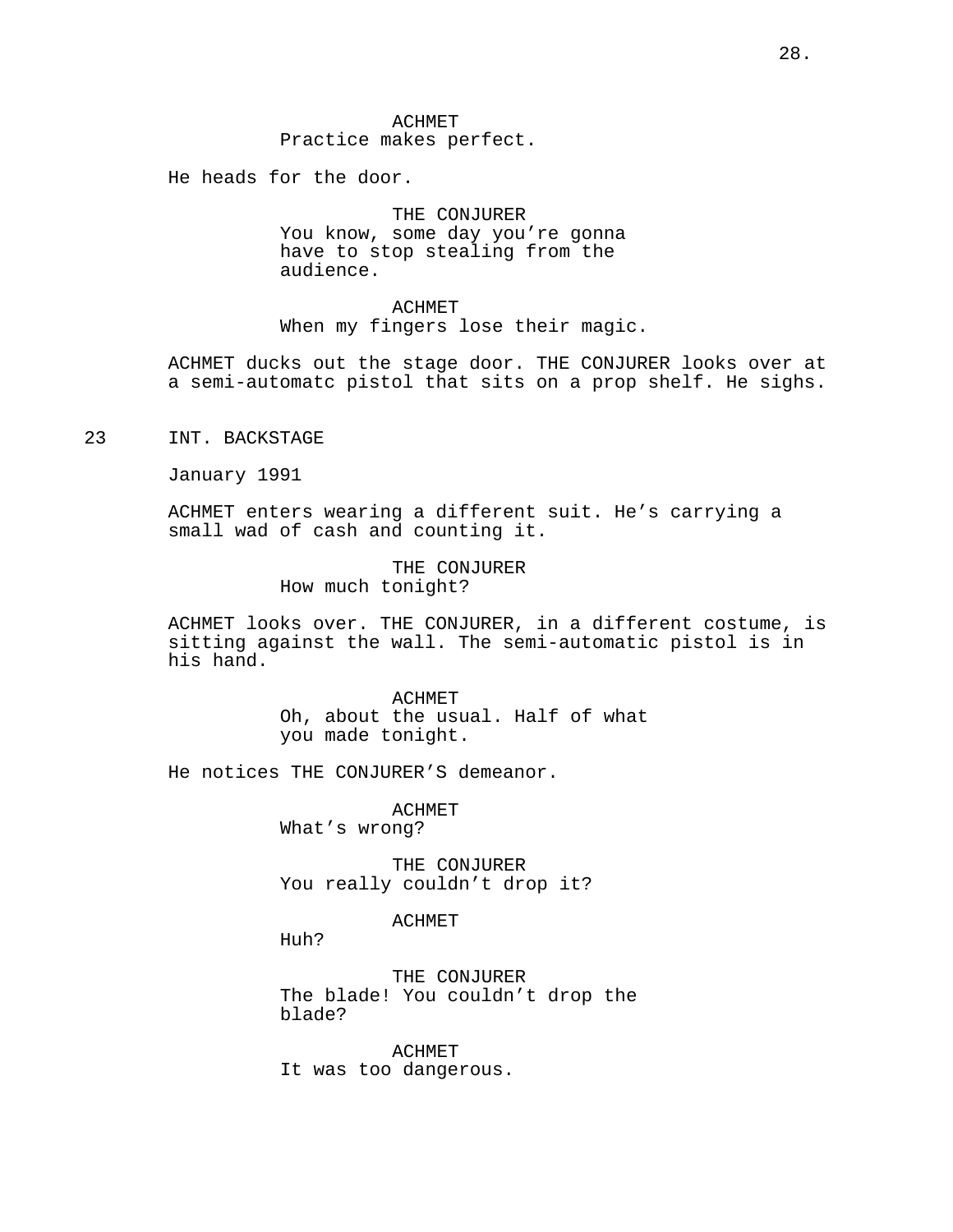### THE CONJURER

Too dangerous!? Achmet, how the hell is that trick dangerous?

ACHMET That blade is razor sharp.

THE CONJURER And my head was nowhere near it!

ACHMET Yes, but if something went wrong...

THE CONJURER Goddammit Achmet! That is the point! Take a risk! The more danerous the trick looks, the better the illusion!

#### ACHMET

No. The illusion comes from the skill of the trick. Not the spectacle of it.

THE CONJURER We're magicians, Achmet. Spectacle is what we have! You think the audience is gonna...

ACHMET Will you take off the damn mask!?

### THE CONJURER

No! I won't! You still don't get it. Magic is not a job. Magic is not just something you do on the weekends! Magic is a constant performance and a real magician lives that performance!

ACHMET So live it! Perform it! Just don't die doing it!

THE CONJURER suddenly levels the gun at ACHMET.

ACHMET What? You're gonna shoot me?

THE CONJURER (quickly tinking) Yeah catch.

He pulls the trigger. Click.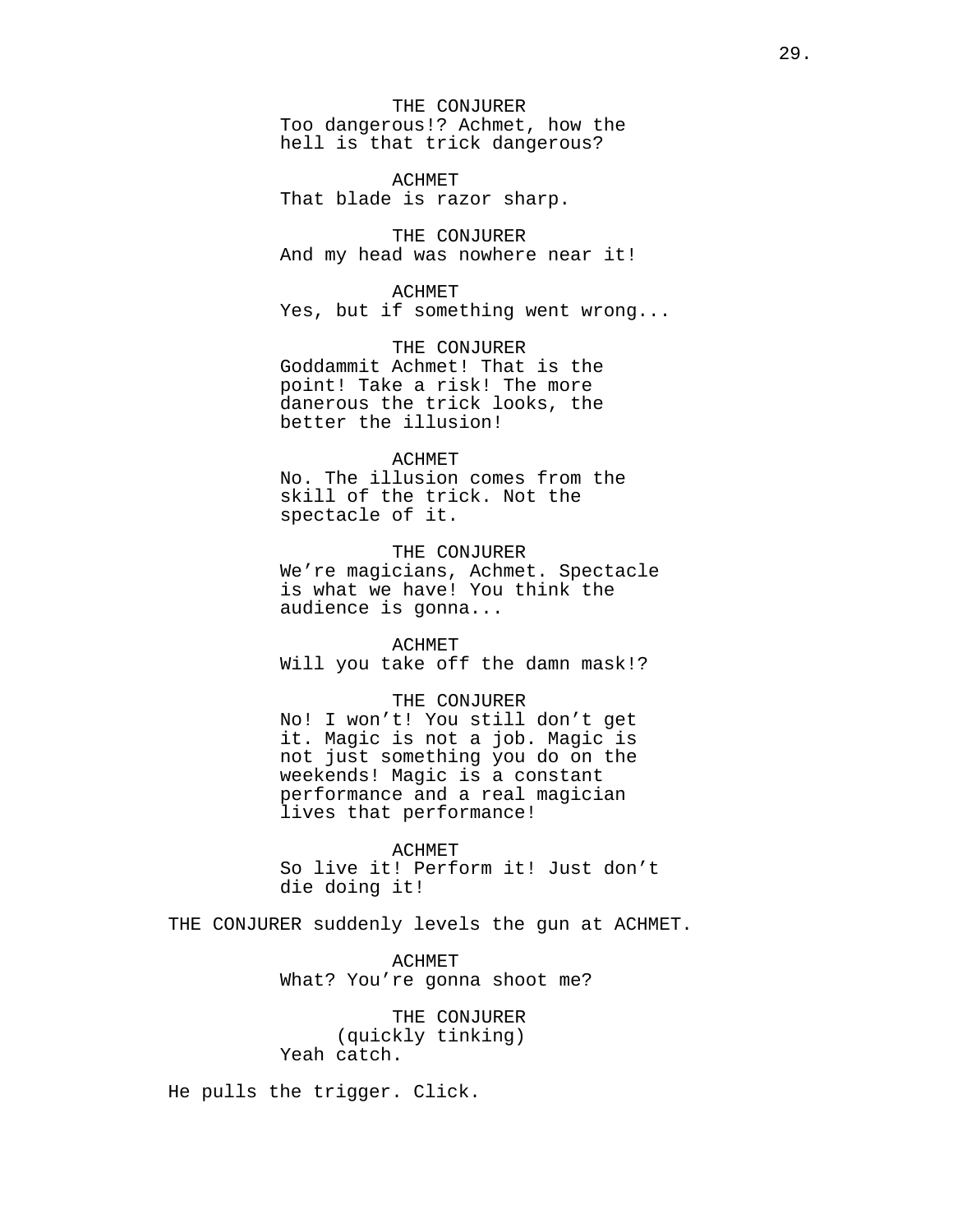THE CONJURER See. Nothing. What the hell's so dangerous about that?

THE CONJURER throws his gundown. ACHMET stands stunned.

THE CONJURER I'll get an assistant who wants the audience to cheer, rather than look for their wallets.

As he leaves. He turns to ACHMET.

THE CONJURER And by the way, here's your wallet back.

THE CONJURER throws ACHMET'S wallet to the floor and storms off. ACHMET sinks to the floor and sobs.

24 INT. SMALL STAGE

December 1993

ACHMET stands on the stage. Small tables stand on either side of him. ACHMET is a magician. Performing since a young age he is a master of sleight of hand and misdirection. His tricks, however, have begun to seem old. In an age of daring, death-defying magicians, ACHMET is finding his audiences keep getting smaller.

The room is large, but it is not a theatre. The wooden stage seems out of place and the audience (half filled) sits on folding chairs.

ACHMET is holding a set of three large rings. He flourishes them as he shows the audience that they are real.

> ACHMET Now, ladies and gentlemen. Though these rings might seem sinister

Chuckles from the audience.

ACHMET (cont) There is nothing to fear. This illusion...

Cut to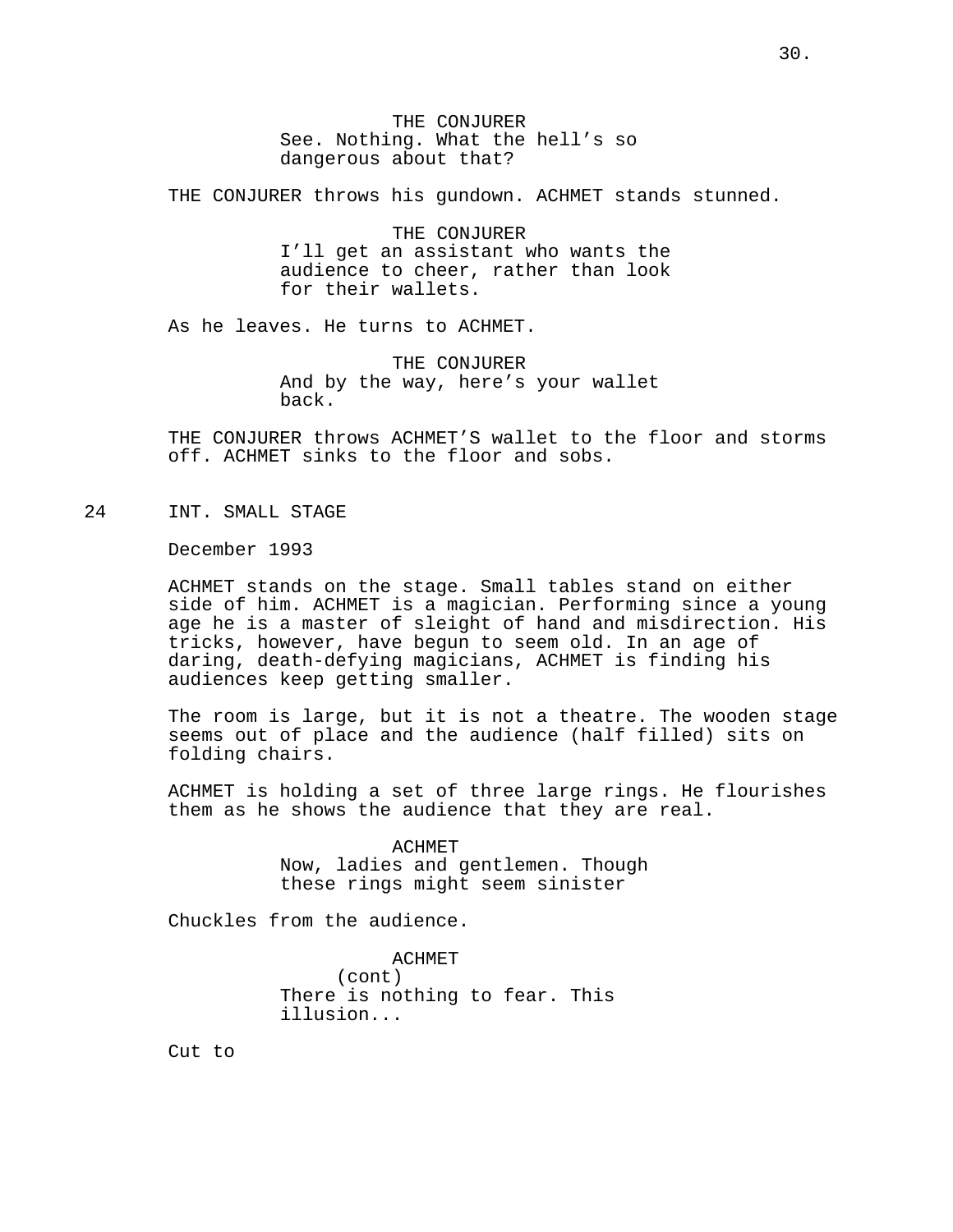Same night

ACHMET'S main competition, THE CONJURER is performing to a packed auditorium. Lights stream down on him from above and his voice booms through the theatre. He wears a gold Venetian bird mask.

> THE CONJURER (finishing his sentence) Has never been done before!

The crowd cheers. THE CONJURER takes a semi-automatic handgun from his gorgeous assistant and shows it to the audience.

More cheering.

#### THE CONJURER

Since time began, Conjurers have faced danger. From Merlin and his wizards. Men toying with magic that could easily destroy them. To the Alchemists of legend whose creations led them to persecution. Yet still they practised because of their love of wonder. The essence of magic...

Intercut the rest of the scene as THE CONJURER and ACHMET finish each other's conversations.

ACHMET

is illusion. Nothing dangerous, nothing evil. Just simple illusion. And misdirection. You'll see that as I've been talking to you here, the rings have decided to hook themselves together.

He holds up the rings to show he's telling the truth. The small audience applauds. No cheering.

> ACHMET Now, for my next trick, I'll need a volunteer from the audience.

As ACHMET selects his volunteer and pulls a deck of cards from his table. He explains the nature of card tricks.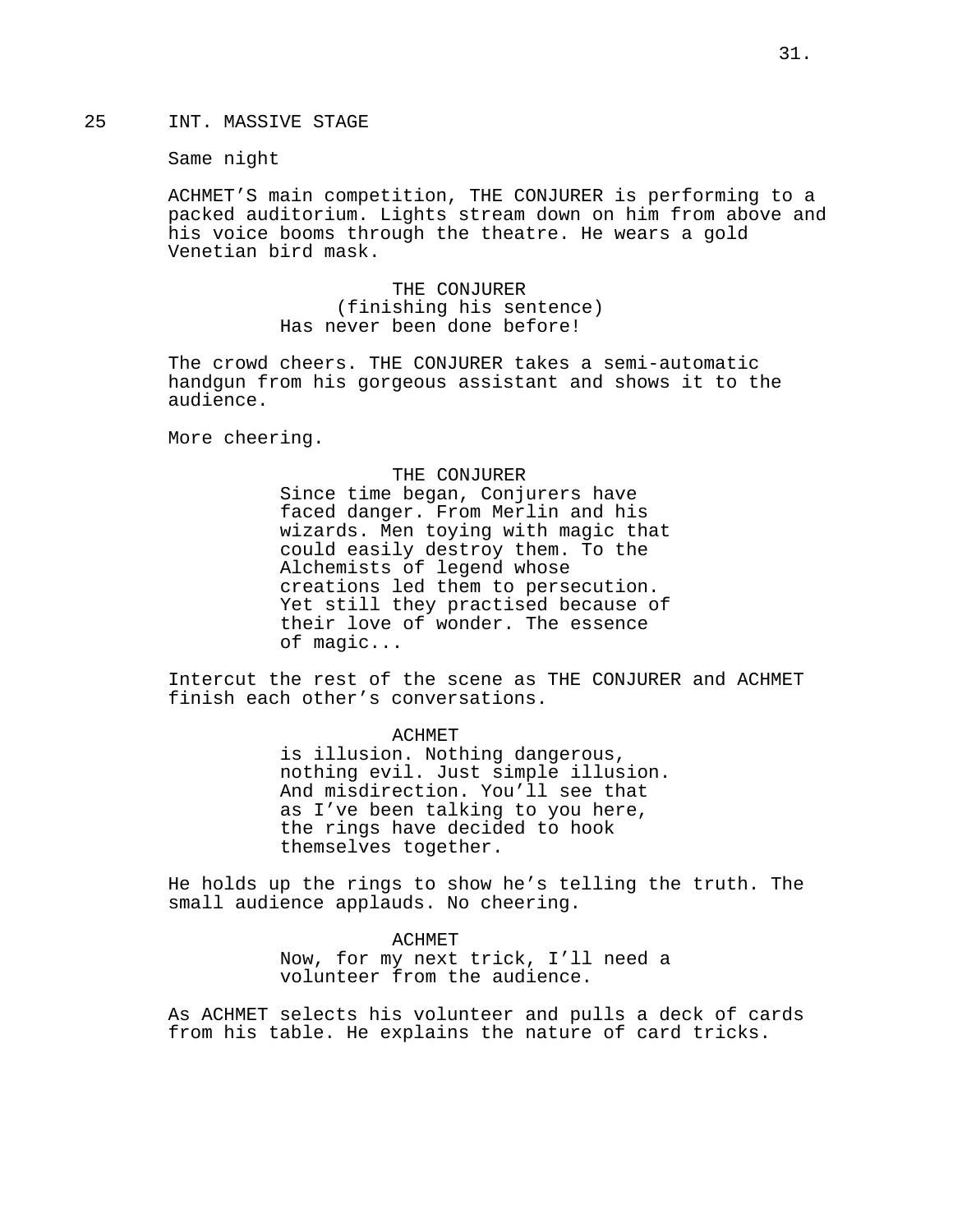#### ACHMET

A deck of cards is an incredible thing. First created in China in the year six hundred seven, playing cards have been used by magicians for almost as long to astound audiences. The relationship between the magician and his volunteer, formed and broken in an instant is magic at it's purest form. In other words...

THE CONJURER Danger! Magic at it's most basic is danger. What I can promise you is that all my challenges are almost 50% safe. Please.

THE CONJURER'S assistant opens a box of bullets, slides the tray of bullets out and walks into the audience with them.

#### THE CONJURER

Bullets. The modern design was created in 1823 by a British army captain. As you can see, tonight, we've modified them.

Close up on the bullets reveals half of them are black, half red. Each has a white tip with a symbol on it in either red or black.

> THE CONJURER 52 Bullets. 52 unique markings. Like a deck of playing cards. Now, I need a volunteer to select one as tonight we present to you: The World's Most Dangerous Card Trick.

The applause deafens the room as THE CONJURER removes his cloak. The shifting of the fabric fades to ACHMET spreading his deck of cards out before his volunteer.

> ACHMET Pick a card any card.

THE CONJURER Be sure not to show me what it is. Have you picked it?

ACHMET Good. Look at it, show it to your friends, but make sure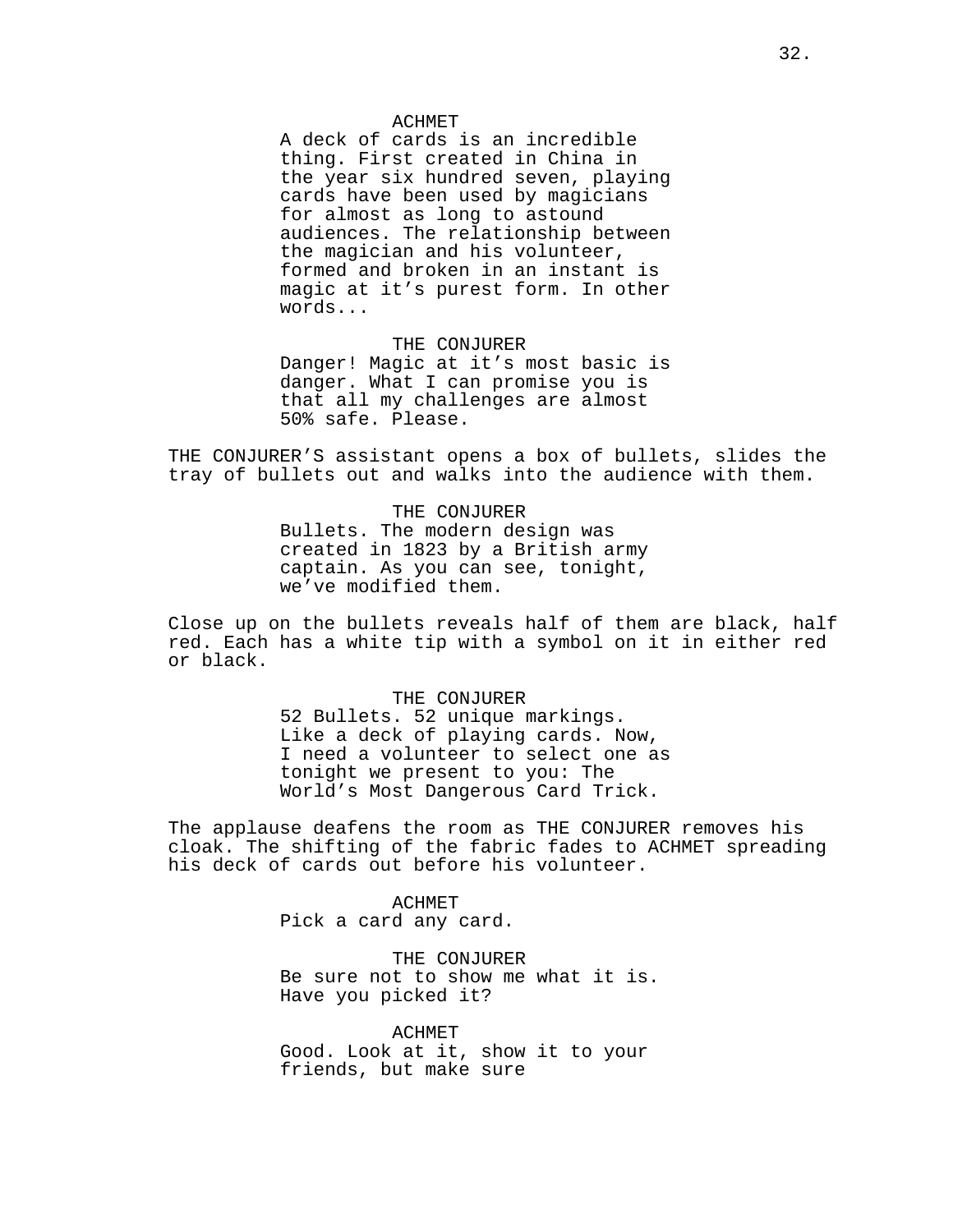THE CONJURER Neither I, nor my beautiful assistant see what it is.

A man selects a bullet from the box. The six of spades.

A woman draws a card from the deck. The six of spades.

ACHMET Remember it? Good, now slip it back in the deck.

THE CONJURER ejects the magazine on the gun he's holding and passes it to his assistant who hands it to the volunteer.

> THE CONJURER Load the bullet into the magazine.

ACHMET (handing the deck to an audience member) Would you shuffle this for me please?

The audience member proceeds to shuffle.

THE CONJURER hands the gun to his assistant

THE CONJURER Load the gun, please.

Without looking, the assistant slides the clip into the gun and cocks it.

ACHMET takes the deck back. He cuts it (three way cut) then holds it up to the light.

> ACHMET In this deck

THE CONJURER Is your bullet. Is that correct?

ACHMET'S volunteer nods.

THE CONJURER Excellent. Now, before I do this, ladies and gentlemen: I would tell you not to be alarmed, but as I have never tried this before, you may have good reason.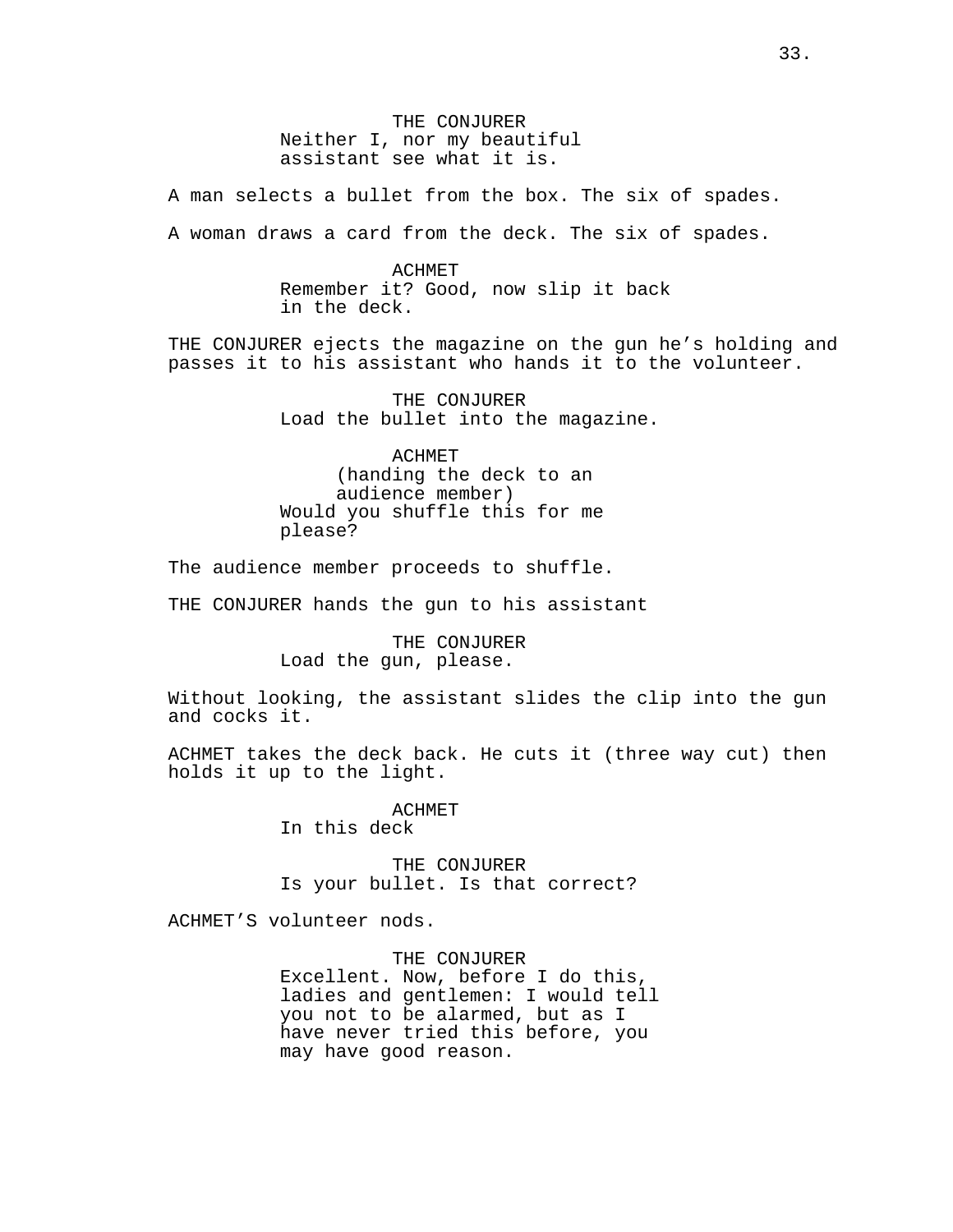THE CONJURER Cover your ears.

Silence.

THE CONJURER

Fire!

ACHMET throws the deck down the aisle. Cards fly everywhere.

THE CONJURER'S assistant fires the gun. The sound of the shot silences and slows down the film.

Cards slowly fall. The entire audience watches.

THE CONJURER moves his hands quickly but is knocked off his feet by the force of the bullet. He doesn't move for a second.

Then his hand launches up. There is blood in his palm, but he is holding a bullet. The Six of Spades.

In ACHMET'S hand, he is holding one last card. He flips it up. The Six of Spades.

ACHMET Is this your card?

THE CONJURER Is this your card?

Both audiences applaud. THE CONJURER'S cheers and gives a standing ovation.

ACHMET'S begins to filter out. He begins to pack up his tricks.

THE CONJURER continues to bow. Finally, with a wave of his coat, he vanishes from the stage.

ACHMET walks off the stage.

THE CONJURER'S applause finally dies down.

26 INT. SMALL STAGE

February 1994

ACHMET is performing for a much smaller crowd. He's flustered. For the first time in his life the audience has "boo"ed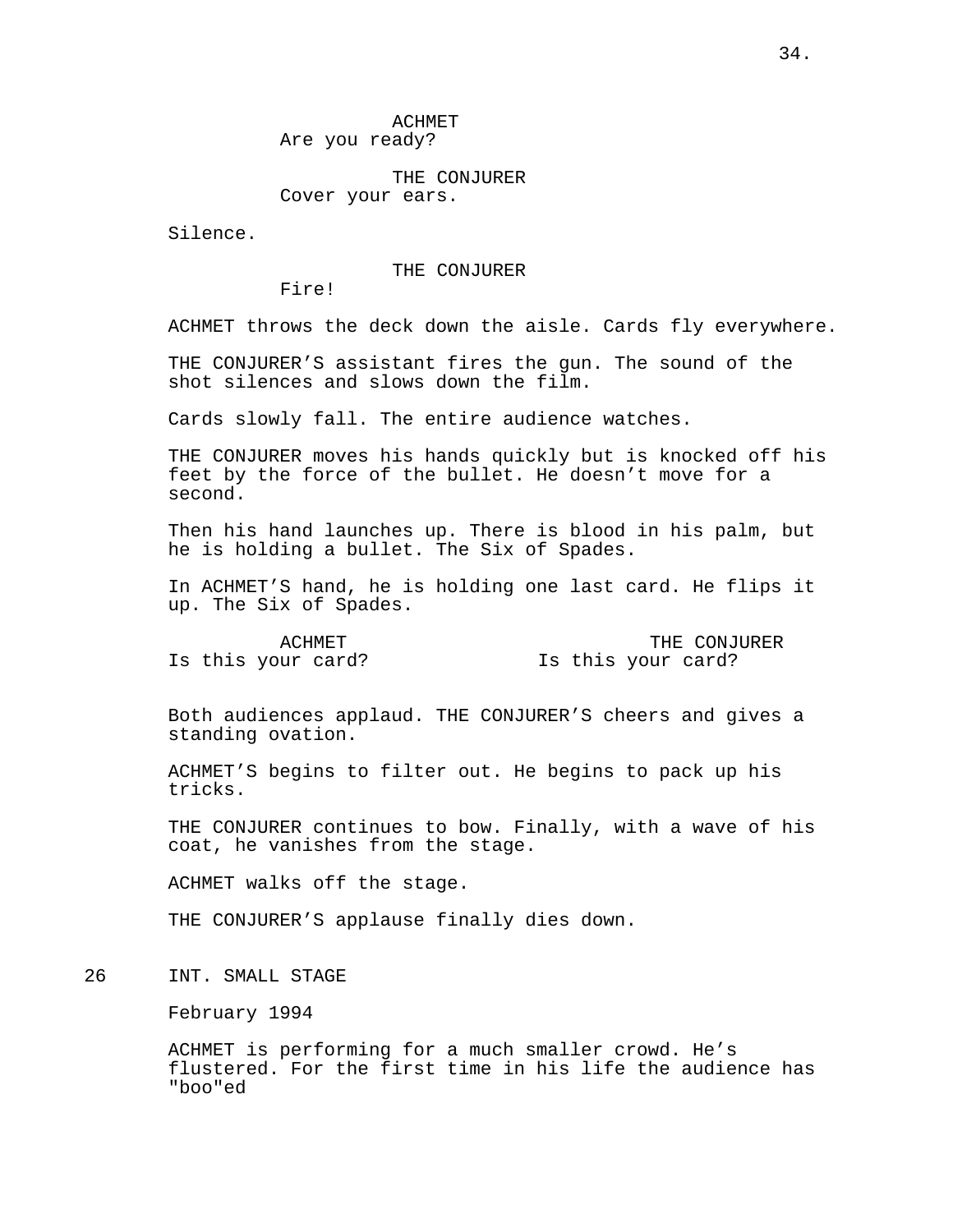He throws his cards into the air.

ACHMET Is this your card?

THE AUDIENCE

No!

ACHMET freezes.

ACHMET Take anther look.

THE AUDIENCE It's not the card, you idiot. You screwed up!

ACHMET stands stunned. Just like when THE CONJURER "shot" him.

Finally, he plasters on a fake smile.

ACHMET Well, in that case, Ladies and Gentlemen, you wouldn't be interested in...

THE AUDIENCE Do something interesting!

THE AUDIENCE continues to shout. "Bury yourself alive" "Catch a bullet" "Light yourself on fire" "Yeah, shoot yourself"

> ACHMET (losing control) Ladies and Gentlemen, if you quiet down, I have a trick that's...

THE AUDIENCE We wanna see real magic!

ACHMET This is real magic!

THE AUDIENCE This is boring! Get off the stage!

THE AUDIENCE'S voice sudenly morphs into THE CONJURER'S

THE CONJURER Take a risk!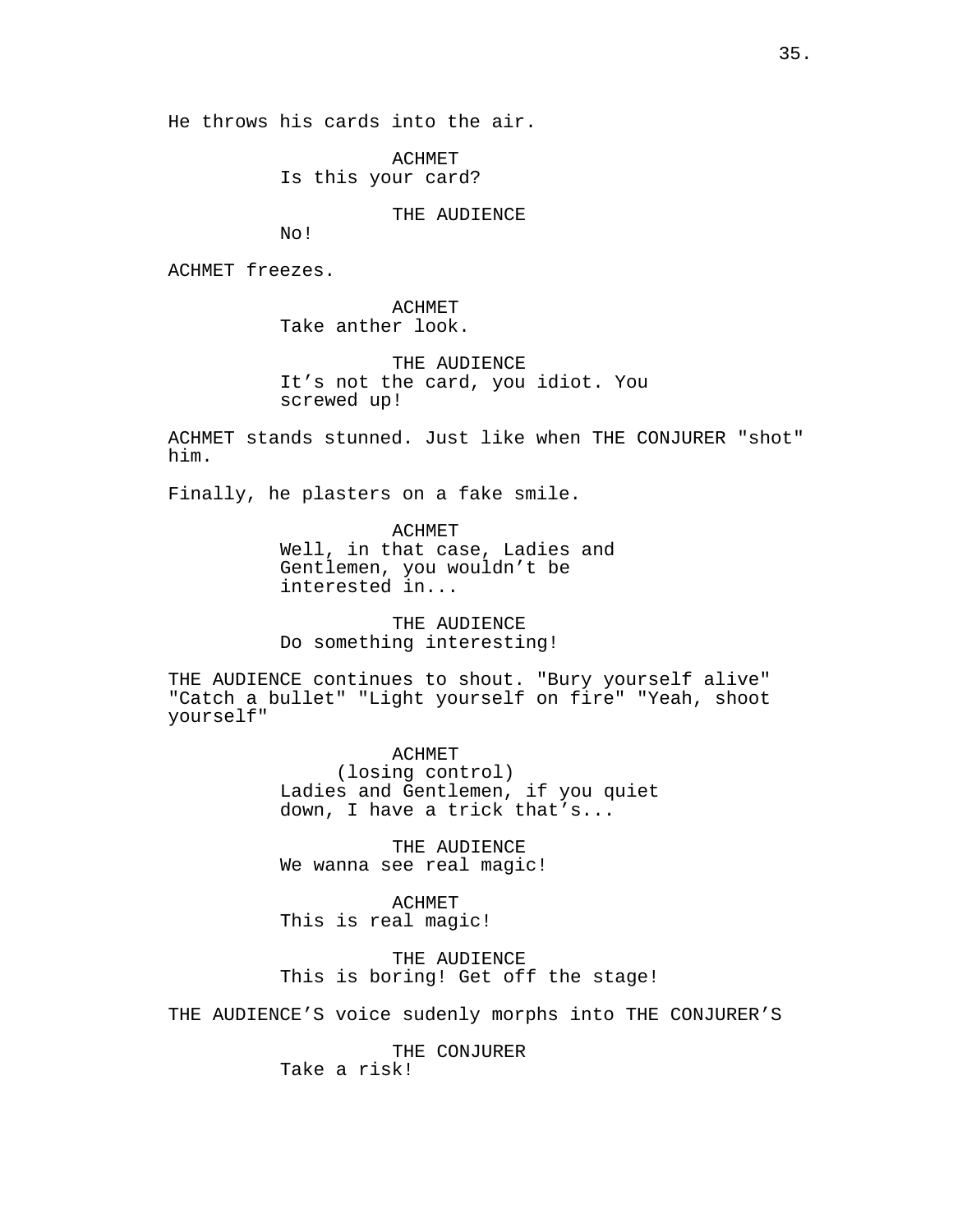ACHMET closes his eyes and tries to drown out the crowd for a moment. Something hits him on the side of the face. The cheering of the crowd comes back louder than ever.

> ACHMET Get out! All of you! Go! Getthe hell out of my theatre.

THE AUDIENCE cannot leave quickly enough.

ACHMET drops and sits on theedge of the stage. He is fighting back tears.

> ACHMET I can't do this anymore. I can't take it. I can't...

ACHMET stays there for a minute. Alone. Lost. No way to escape.

Fade out.

# 27 EXT. ACHMET'S THEATRE

Same night.

As the last car leaves the parking lot, the camera pans over to show that ACHMET'S theatre is part of a shopping centre and many of the other buildings are for rent. A series of desertion and desperation. We zoom in on one of the "For Rent" signs. Beside it, a familiar pair of purple gloves enter the frame and tape a flyer advertising a test of skill for those who want a new lease on life.

The wind blows through the emptying parking lot. Outside the stage door, ACHMET exits the building. He is shivering.

One of the flyers blows from the window and out of the frame.

The wind surrounds ACHMET as scraps of paper fly past him. One brightly coloured one catches his attention. He grabs it.

It is a flyer inviting him to the game. It shows a picture of a revolver and offers him a new outlook and the ultimate test of bravery.

Cut to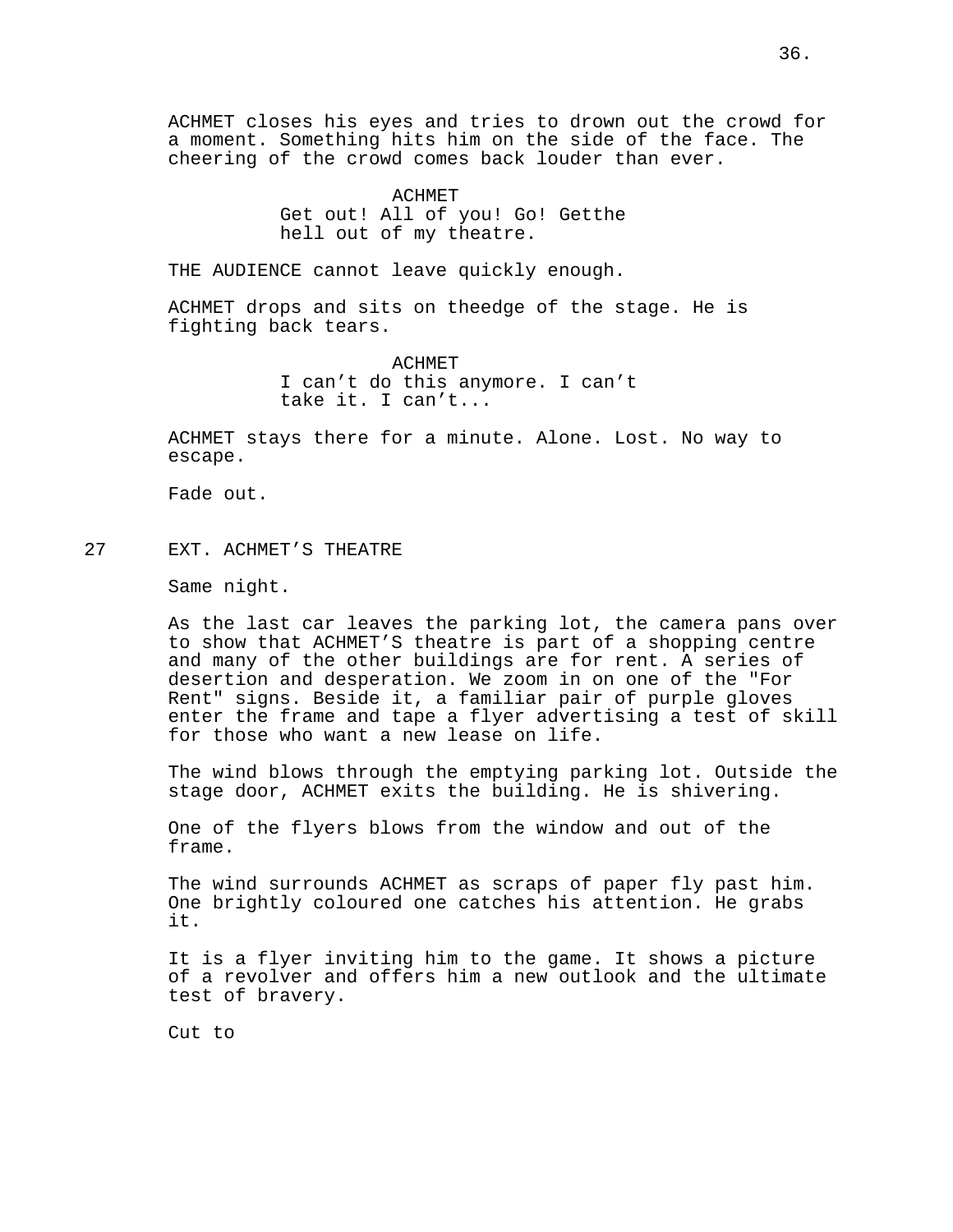Flashback

THE CONJURER I would tell you not to be alarmed, but as I have never tried this before, you may have good reason.

Flash

THE CONJURER All my challenges are almost 50% safe.

29 EXT. ACHMET'S THEATRE

ACHMET nods to himself, crumples up the flyer and walks away with new confidence.

Fade out.

30 INT. ACHMET'S WORKSHOP

A tv remote presses play.

Suddenly an old tv's static screen comes to life. We see a vhs of one of THE CONJURER'S shows playing on the screen.

The camera pans down to show a revolver sitting on a table. ACHMET'S hand enters the frame and picks up the gun.

ACHMET (dressed in jeans and a purple shirt) loads a bullet into the gun and spins the barrel. He aims at a target on the wall and pulls the trigger.

Click

Again

Click

Again

BANG

He ejects the shell casing and loads another one. He has more work to do.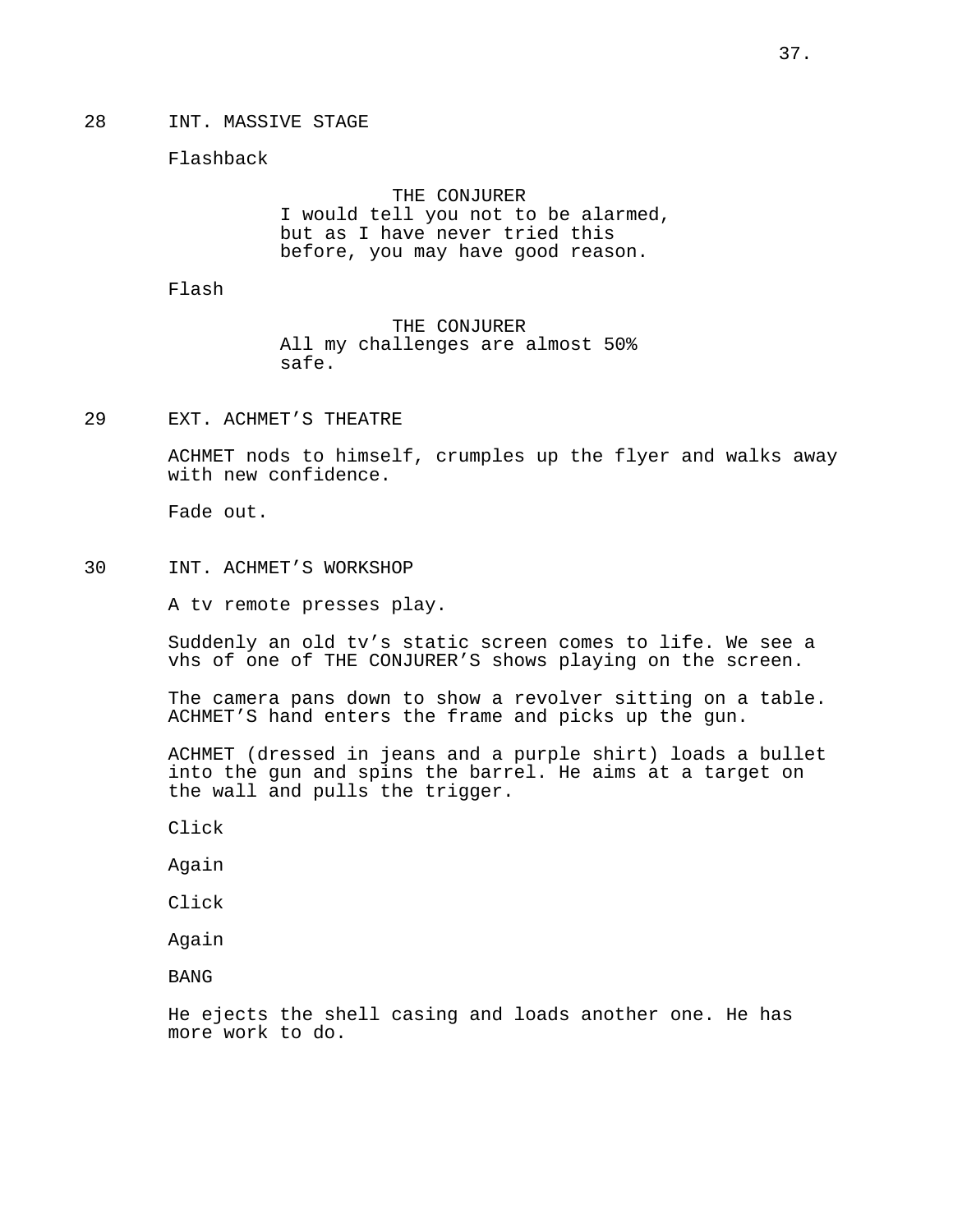THE CONJURER ( with a noose around his neck on tv) Sorry, I'm late. It took me a while to get down from my last show.

The audience laughs

ACHMET loads a bullet and spins the barrel without closing the gun. He watches to see where the bullet will end up.

ACHMET is firing again.

Click

BANG

THE CONJURER (on tv) Magic is risk.

ACHMET How does he do it?

ACHMET is sitting in front of the TV spinning the empty cylinder.

ACHMET loads a bullet and spins the chamber loads and fires without looking. Click

#### ACHMET

Dammit!

He throws the gun down. The audience on TV roars with laughter.

ACHMET storms off.

THE CONJURER is tied up and handcuffed and pushed into a pool of water.

> ACHMET (spinning the cylinder) Just you wait.

THE CONJURER comes out of the pool with handcuffs in his hands. Applause.

ACHMET spins the chamber and the bullet ends up at the top.

THE CONJURER (over the applause) Well that didn't take long did it?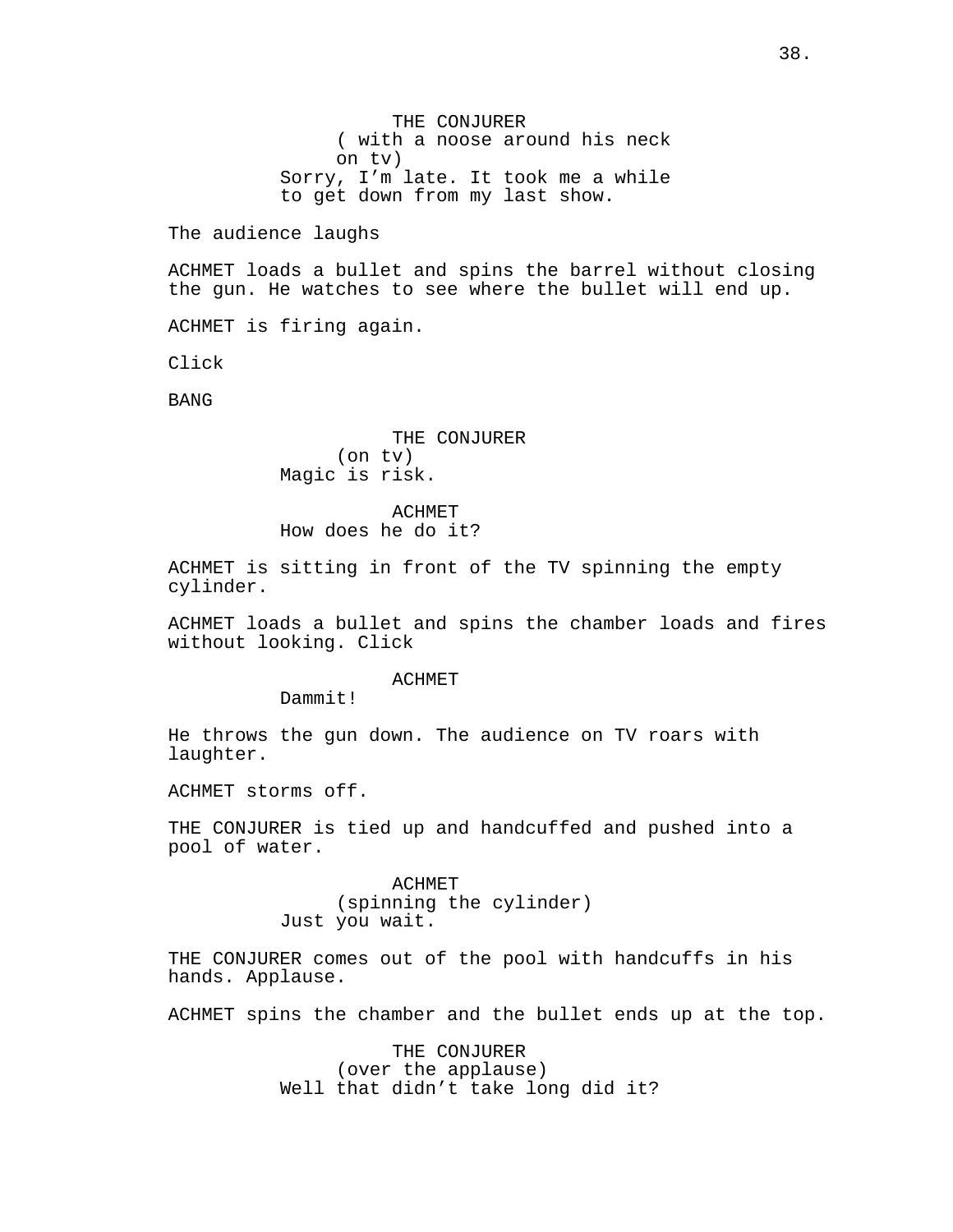Laughter.

# ACHMET No. No it did not.

He snaps the gun closed, cocks it and fires.

There is a smoking hole in the target. Bullseye.

ACHMET practices three more times. Each time, the bullet ends up at the top of the cylinder.

He spins it and closes the cylinder without looking.

ACHMET

Four!

He fires four times. On the fourth shot, the gun goes off. ACHMET smiles.

THE CONJURER catches a bullet in his teeth.

**ACHMET** 

Six!

Five clicks. Bang

ACHMET

Three!

Two clicks. Bang

ACHMET

One!

Bang.

ACHMET spins the gun around his finger and catches it flawlessly.

> THE CONJURER I am the most dangerous magician alive.

ACHMET Ha! Not any more.

THE CONJURER My illusions are 50% safe.

ACHMET 50%? Try 0%. Never tested. Never tried. Let's see you pull this off.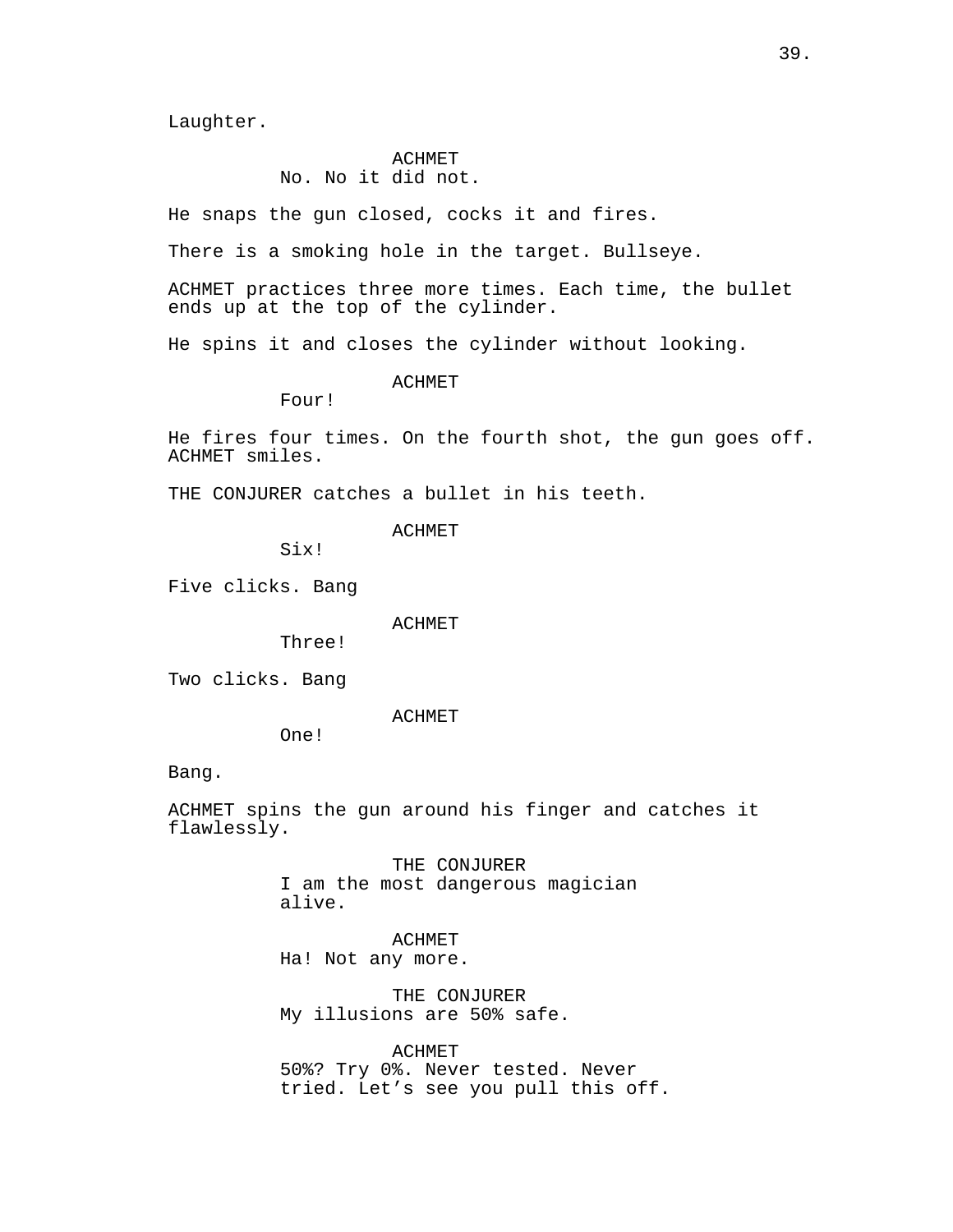He loads a bullet and with his eyes closed, he spins the chamber.

ACHMET

Two!

Click. Bang.

ACHMET Thank you and good night

ACHMET walks out of his workshop, leaving the gun behind.

THE CONJURER (on tv) and, hey! If I die, at least it'll be entertaining, right?

The applause and the scene fade out.

31 INT. ROULETTE ROOM

CHARLES picks up the gun. He balances it in his hands. To everyone in the room, the simple device now seems much heavier. The weight of one death weighs heavy on their shoulders.

#### CHARLES

Round 2.

THEODOR (pointed at AUGUST) We haven't got all night.

AUGUST ignores him. CHARLES nods. He puts the gun to his head. Feels the metal against his skin, and fires.

CLICK

CHARLES carefully places the gun on the table and passes it over to AUGUST. He has a look on his face of mixed emotions. As if he can't decide to be happy or sad about the outcome.

AUGUST picks up the gun. After a moment, she quickly brings the gun to her head and fires.

CLICK

In her relief, her hand twitches dropping the gun suddenly onto the table.

ACHMET is silently counting to himself.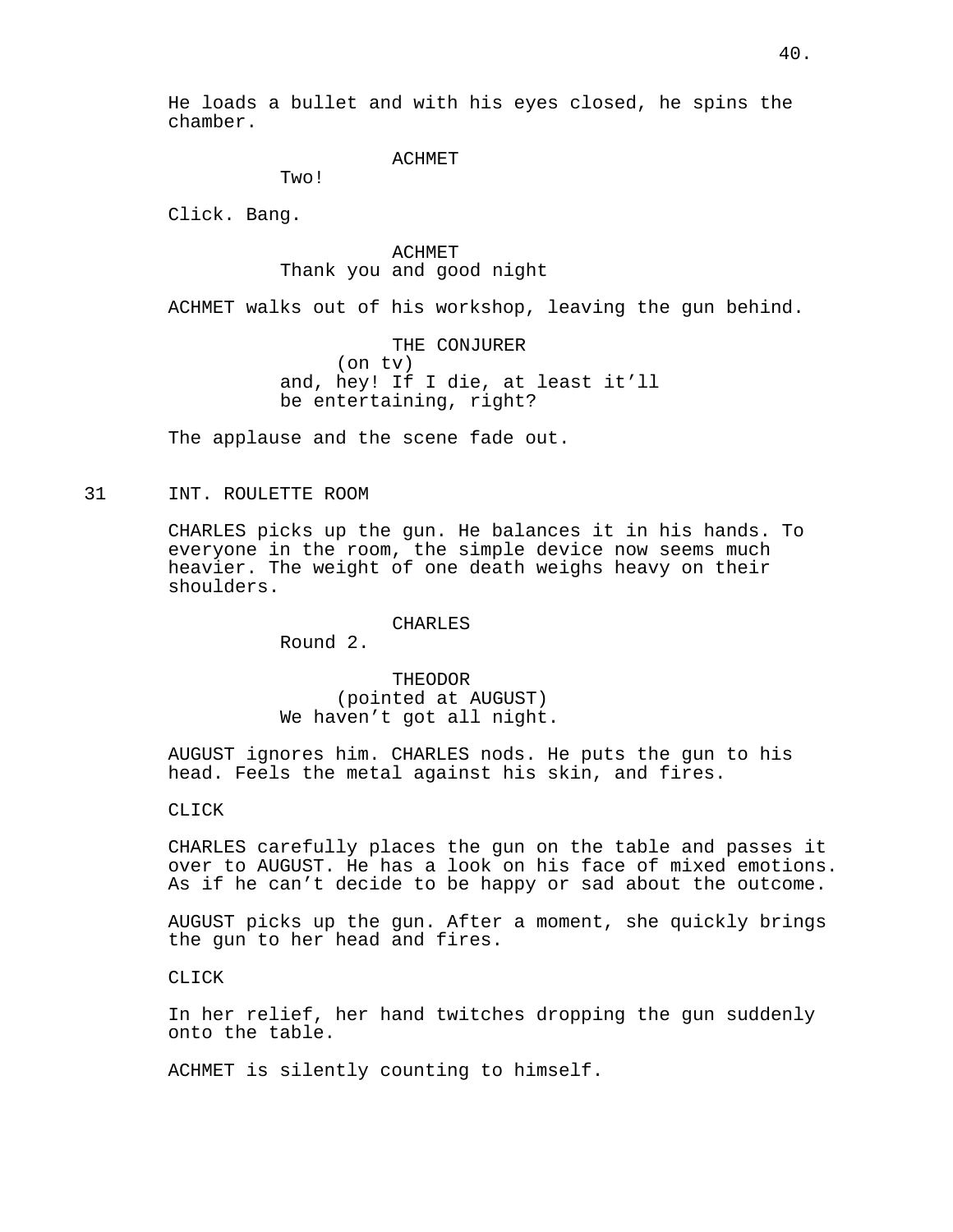#### AUGUST

Your turn.

ACHMET finishes counting. Satisfied. With renewed confidence, he spins the gun around his finger and holds it to his head, upside down.

He winks at THEODOR and without a second thought, pulls the trigger.

BANG.

ACHMET'S body is thrown sideways into THEODOR who reflexively pushes ACHMET off onto the floor. The gun has dropped onto the floor. AUGUST picks it up.

> AUGUST (to THEODOR) How are your odds now?

CHARLES Still one in six.

THEODOR Doesn't matter. It's not like I'm leaving.

AUGUST

I expect not.

AUGUST slides the gun across to THEODOR. He loads a new bullet. Very quickly and determinedly, THEODOR spins the cylinder and snaps it into place.

He basically throws the gun down the table to STANISLAW.

THEODOR Place your bets.

## 32 **THE STORY OF AUGUST**

33 EXT. ALLEY BEHIND A SCHOOL

June 1987

A driver's license fills the screen. On it is a picture of the 18 year-old AUGUST. This shot is the pov of THE CLIENT.

> THE CLIENT Eighteen, huh?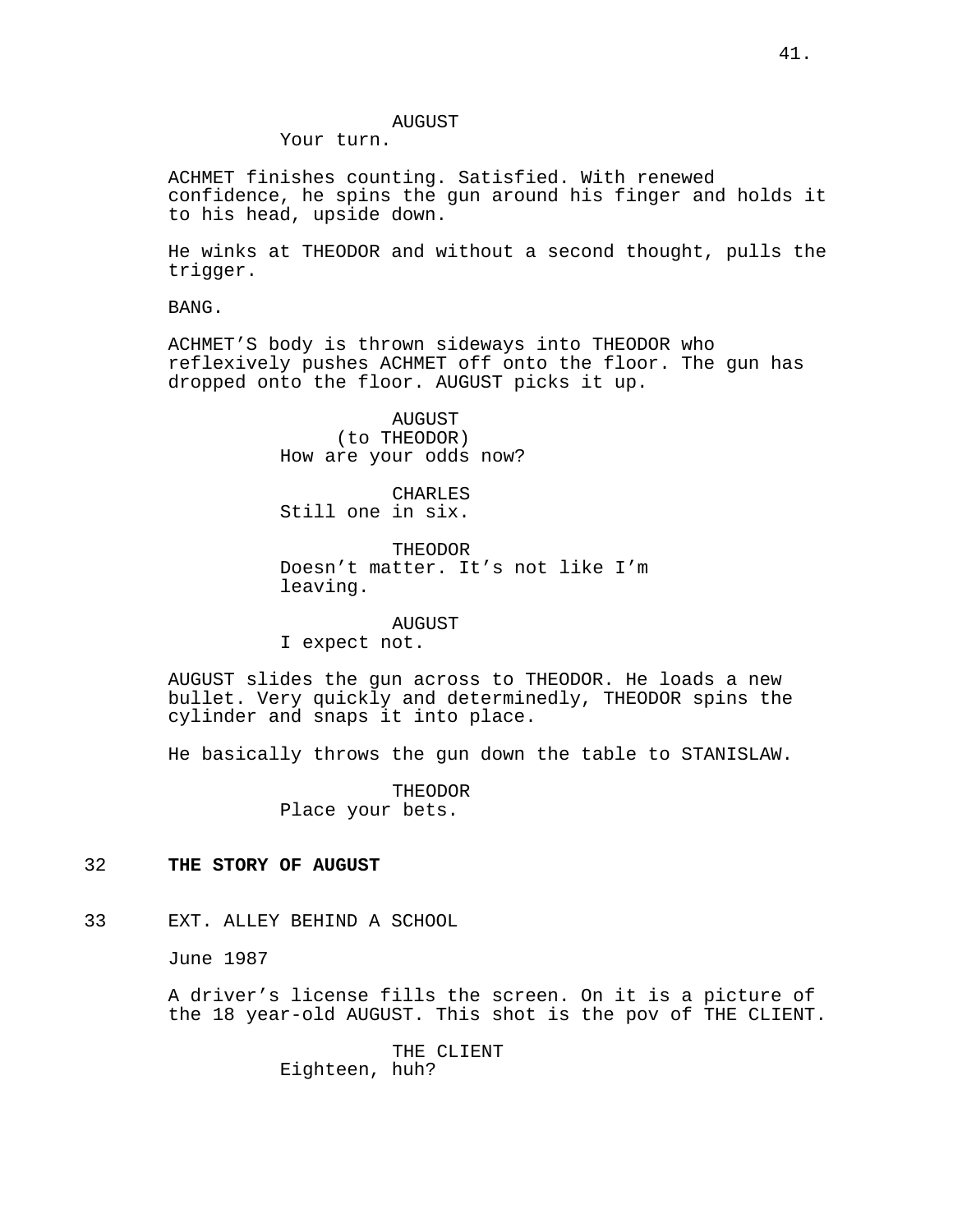AUGUST

Yes sir.

THE CLIENT And you've been doing this...?

AUGUST (hidden by the license) Two years. Saving up money.

THE CLIENT lowers the license to reveal AUGUST. She is standing against the wall (shorter than the camera) and is dressed in a white blouse with a small grey tie and grey wool mini skirt. Her blouse is almost entirely unbuttoned. Her hair is in pony tails. She looks like a 12 year old.

> THE CLIENT Wanna buy yourself a car right? Drive to hollywood?

**AUGUST** (giggling) No. I wanna start my own business.

THE CLIENT Really? What kind of business?

AUGUST (reaching down on THE CLIENT) Take off your pants.

THE CLIENT Oh, ho ho. Yes, **Madam**.

AUGUST unbuttons THE CLIENT'S pants.

THE CLIENT Well, somebody's ambitious.

AUGUST

Baby, more than one of us has dreams of "bigger" things. Now, how do you want it?

THE CLIENT Whatever you're comfortable with sweetie. **You're** not new to this.

AUGUST pulls a condom from her pocket.

AUGUST Ready when you are.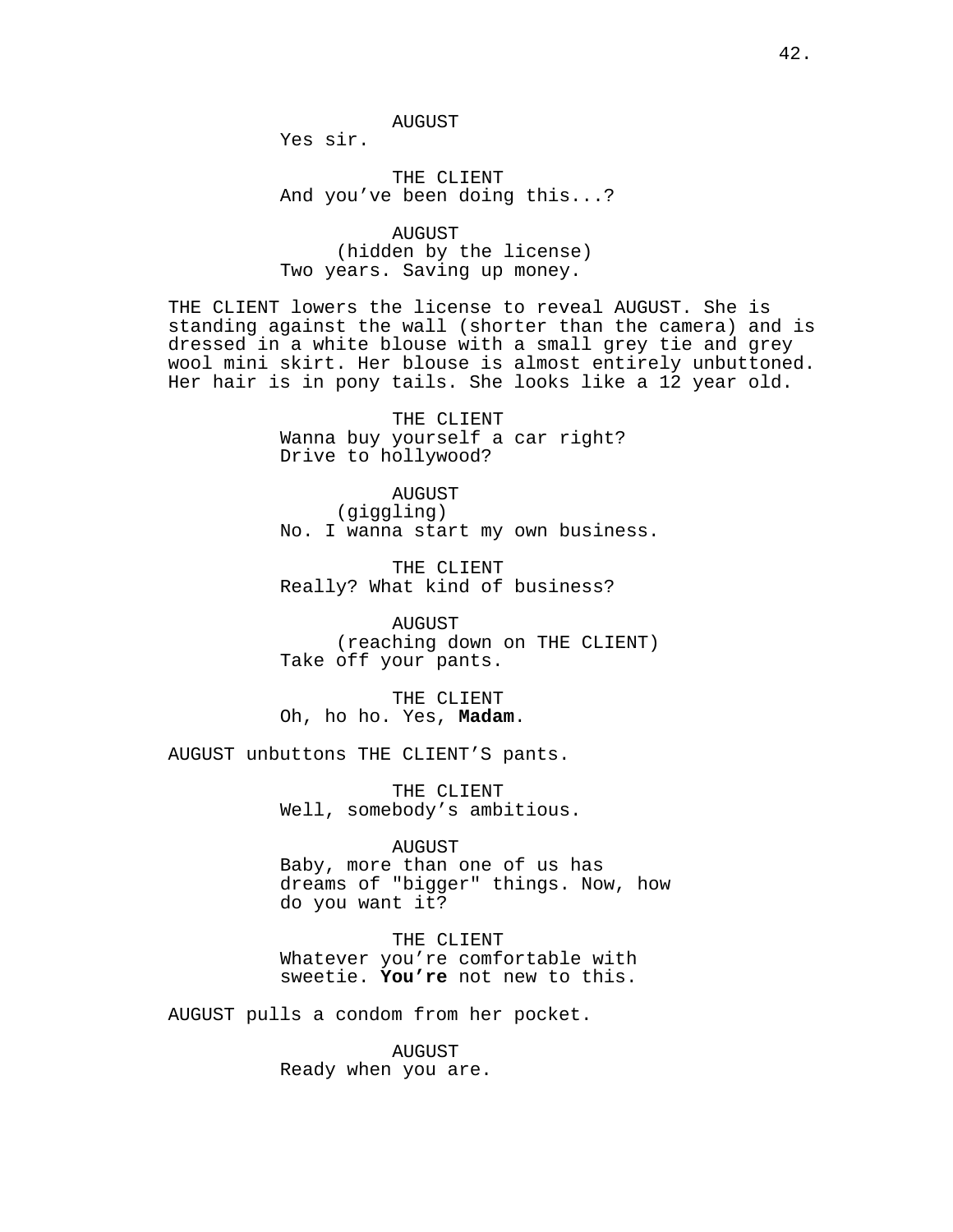THE CLIENT takes the condom, opens the wrapper and puts the condom on. He backs AUGUST into the wall and she gasps as he drops the condom wrapper. The camera follows its descent where it lands on the ground.

Moaning is heard off-screen and time is shown passing as the condom wrapper is caught by the wind and blown off-screen.

Camera pans up as THE CLIENT steps away from AUGUST. Both are breathing heavily.

> THE CLIENT I'd forgotten what that felt like.

AUGUST Your wife has a headache?

THE CLIENT No. Something's been up with her lately. I don't understand it. Woman stuff, I'm sure.

AUGUST (running a hand down his shoulder) Why don't you take one more, just to keep you going for a while.

THE CLIENT Could we do it...um...without a condom?

AUGUST Sorry, dear. I'm not ready for that yet.

THE CLIENT It's just not the same with it on. I'll pay you double. No, tell you what: how much do you need to open your own place?

Before AUGUST can answer

THE CLIENT Never mind, whatever it is, I'll pay it. If you do this for me.

AUGUST turns away and takes a long time to think about it. She isn't comfortable with the idea, but the thought of having her years of work be finally complete is too tempting.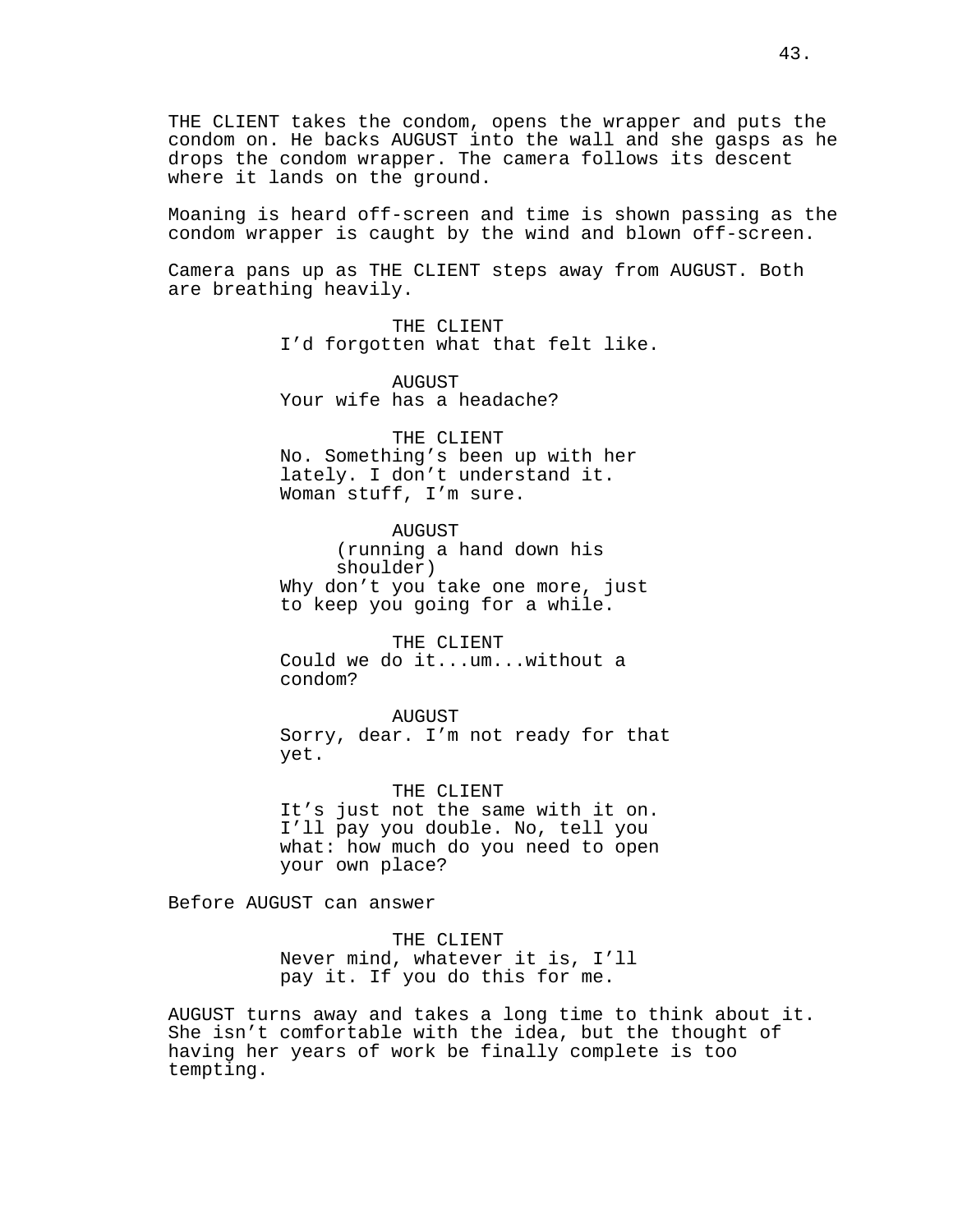AUGUST (slowly) Ok. But you have to pay now.

He pulls his wallet out, removes many bills from it and hands them to her. She takes them and tucks them into her pocket.

> THE CLIENT Thank you so much. You'll never know how much this means to me.

AUGUST tries to rationalise what she's just accepted.

THE CLIENT Turn around please.

AUGUST turns her back on him and he suddenly pins her against the wall from behind. Both of them gasp and sigh as the waves of unblocked feeling overtake them.

The wind blows and the camera follows it up to the night sky.

34 INT. AUGUST'S BATHROOM

August 1987

AUGUST is sitting on top of the toilet. The seat is down, she is fully clothed and her knees are drawn up to her chest. She has been crying. She is wearing a black T shirt and grey sweat pants.

The voices of THE FATHER, THE MOTHER, & THE BROTHER can be heard arguing in the room on the other side of the wall.

> THE BROTHER Irresponsible!?

THE FATHER Well, what would you call it?

THE BROTHER Criminal? Evil? Appalling? Take your pick, Dad.

THE FATHER I won't have you talk about your sister that way!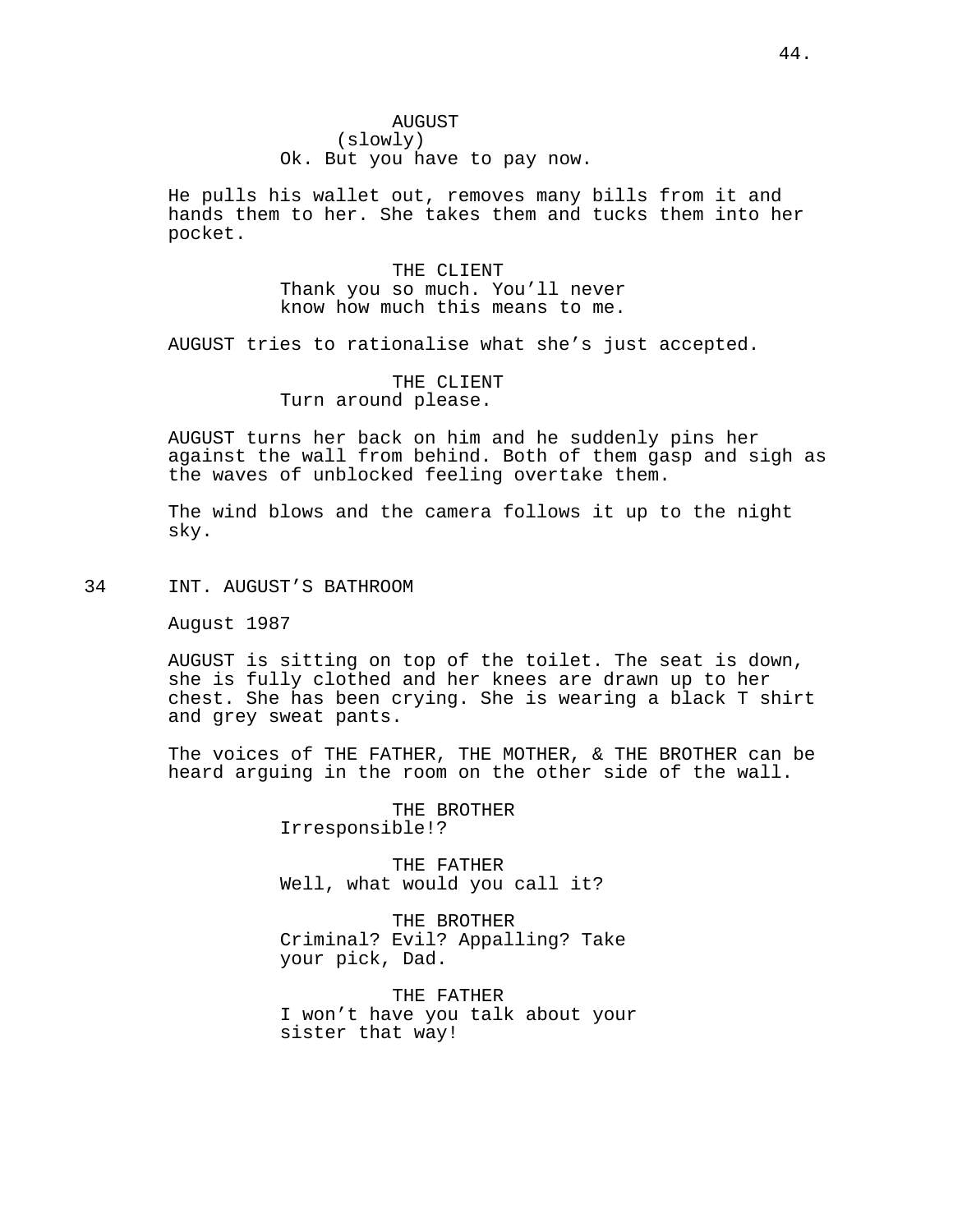THE BROTHER Someone has to. Look at the paper. H.I.V. Positive. Know what that means?

THE MOTHER (trying to stop a flood) Son...

THE BROTHER (ignoring her) August. has. AIDS.

THE FATHER We were all there. We all know.

THE BROTHER Then why am I the only one yelling?

THE FATHER Dammit, we're all sickened by this.

THE BROTHER

Ha!

THE FATHER What do you think will happen when people find out that our girl is...

THE BROTHER Is what? Say it dad.

THE FATHER (stuttering-hyperventilating) A hooker! Dammit. My daughter is a hooker!

THE BROTHER Good. Now get used to saying it.

THE FATHER

Why?

#### THE MOTHER

Because we'll be saying it to everyone. And we'll have to explain why we allowed her to live under our roof. What we did wrong. What will they think of us? What kind of parents will they say we are?

Silence.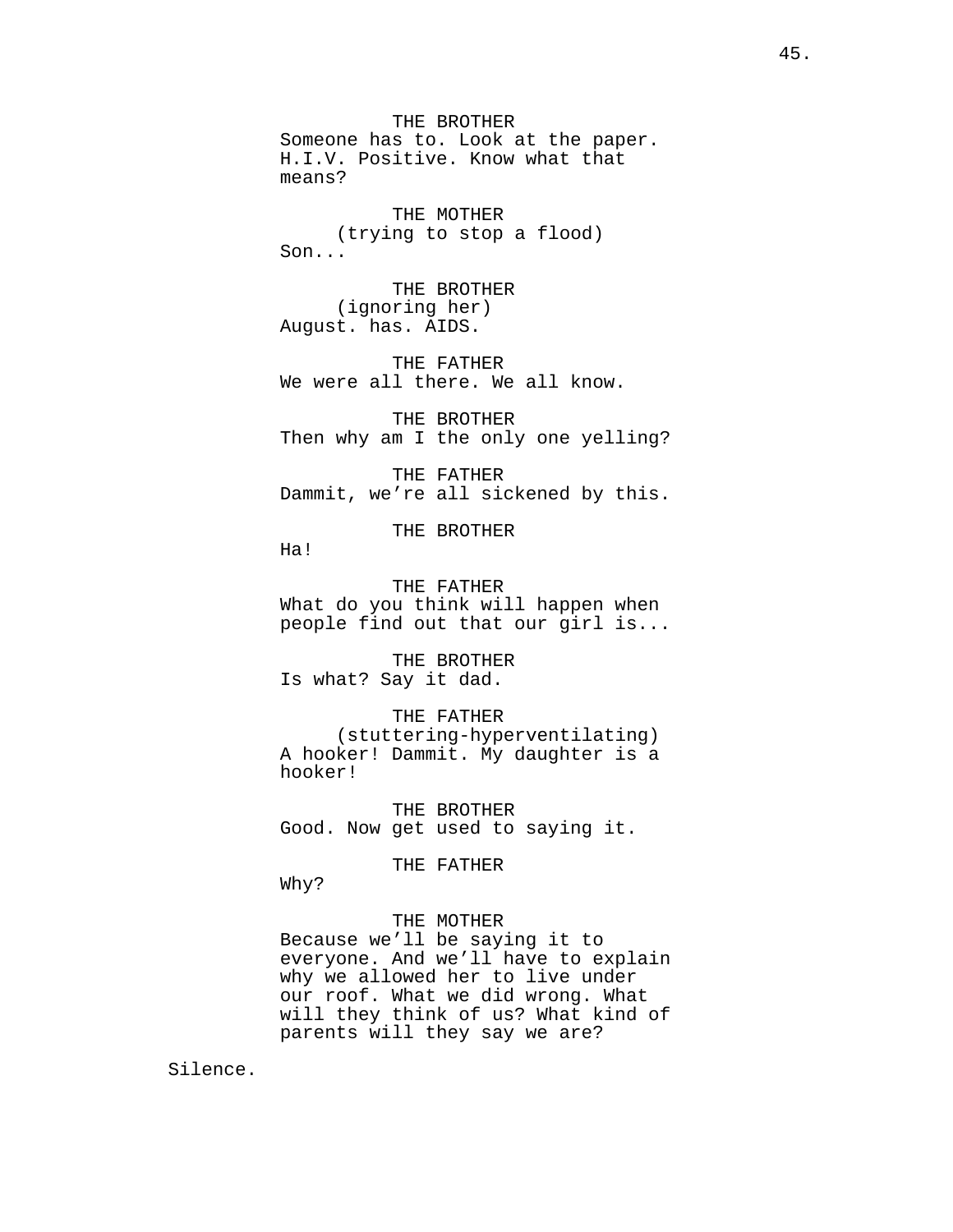THE BROTHER Disown her!

THE MOTHER Throw her out.

Silence.

THE FATHER (controlling himself) How can you say that?

THE MOTHER What else can we do? It's bad enough that it happened under our roof, but what will become of us if word gets out that we allowed it to continue? Letting it happen is just as bad as if we were doing it ourselves.

THE BROTHER Look here, dad. Your family pictures. Mother, Father, Son,

Daughter. This is who we were. This is who we should be.

Sounds of a picture tearing. THE FATHER gasps.

THE BROTHER (yelling to make sure his sister hears him) But, thanks to August, we can't ever have this again.

AUGUST begins to cry again.

THE BROTHER So we get rid of her and keep what's left of our dignity.

He throws the picture at his father and starts pacing.

THE MOTHER She's eighteen. She's old enough to live on her own. It's not like we're killing her.

THE FATHER

Aren't we?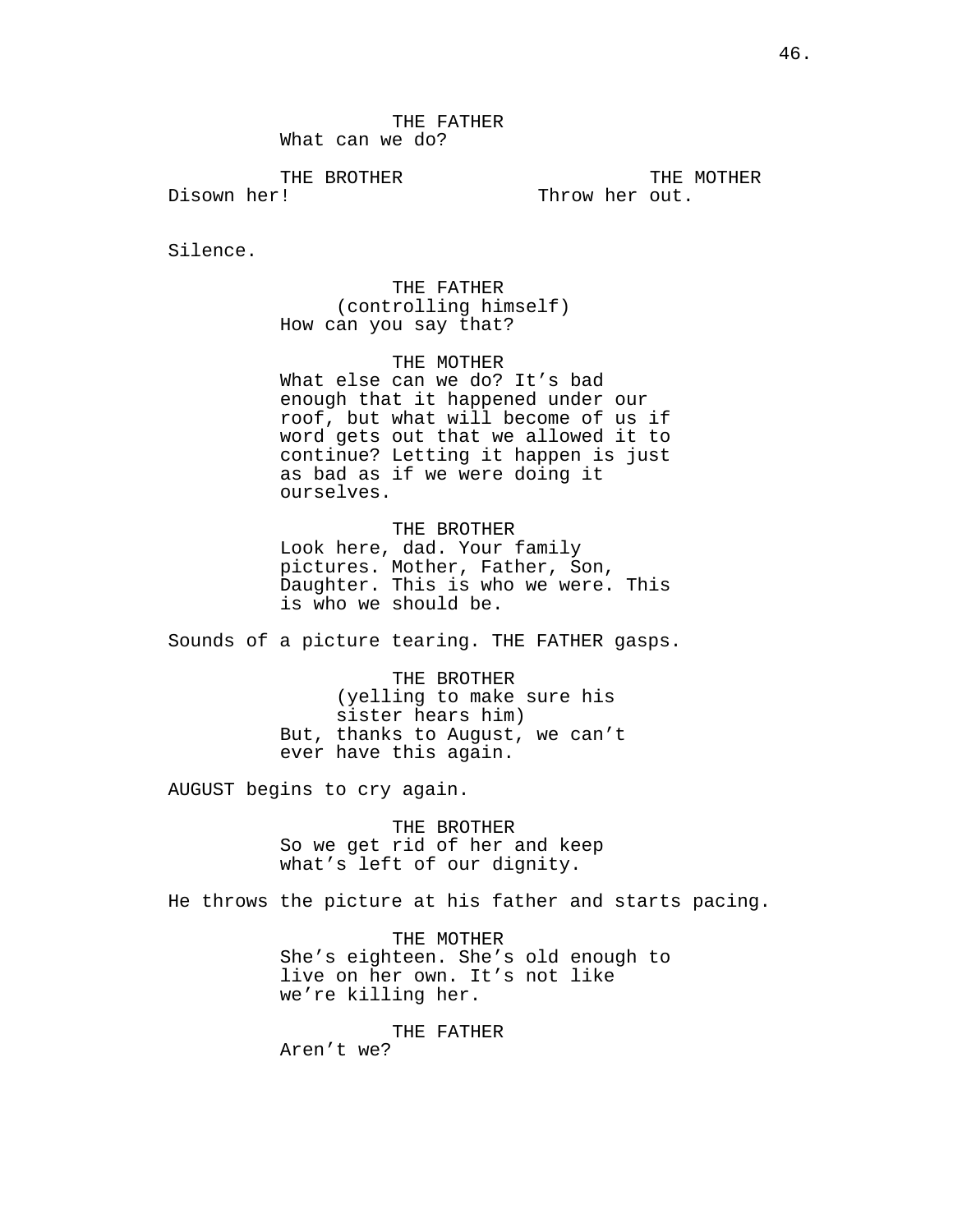THE MOTHER No. She killed herself. Her choices are to blame.

THE FATHER (after a second) You're right. She did it to herself.

THE BROTHER ("now he gets it") Finally!

THE FATHER (convincing himself) As long as she stays here, she's just a liability. Our medical insurance will cost more and we'd be forced to waste money caring for her.

THE BROTHER

Yes!

THE FATHER It's decided then.

THE MOTHER Should we tell her now?

THE FATHER No, let's wait till the morning. Tell her she has to be packed and ready by tomorrow night.

AUGUST, still sobbing, runs from the bathroom and we hear a door slam off-screen.

Fade to

# 35 EXT. DOWNTOWN SIDEWALK

It is a few days later and a tired and starving AUGUST (wearing black jeans, a grey t-shirt and a black sweater) is walking along the road. She is carrying a duffel bag over her shoulder and it seems to get heavier with every step.

She walks for a long time, then looks over at an abandoned building. It used to be a house, but has since fallen victim to the evils of the world. She can relate. She notices a for sale sign with a number on it.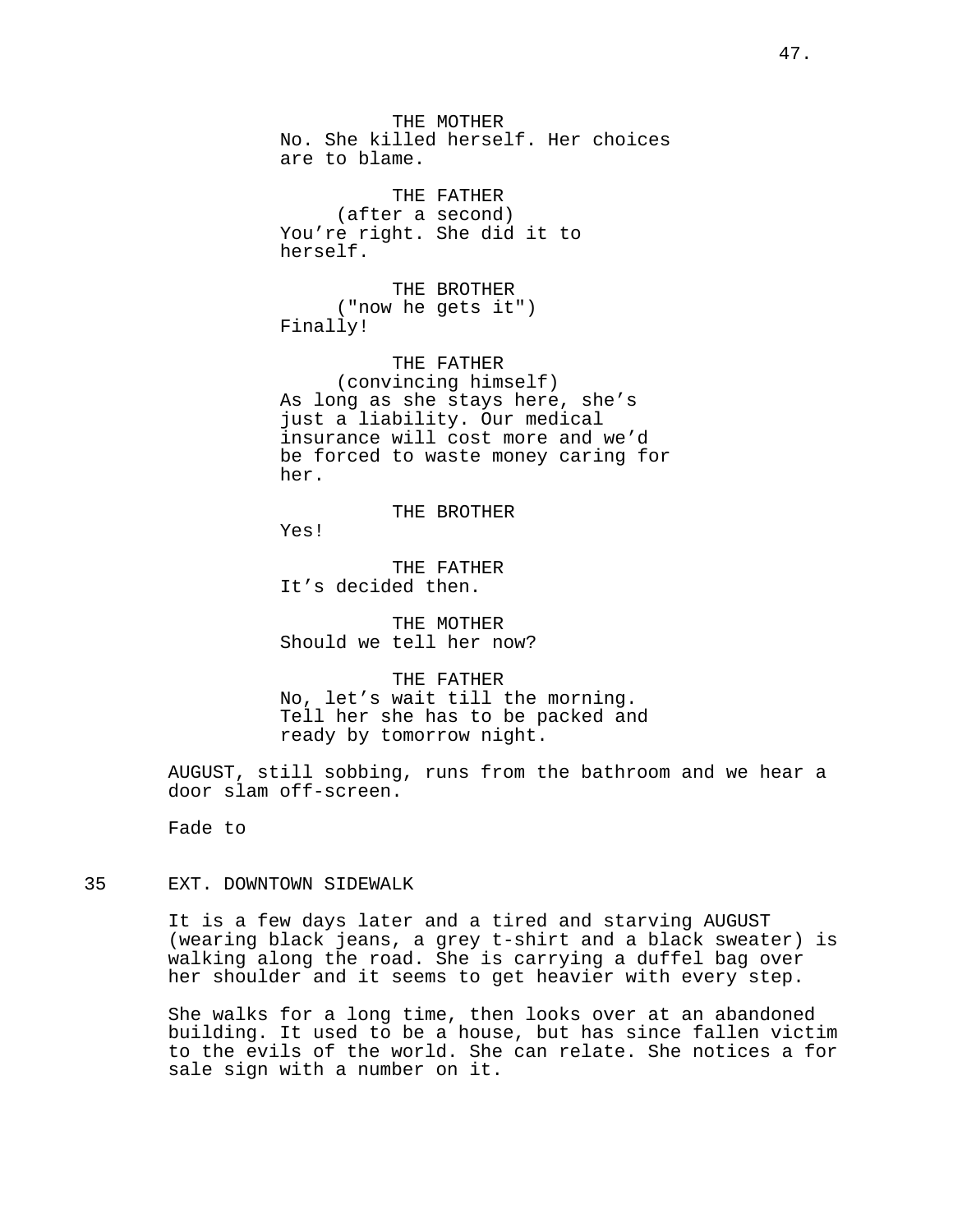AUGUST reaches into her jacket pocket and pulls out an envelope labelled "My Future". It is thick with money and as she considers her situation, a thought comes to her.

She can still accomplish her dreams.

36 INT. THE SUMMER HOUSE

July 1988

AUGUST is now a madam in her own brothel. She has been open for only a month, but business has been good. She is adamant about safety and treats her girls like the family she and most of them never had.

It's almost opening time.

AUGUST walks down a hallway knocking on the doors that lead to the bedrooms beyond.

> AUGUST Girls and boys, we open in five minutes and tonight's guest book is full.

Cheers can be heard from inside the rooms.

AUGUST Everybody looking clean and pretty tonight?

THE PROSTITUTES (in unison) Yes, ma'am

AUGUST Everybody have the accessories they need?

THE PROSTITUTES Yes, ma'am

AUGUST

Quiet!

Complete silence falls

AUGUST Is everybody protected?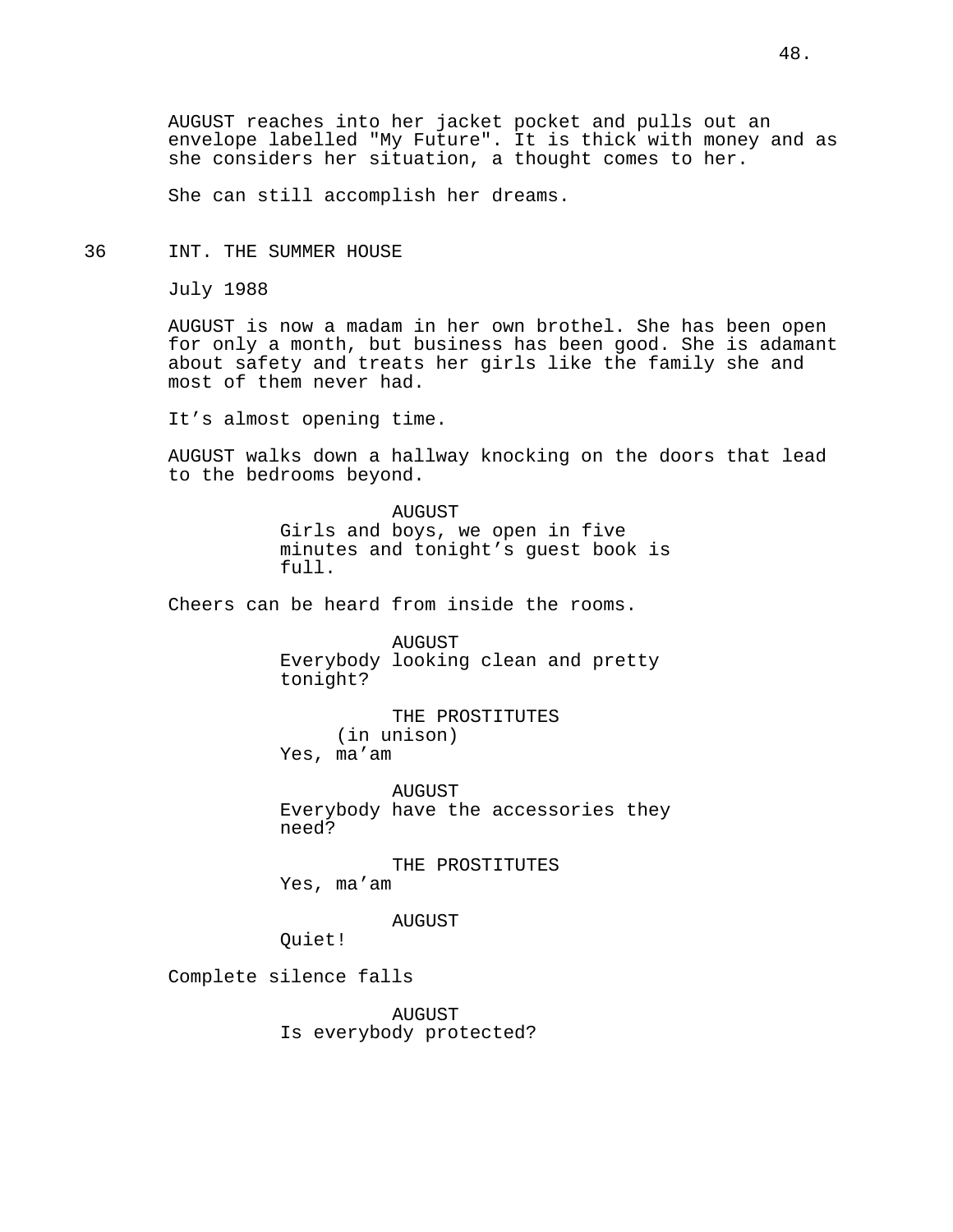### THE PROSTITUTES Yes, August.

#### AUGUST

Ok.

Pause. AUGUST reflects back to that night outside the school and curses herself once more for the decision she made. She does this every night when she asks that question.

> AUGUST We're opening up. Everybody get ready to shake these beds.

AUGUST walks out of frame past the camera and the scene fades out as doors begin to open.

37 INT. AUGUST'S BEDROOM

December 1994

AUGUST is sitting on her bed while THE PHYSICIAN paces around the room. She wears a grey blouse and black skirt. She is buttoning her blouse up after having her breathing checked.

AUGUST'S disease has progressed and her nervous system has faded greatly. She is thin and pale and shivering. She doesn't have much time.

> AUGUST (impatient) Doctor, whatever it is just tell me.

THE PHYSICIAN It's hard to say August. The tests were inconclusive.

AUGUST Doc, you've been taking samples out of me for a month now. You must know something.

THE PHYSICIAN sighs.

THE PHYSICIAN From what I've seen, you appear to have a severe case of cryptococcal meningitis.

AUGUST doesn't move.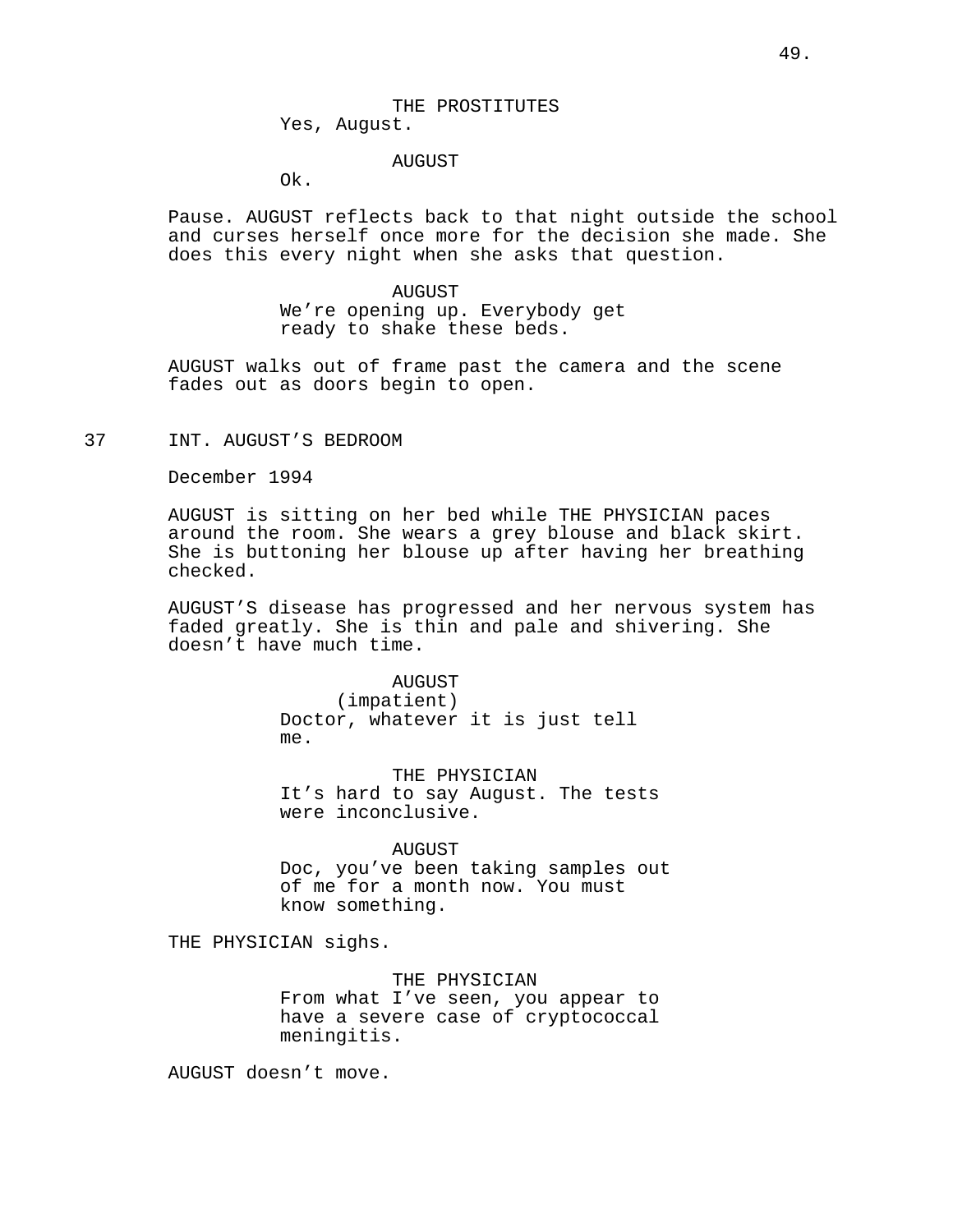#### THE PHYSICIAN

It's an infection of your brain. There's a fungus that...it doesn't matter. The point is it matches all your symptoms. Fever, headaches, vomiting, confusion...it's all there.

AUGUST (showing slight fear) So, what's next.

THE PHYSICIAN Seizures, fainting, memory loss. If left untreated, it can be lethal.

AUGUST (suspecting) You don't want to treat it, do you?

THE PHYSICIAN The drug regime would ordinarily take two weeks, but in your condition...

AUGUST (finishing the thought) it'd be a waste of good medication.

Silence.

THE PHYSICIAN I can give you something to suppress the symptoms.

AUGUST (asking a different question) How much will you prescribe me?

THE PHYSICIAN (answering the different question) Three months.

AUGUST nods. THE PHYSICIAN scribbles on a notepad and hands it to her.

> THE PHYSICIAN I'll see you when this needs refilling.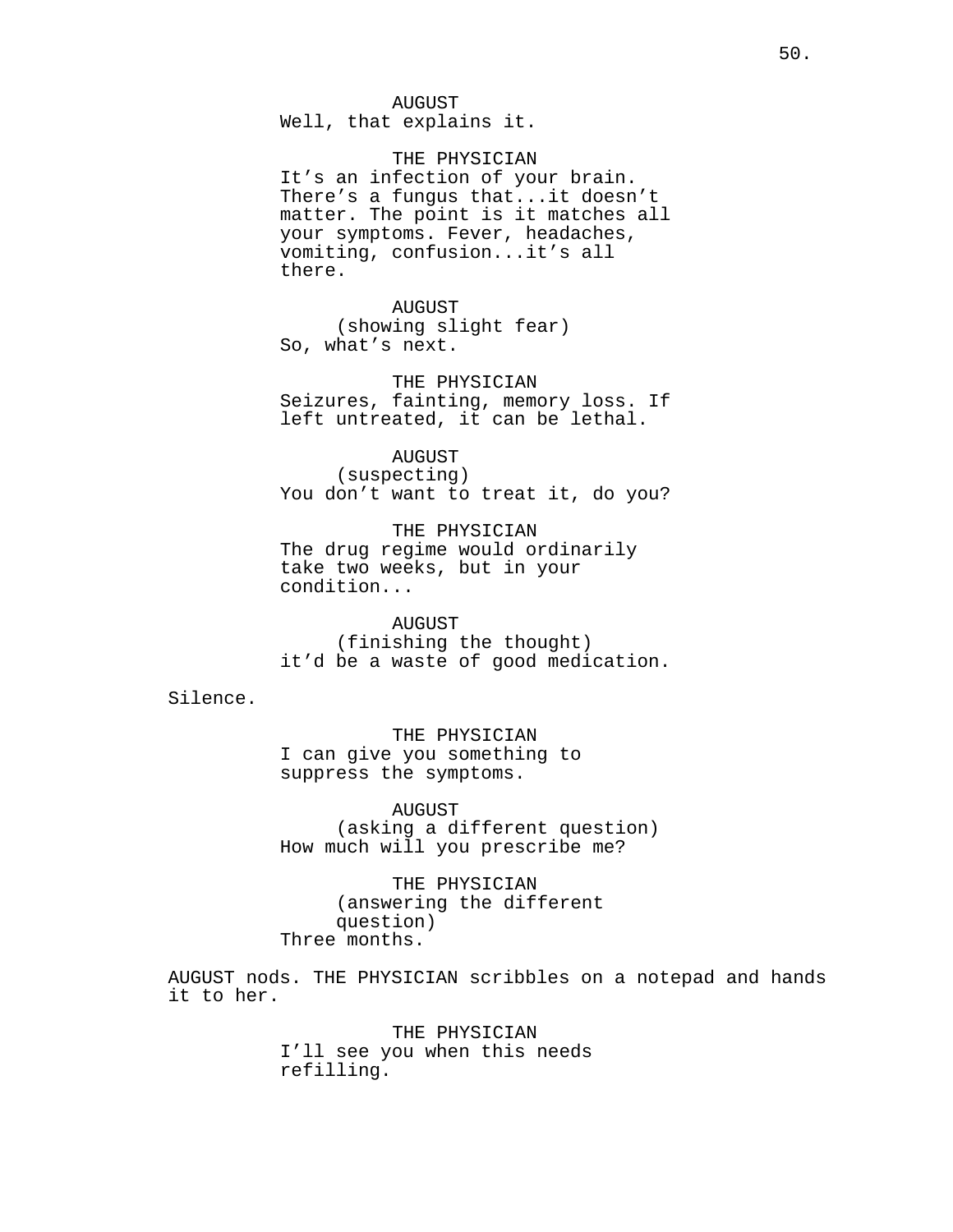THE PHYSICIAN exits and AUGUST lies back on her bed. Is she 732-298-4326defeated, scared or resigned?

Fade to:

#### 38 INT. AUGUST'S BEDROOM

AUGUST is sitting in bed reading a book when a seizure suddenly overtakes her. She falls off the bed and onto the floor as she tries to control her spasms.

After what doctors would call a "mild attack", AUGUST gets up panting and sweating.

She can't take this anymore. She runs to her dresser and grabs a bottle of pills. She pours a large amount into her hand and is about to take them before realising what she is about to do.

She stops. The pills weigh heavy in her hand.

Silence.

AUGUST breaks. She puts the rest of the pills back in the bottle and swallows 2 whole.

She stumbles back to her bed, collapses onto it and cries until the sleeping pills take hold and the scene fades out.

39 INT. SUMMER HOUSE

5pm

AUGUST walks through the front door carrying the mail.

She walks to the end of the hallway and sorts through the mail.

One letter catches her attention. From a pharmaceutical company. Addressed to her. She opens it.

We flash betwixt close ups on her face and lines in the letter.

"Experimental New Treatment"

"Selected to take part in"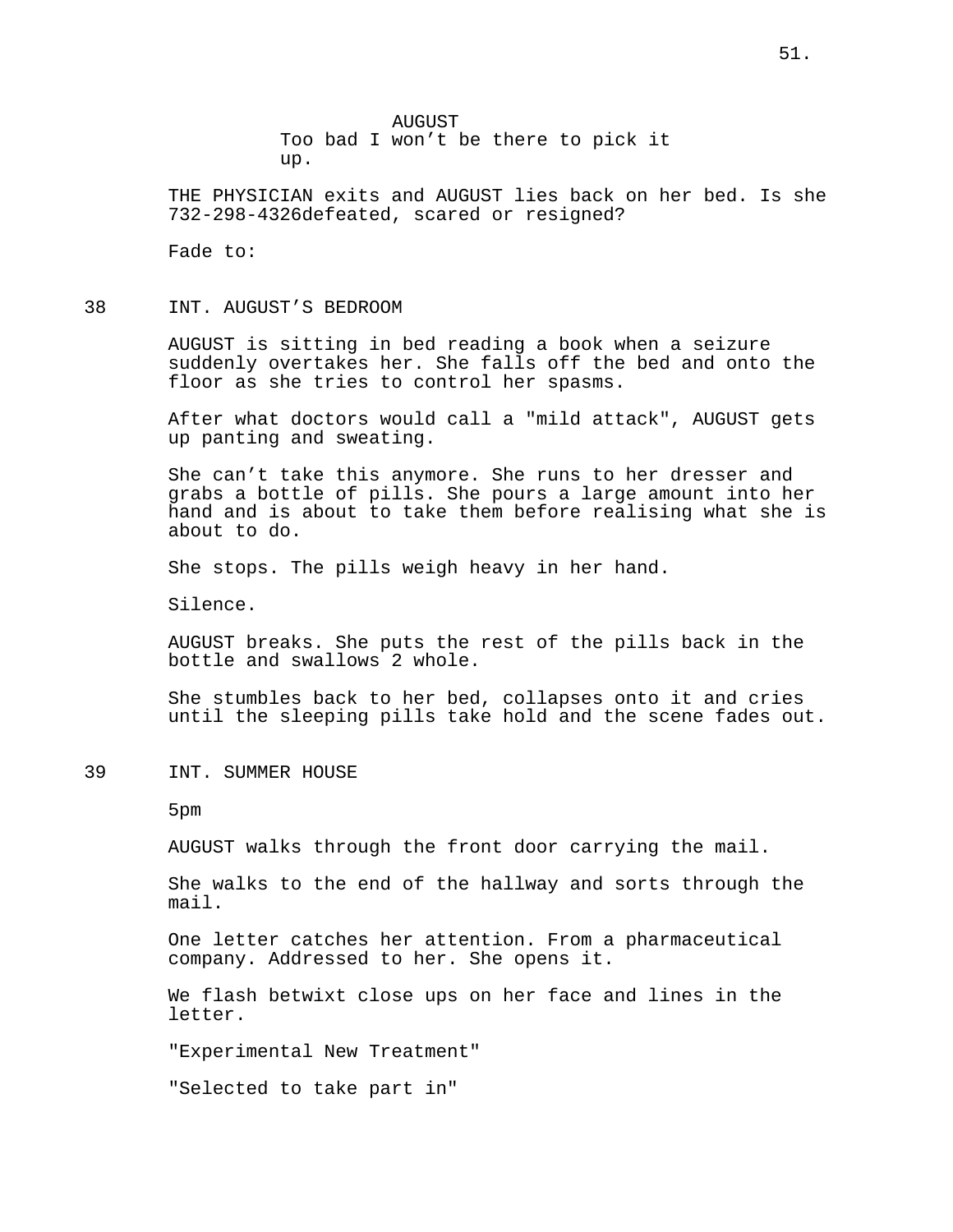"84% chance of success in phase 1"

"Patients successful in phase 1 move onto phase 2"

"Guaranteed to give you a new perspective on your condition" The final flash sends us to:

#### 40 INT. DARK OFFICE

An envelope addressed to AUGUST and bearing the letterhead "Candid Pharmaceuticals" is lying ready to be mailed.

We pan across the desk and see a typed letterhead being signed and placed in the envelope.

The signer wears purple gloves.

# 41 INT. SUMMER HOUSE

9pm

AUGUST is still sitting at the end of the hallway. She is stunned and has been locked in indecision for hours. Alone. Lost. No way to escape.

As the camera pulls back, she looks down the hallway. We see girls in lingerie and men in suits entering and leaving rooms along the hall.

As AUGUST looks at them, the self-sustaining world she's created, she knows what her decision is.

The girls have all exited the hallway and once again, AUGUST is alone. She stands up, takes the letter, and walks of screen.

Fade out.

#### 42 INT. ROULETTE ROOM

CHARLES screams. He begins having a seizure. STANISLAW jumps up and tries to restrain him.

> STANISLAW (to theodor) For God Sakes, help me hold him.

THEODOR gets up, runs over and gets CHARLES in a fill nelson. AUGUST watches as the two men keep CHARLES still while the seizure passes.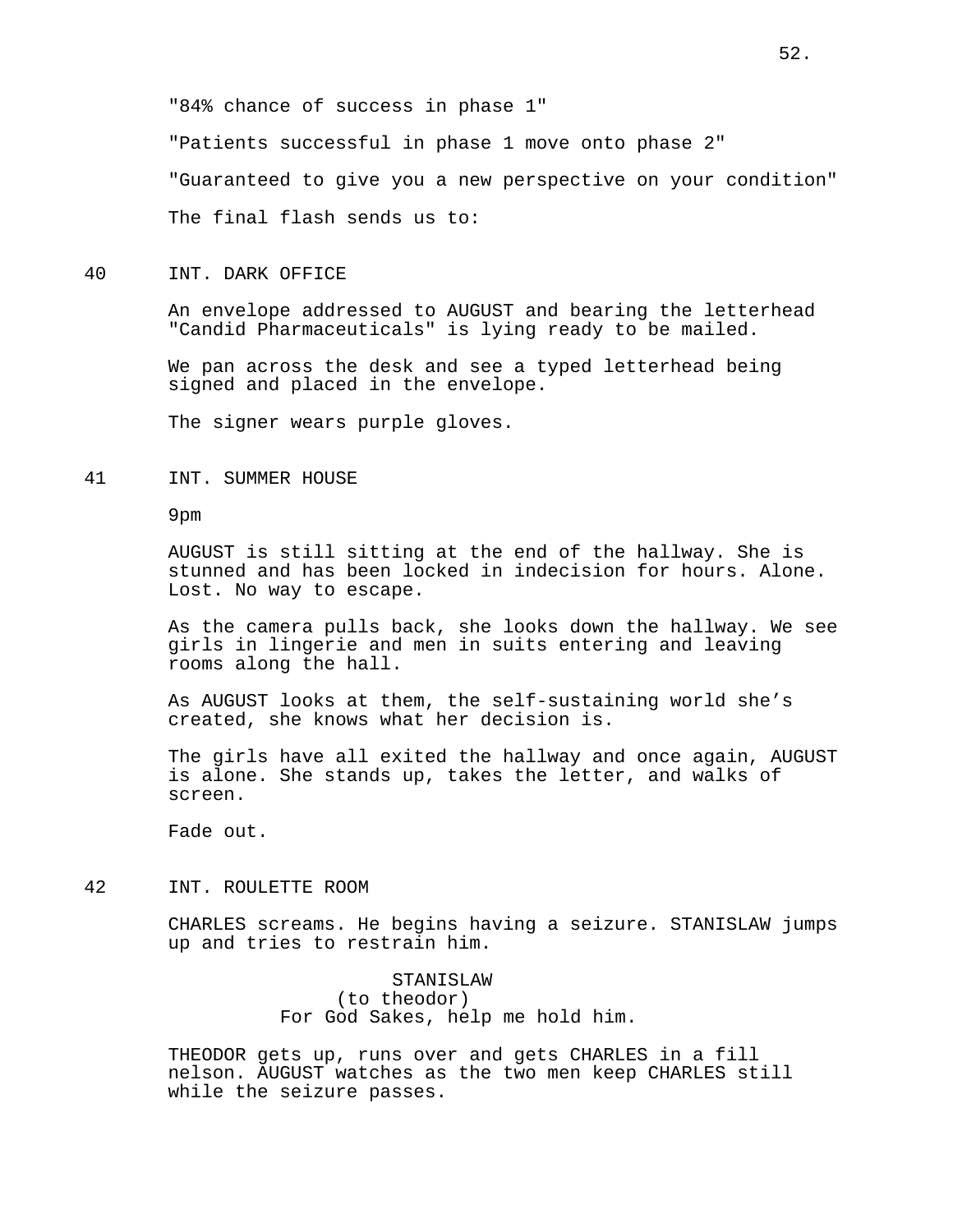CHARLES fumbles in his pocket and pulls out some medicine. He swallows 2 pills (AUGUST watches intently) and takes several deep breaths.

#### CHARLES

Thank you.

STANISLAW Of course.

AUGUST What was that?

CHARLES Fahr's Syndrome. It gets worse every time.

THEODOR enh, don't worry. It'll all be over soon.

CHARLES looks at him.

THEODOR and STANISLAW return to their seats.

THEODOR

Game on?

No one wants to answer him.

STANISLAW picks up the revolver. It is heavier in his hands. The instrument of 2 deaths. He says a quick silent prayer and cocks the hammer.

STANISLAW puts the barrel against his chest. He takes a deep breath and pulls the trigger.

CLICK

STANISLAW places the gun back on the table before bowing his head again and giving thanks.

> AUGUST Who are you praying to?

CHARLES picks up the gun and cocks it.

STANISLAW It's not important, who. It's for what.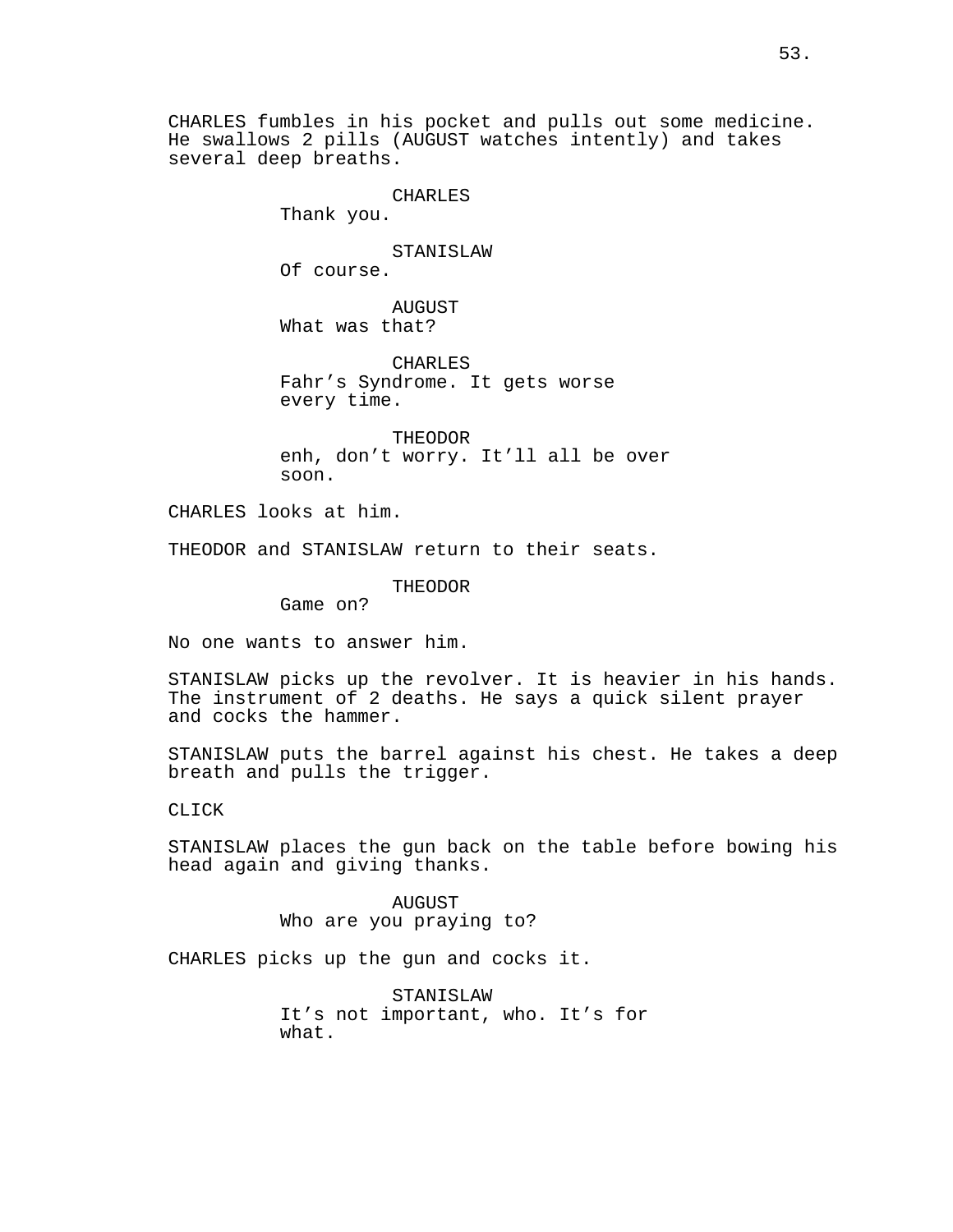What then?

STANISLAW looks at the two bodies on the floor. He is praying for them.

> STANISLAW You must find that out for yourself.

THEODOR Well, give it a few more rounds.

CHARLES, ignoring the conversation, puts the gun to his head. He is lost in his own world. He squeezes.

#### CLICK

Again, CHARLES makes no indication that this was the outcome he wanted. He simply accepts what happened and passes the gun to AUGUST.

AUGUST has been shivering. Her condition is taking hold and she is already living on borrowed time. She tries to cock the gun, but her twitching hands don't allow it.

THEODOR reaches across the table and picks up the gun.

#### THEODOR

Need a hand?

He cocks the hammer back and hands her the weapon. AUGUST looks at him with a mixture of surprise, anger at the condescension, and gratitude. She looks at the gun.

AUGUST rubs her temple, wondering what a bullet will feel like. After a long moment, she can't take the waiting any longer. She puts the barrel to her temple, closes her eyes and fires.

CLICK.

A wave of shock washes over her. She feels a calm she hasn't felt in years. She reaches out and hands the gun to THEODOR.

THEODOR, surprised by her reaction, cocks the gun without looking at it.

> THEODOR Let's see if I make it to round four.

He puts the gun to his head and fires.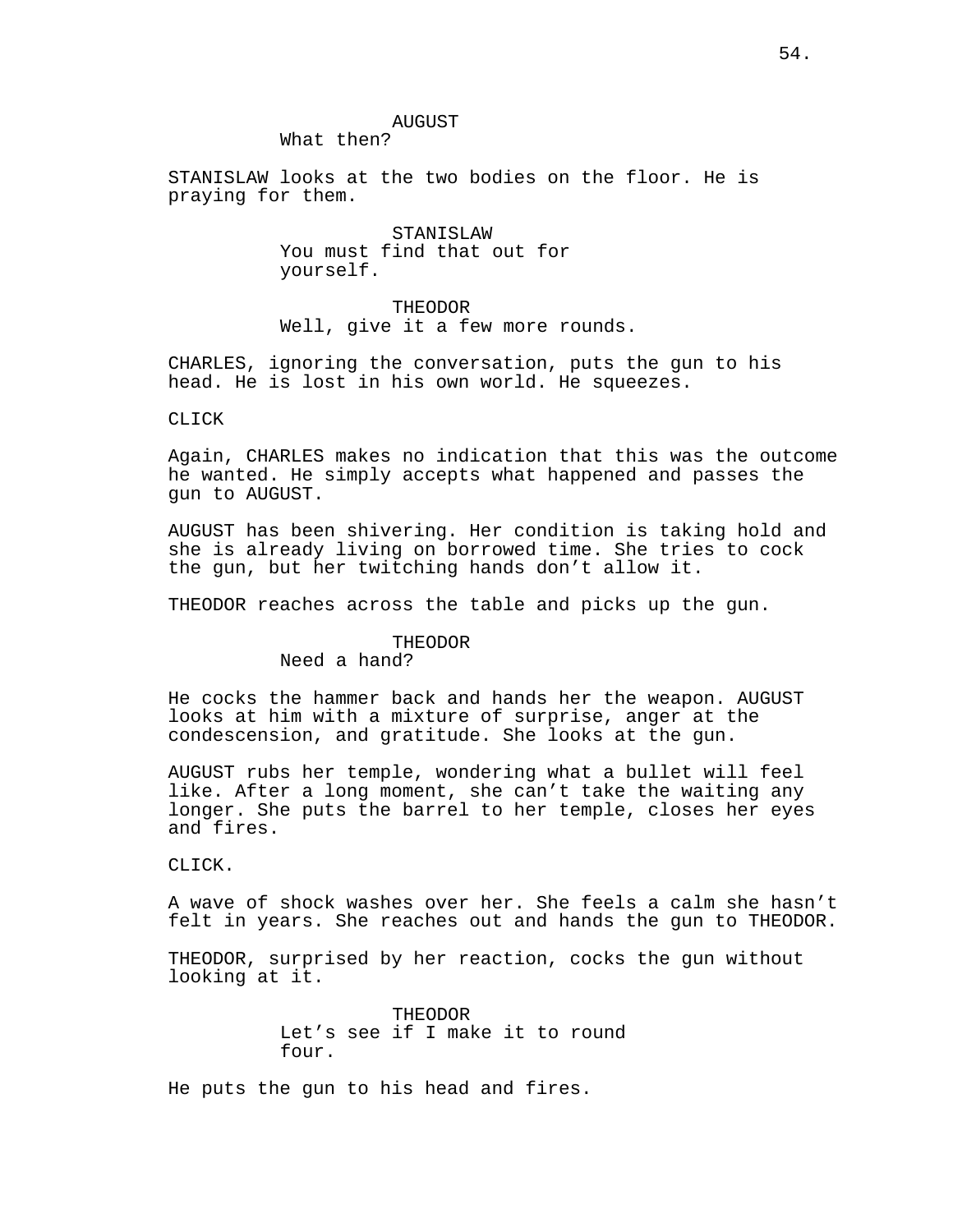CLICK.

CHARLES and STANISLAW immediately know what this means. One of the two of them will die. Both close their eyes. STANISLAW is praying, CHARLES is searching for something within himself.

THEODOR walks over.

THEODOR (to STANISLAW) Thinking about them? The last words of Christ? "Why Have You Forsaken Me"

THEODOR cocks the gun and puts it in STANISLAW'S hand.

AUGUST (sincere/mocking) Godspeed.

STANISLAW, who stopped praying when THEODOR placed the gun in his hand, crosses himself and places the barrel against his heart.

THEODOR and AUGUST look relaxed. CHARLES looks worried, but he is ready to accept the outcome.

STANISLAW looks around the table. None deserve to live more than he does. He fires.

BANG

The force of the bullet propels STANISLAW'S torso back and his head forward. Like he'd just been punched in the stomach. He collapses onto the table with the gun underneath him.

Silence for a moment. AUGUST shuts her eyes. Is she praying for his soul?

THEODOR gets up and pushes STANISLAW to the floor as he reaches for the gun. At the same time, CHARLES pulls the box of bullets toward him and pulls one out. AUGUST goes to the bar for a drink.

> AUGUST What are our chances now?

**THEODOR** 33% each. Two clicks around if we're lucky.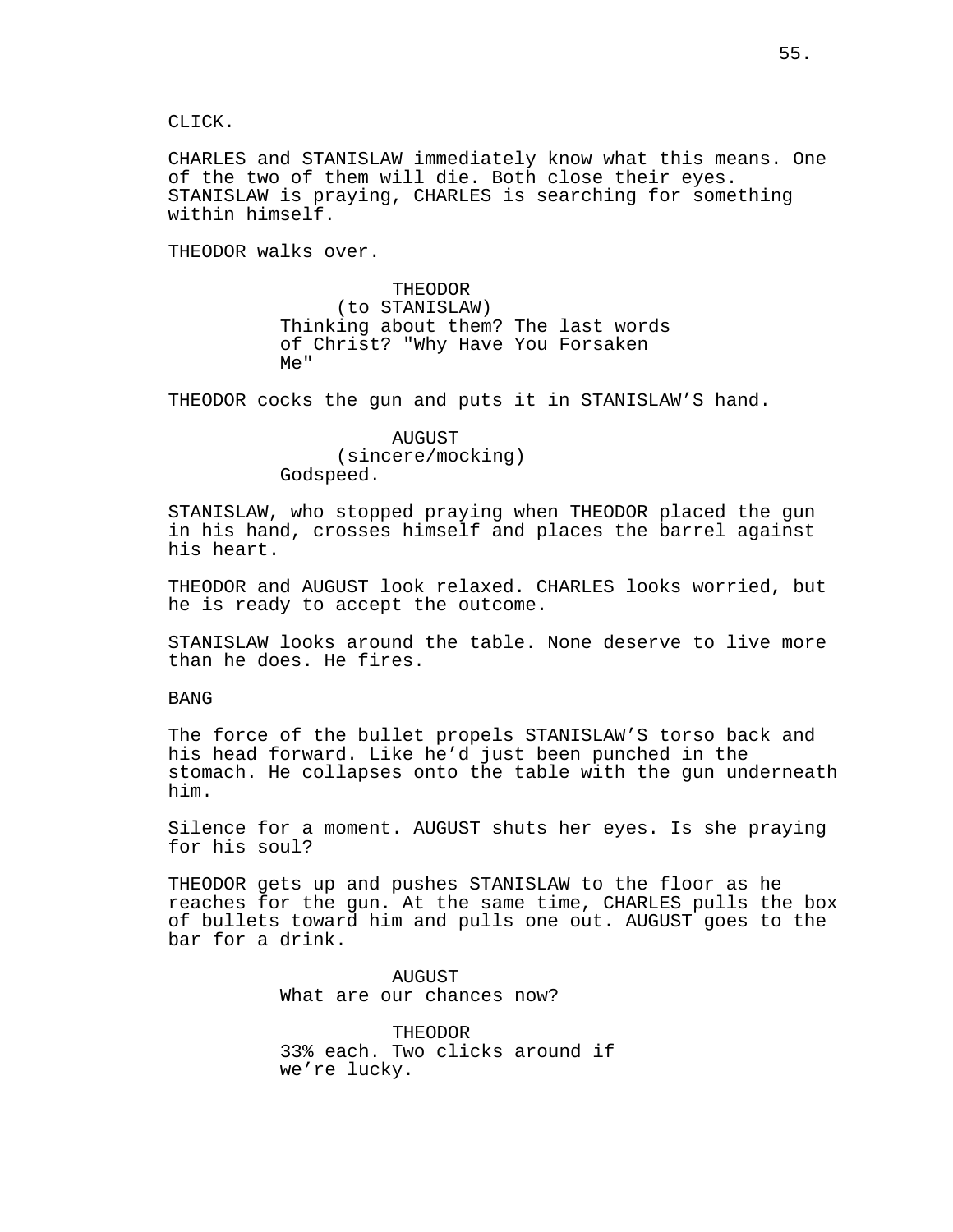CHARLES You rely on luck?

THEODOR I rely on whatever seems most viable. Load it.

THEODOR slides the gun across the table. CHARLES loads the bullet, spins the chamber and closes the gun.

He places it on the table in front of AUGUST.

AUGUST picks it up and, though it's a struggle, cocks the gun herself.

### 43 **THE STORY OF THEODOR**

44 INT. PANGLOSS CASINO HOTEL

November 1990

It is the final round of the final night of a poker championship tournament. The championship. At the table, surrounded by fans are 2 men. THEODOR and THE OPPONENT. THEODOR is clearly winning the game. His chips outnumber THE OPPONENT'S but this game is by no means over. THEODOR is wearing a fully black suit (including shirt and tie)

The table shows three cards. A five of spades. A four of hearts. A two of spades.

THE DEALER deals the turn card. A nine of diamonds. There is no reaction on either face.

> THE OPPONENT You can drop out now.

THEODOR With half your chips in the pot?

THE OPPONENT Then what would you like to do?

Silence.

THE OPPONENT I know what you're going for. The straight draw. You're not going to get it. Bite your lip and let's move on.

THEODOR bites his lip.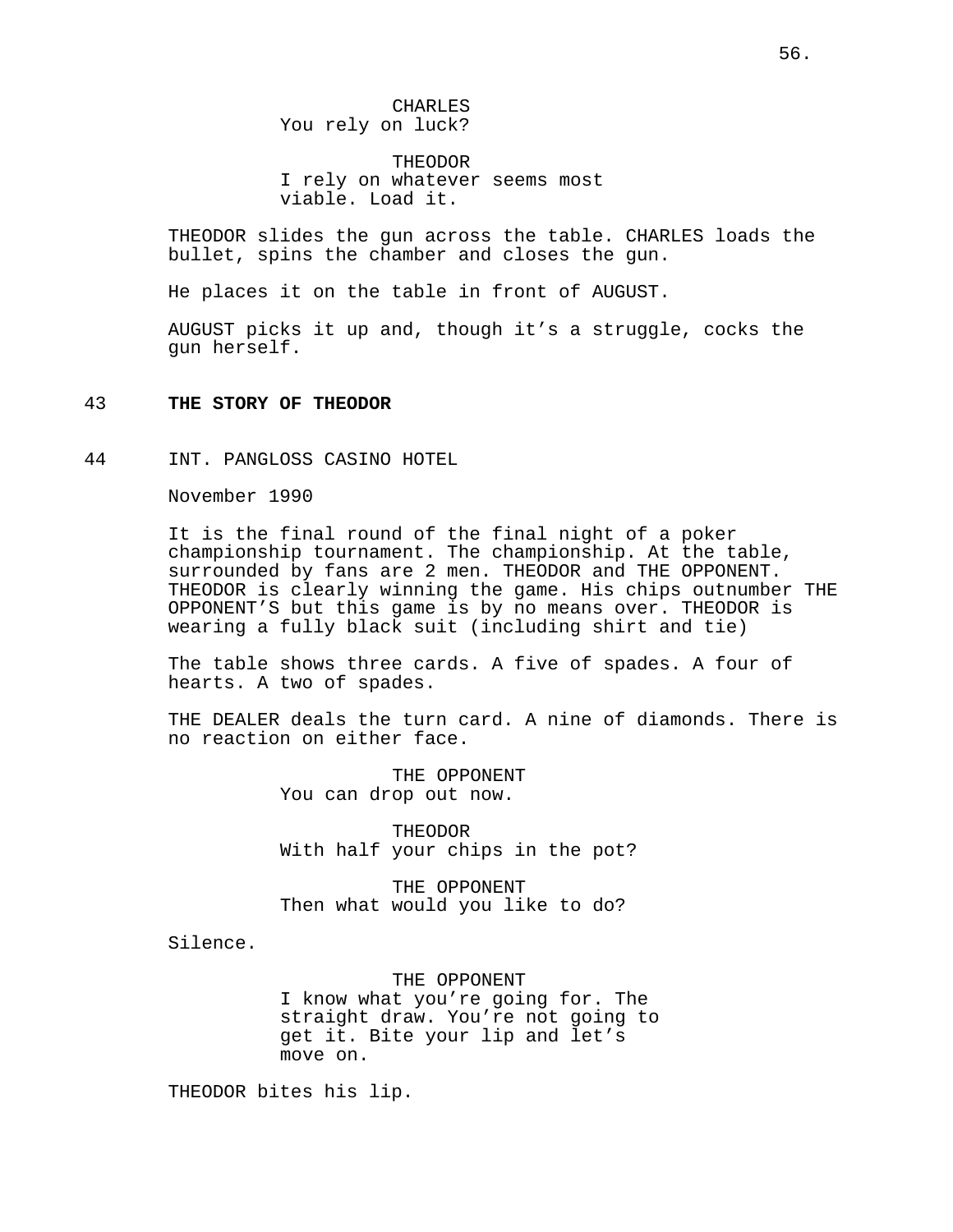#### THEODOR

Sure, I'm not going to get what I'm drawing for. But that hasn't worried me all night. Worries you though. You've been clenching your fists under the table since you lost the first hand. Don't tell me you need the money. I don't care. But I need the win. And no amount of money you could ever give me would equal that.

#### Silence

#### THEODOR

What? Haven't you noticed me gritting my teeth every time someone turned over a better hand? I'm not going to lose, because I can't. Because you're scared of what might happen if I do.

Pause

THEODOR How many chips are in front of you?

THE OPPONENT There'll be time for counting once the dealing's done.

THEODOR motions to a spectator with a notebook. He's been writing down all the amounts as the game progresses.

> THEODOR Hey, how much does he have left?

THE COUNTER Two hundred thirteen thousand seven hundred fifty.

THEODOR (to THE OPPONENT) You heard him.

THEODOR slides a good chunk of his chips to the centre then sits back and watches THE OPPONENT.

THE OPPONENT looks at his cards. He looks at his chips. He looks at THEODOR, who is biting his lip.

THE OPPONENT takes all his chips and slides them to the centre.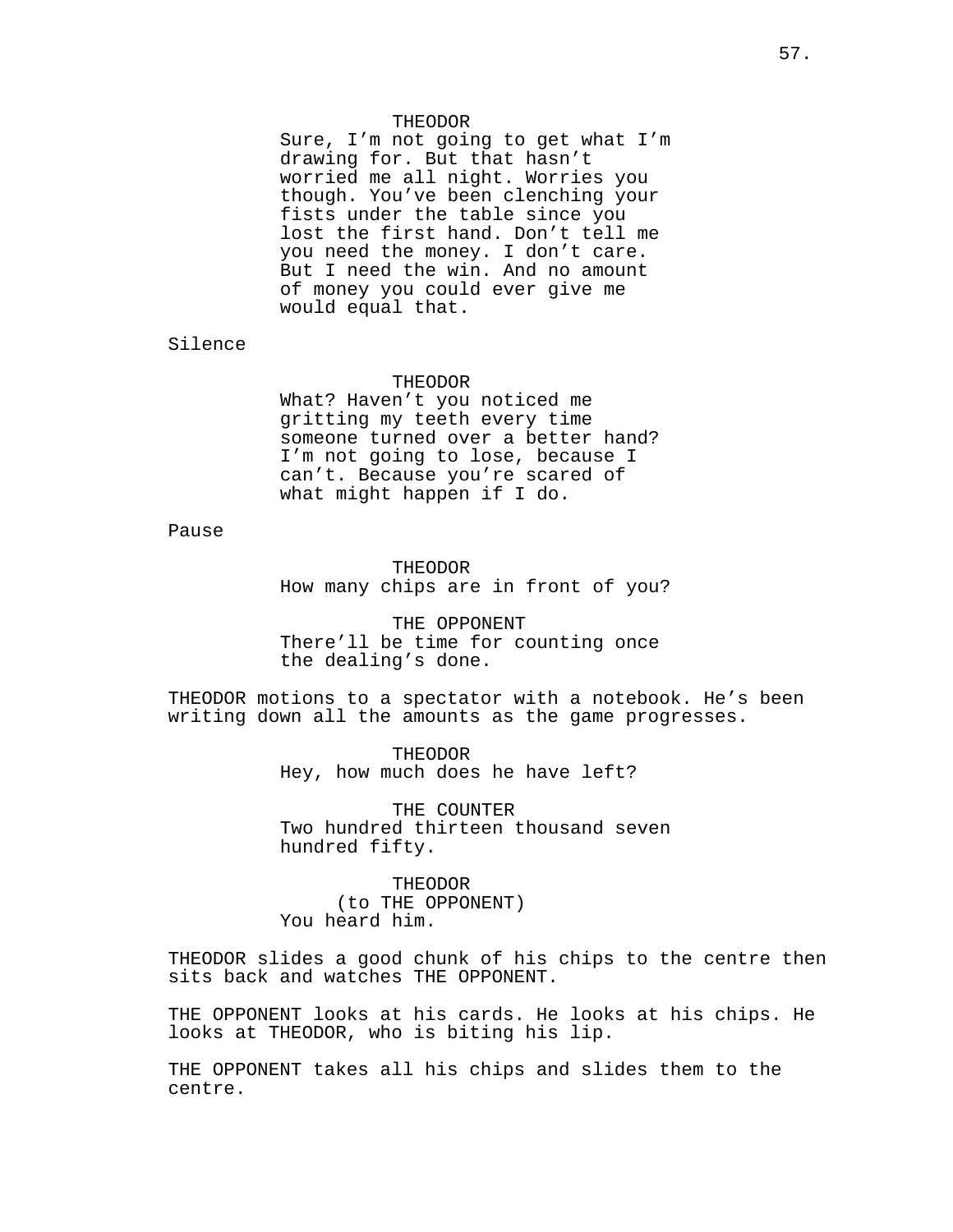Silence. THE DEALER deals out the river card. The six of spades.

THEODOR slides his hand out to the centre of the table and flips it over. Jack and Queen of Spades. Flush.

THE OPPONENT, having lost gets up, throws his cards to the floor and storms off. We see his cards face up on the floor. Ace of diamonds. Three of clubs. Straight.

THEODOR doesn't celebrate save a small smirk in the corner of his mouth. He calmly gets up and walks away from the table.

45 INT. PANGLOSS CASINO HOTEL

October 1993

As if the scene was continuous, THEODOR (now three years later) has just been turned away from competing at another tournament. He is wearing a grey shirt and black pants with a black tie. THE MANAGER calls after him:

> THE MANAGER I'm sorry, sir. But you must qualify for the tournament before you can play.

THEODOR waves it off in a "yeah, I got it" way and makes his way through the throng of people to get out of the room. As he exits, a spectator yells:

> THE SPECTATOR And stay out.

As THEODOR walks away, he is approached by THE JOURNALIST and her cameraman.

THE JOURNALIST

Excuse me, sir. I'm with The Utopia. We're a local news station here covering the tournament.

THEODOR

And you're talking to me because...?

#### THE JOURNALIST

Because you won three years ago and I would love to do a piece on you. Sort of a "Winners through History" story.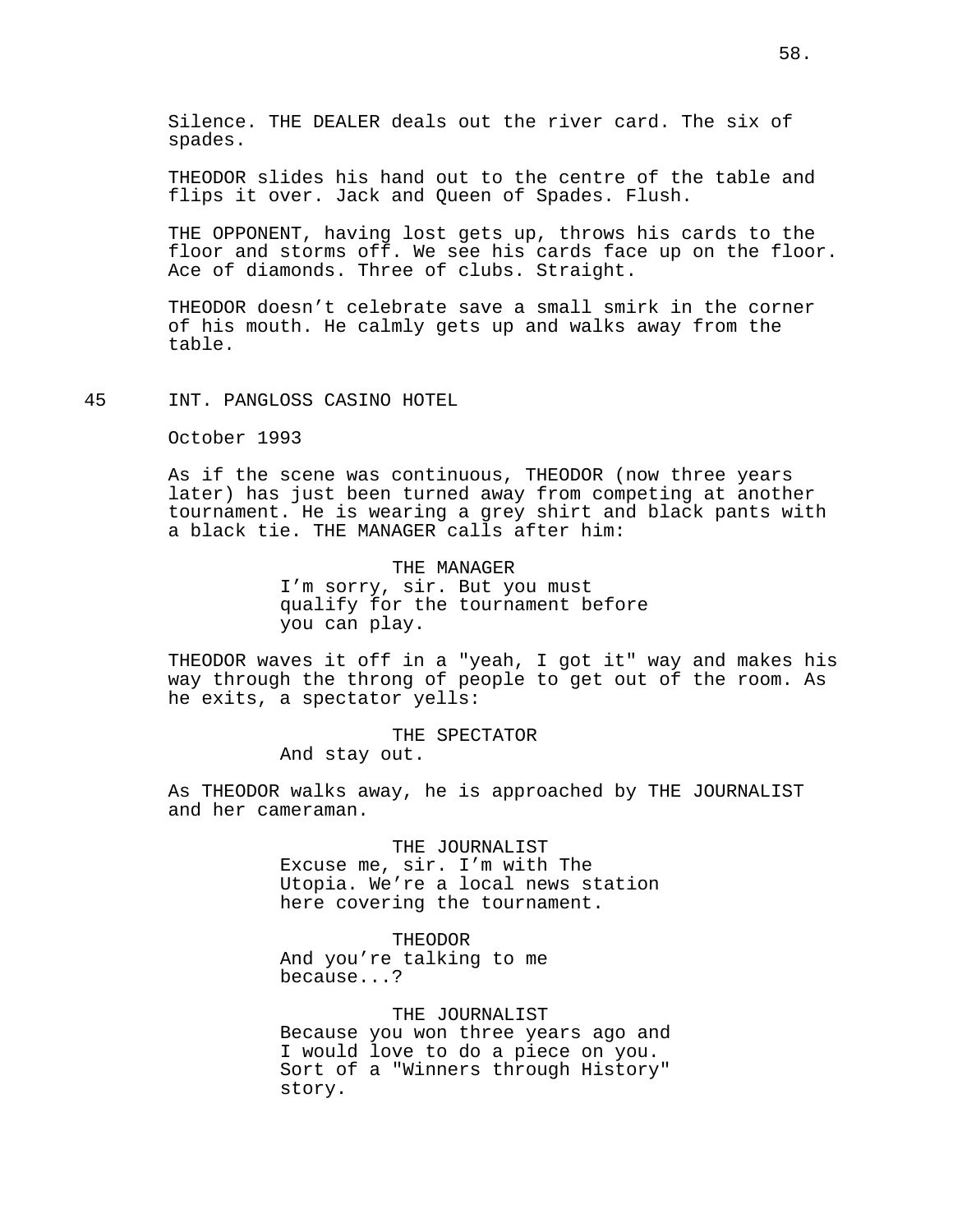The word "winners" catches THEODOR off guard. For a second, he remembers what sitting at the winning table felt like.

> **THEODOR** Ok. When and Where?

THE JOURNALIST Would 1:30pm tomorrow at the El Dorado Diner work for you?

THEODOR (no hesitation) Perfectly.

THE JOURNALIST Great. We will see you then.

THE JOURNALIST and her cameraman exit. THEODOR is left standing there for a second, then he too leaves.

As he exits, he passes someone wearing a pair of purple gloves. This person waits for a second, then turns and walks away.

Fade out

#### 46 EXT. EL DORADO DINER

THEODOR and THE JOURNALIST are sitting in chairs outside. They are both drinking. An appetiser sits on the table between them.

THEODOR is dressed in jeans and a black T-shirt. There is a light coloured jacket on his chair. THE JOURNALIST wears black dress pants and a white open necked shirt.

> THEODOR Enlightened. Brilliant. A little guilty.

THE JOURNALIST How about after you walked away from the table?

THEODOR The full effect didn't sink in until a few days later.

THE JOURNALIST And what did you do then?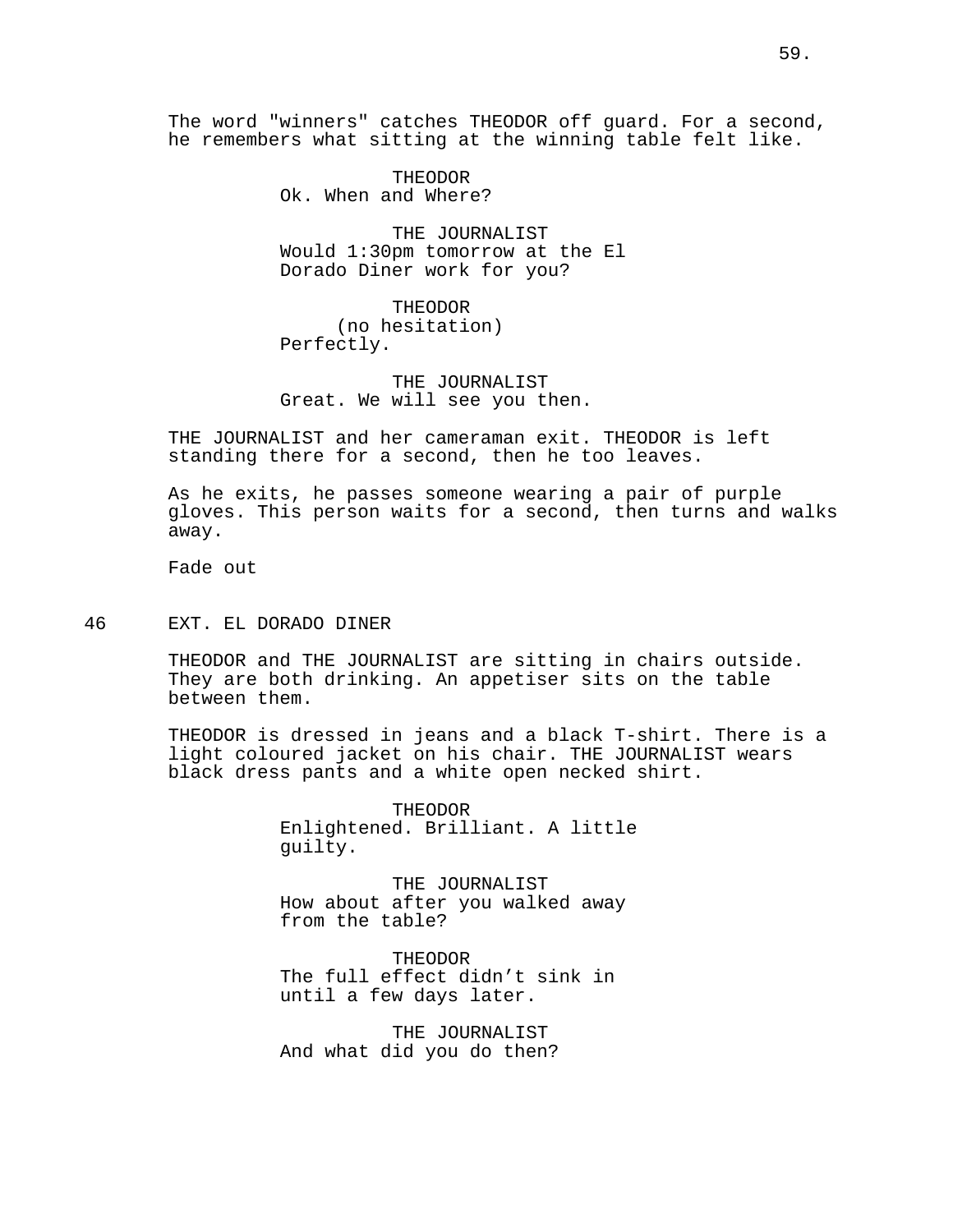THEODOR (in a "what do you want to hear" way) I bought a car?

#### THE JOURNALIST

Now, you haven't been at the final table since that night. In fact, you haven't qualified to compete in any tournament since then, is that correct?

#### THEODOR

You know that already, or you wouldn't have been waiting for me outside the room last night.

THE JOURNALIST (laughing) Fair enough. Shouldn't try to fool a poker player.

THEODOR smiles. He knows something she doesn't.

THE JOURNALIST So, any theories as to why you've been on this losing streak? Are you distracted? Something else on your mind?

#### THEODOR

Maybe I've gotten cocky. Maybe the stakes aren't high enough.

THE JOURNALIST I'm sure you still have fans.

THEODOR

It's been three years. People stopped caring about me the first hand I lost, the next time I played.

(getting to a point he's been itching to make) Which makes me wonder what you're doing here.

THE JOURNALIST (reaching for her drink) I'm doing a story on you.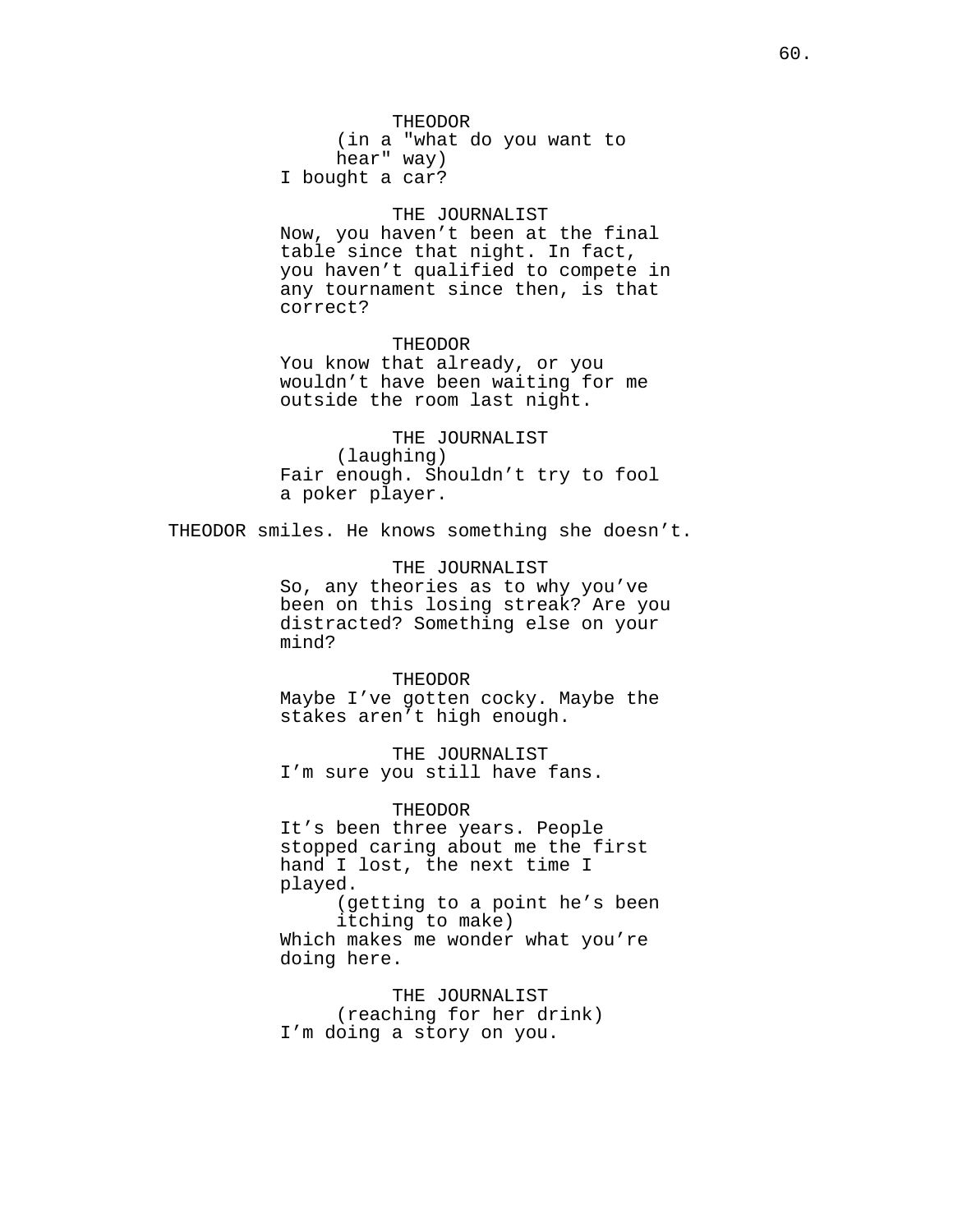Silence

#### THEODOR

(giving up) Ok, since you sat down, you have touched your drink six times. Each time was only a second after I did because you've been so engrossed in your story, you forgot you had a drink and my movement reminded you. Just now, you reached for your glass of your own accord which tells me you want to divert attention away from the subject at hand. So tell me, darling, what you don't want to tell me.

Stunned Silence

THEODOR

(explaining to an idiot) I haven't been winning, but I can still play.

# THE JOURNALIST

(laughing it off) That's quite impressive, apparently your talents are still sharp, why do you think they are failing you at the poker table?

THEODOR

(leaning forward) Well. In all honesty, if I knew that, I wouldn't be a part of your

THEODOR has leaned in far enough to read the top of the page on THE JOURNALIST'S notepad. She quickly covers it up as THEODOR leans back. His questions answered.

> THEODOR "How The Mighty Have Fallen" Story.

THE JOURNALIST It's not exactly what you think.

THEODOR Correction. You've been asking questions, writing down answers, at (MORE)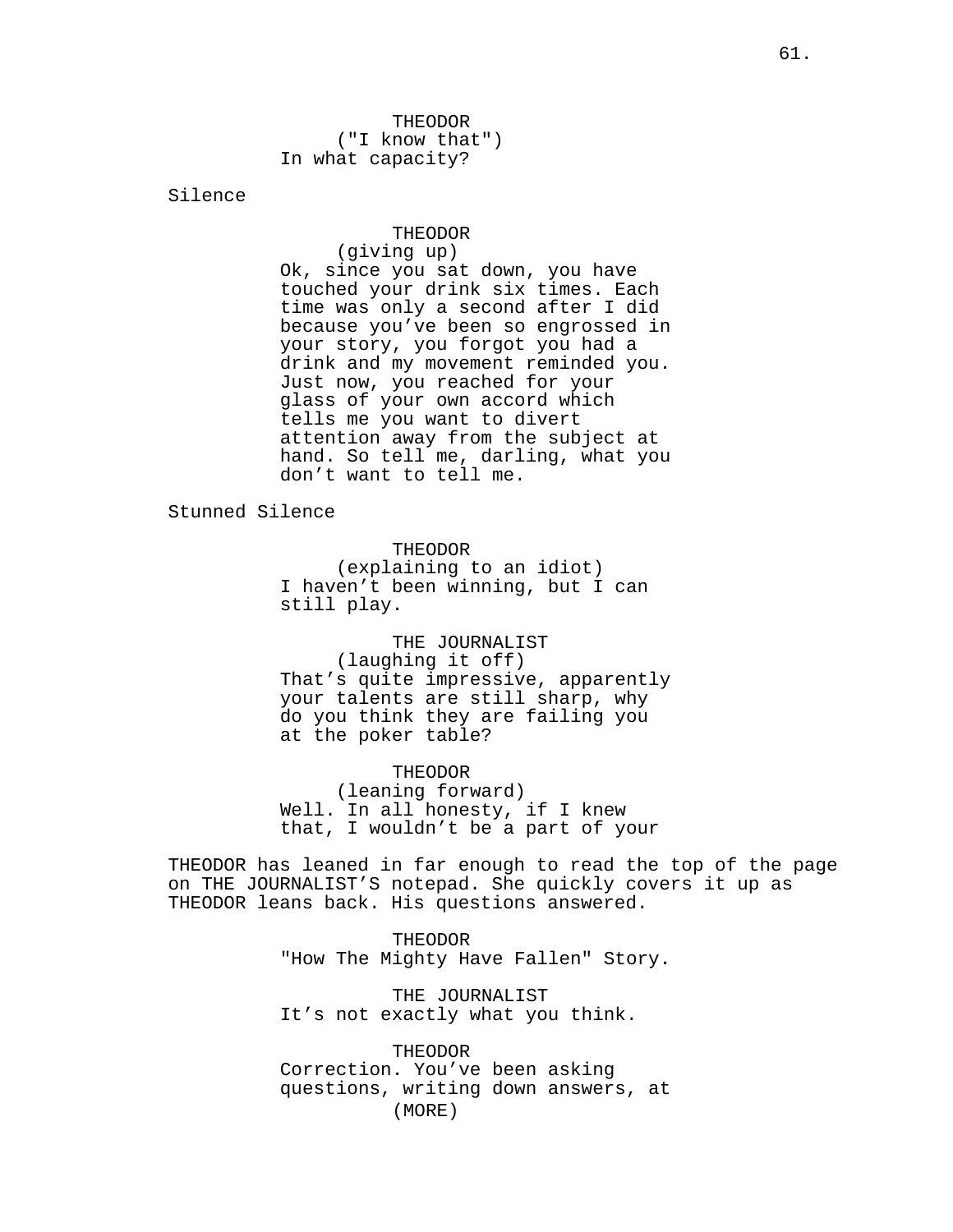THEODOR this point, that story is exactly what I think.

Pause.

#### THEODOR

So, in order to end this quickly and get you the hell out of my sight, I'll round out your article.

THE JOURNALIST doesn't move. THEODOR picks up her pen and forcibly puts it in her hand. She starts writing.

#### THEODOR

(in a louder voice) I don't know why I've been losing at the table, but at this point, that doesn't matter, because you do. Everything I've said, you've written down and then you've drawn arrows all over the paper. You're connecting evidence to theory trying to figure out why the former poker champion is sitting here talking to the condescending journalist from the idealistic newspaper. Of the twelve questions you've asked today, ten of them have been about my losing streak and the fact that you were waiting **outside** the door last night for someone to be kicked out like the ballpoint pushing vulture that you are, tells me that you're more interested in trampling someone people used to care about than actually reporting any relevant news because we both know that sells better. So thank you for killing an hour of my time and please don't come to the funeral. Get out.

THE JOURNALIST finishes scribbling and stands up. She quickly walks away.

> THEODOR (calling after her) "Theodor" doesn't have an "e" on the end.

THEODOR finishes his drink and starts to nibble at the appetiser. THE WAITER shows up to refill his glass.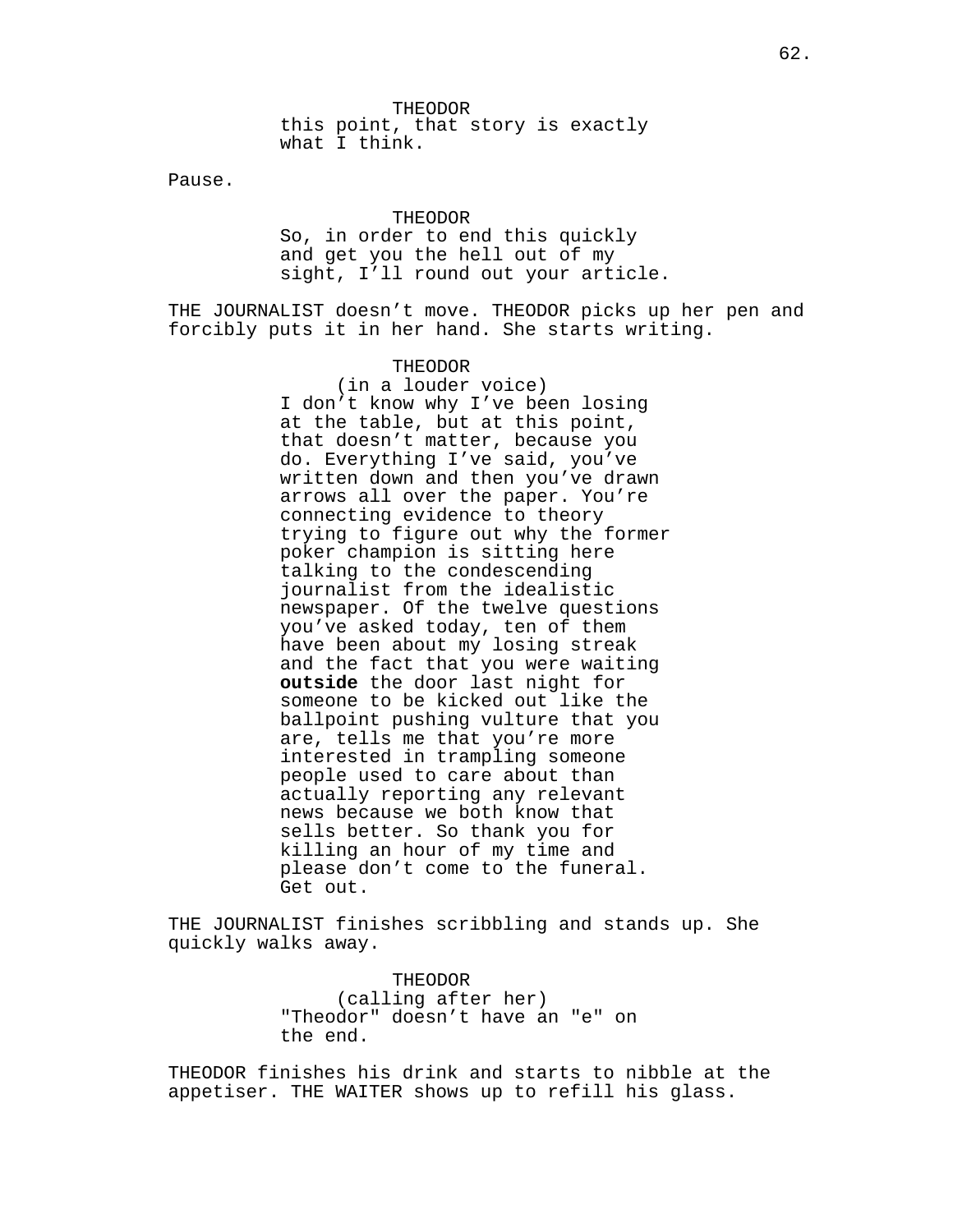THEODOR (obviously) The check.

THE WAITER, having seen what THEODOR acts like when angry, says nothing and quickly moves away.

From a distance, we see THEODOR slump in his chair. Some part of what THE JOURNALIST said registered with him.

THE WAITER returns and hands THEODOR the check. THEODOR waits until he leaves before opening it. He looks at the amount and begins fishing around in his pocket. He pulls his wallet out of his jacket. No bills, no credit cards. He puts it away and begins digging through his pockets. He eventually puts together a few bills and a bunch of coins. He doesn't have enough. He puts as many as he can in the folder and pockets the check.

Underneath the recipt is a business card. It says "Win At The Ultimate Game/ highest stakes possible/ Russian roulette/ 684-0256" THEODOR sits there for a minute. Alone. Lost. No way to escape.

Finally, THEODOR after checking that THE WAITER is somewhere else, gets up and hurries from the restaurant.

The distant shot pans down and we see that it is near a table a row or so away. The person at the table is wearing purple gloves.

#### 47 INT. THEODOR'S LIVING ROOM

THEODOR has been pacing for the last few hours. His jacket, shoes, and socks are thrown about the room. A deck of cards was dropped and spread across the floor. He is flipping the business card in his fingers just like he has been since he got it.

Throughout the scene, THEODOR argues with himself about whether or not he should play.

THEODOR

Damn it!

He throws something.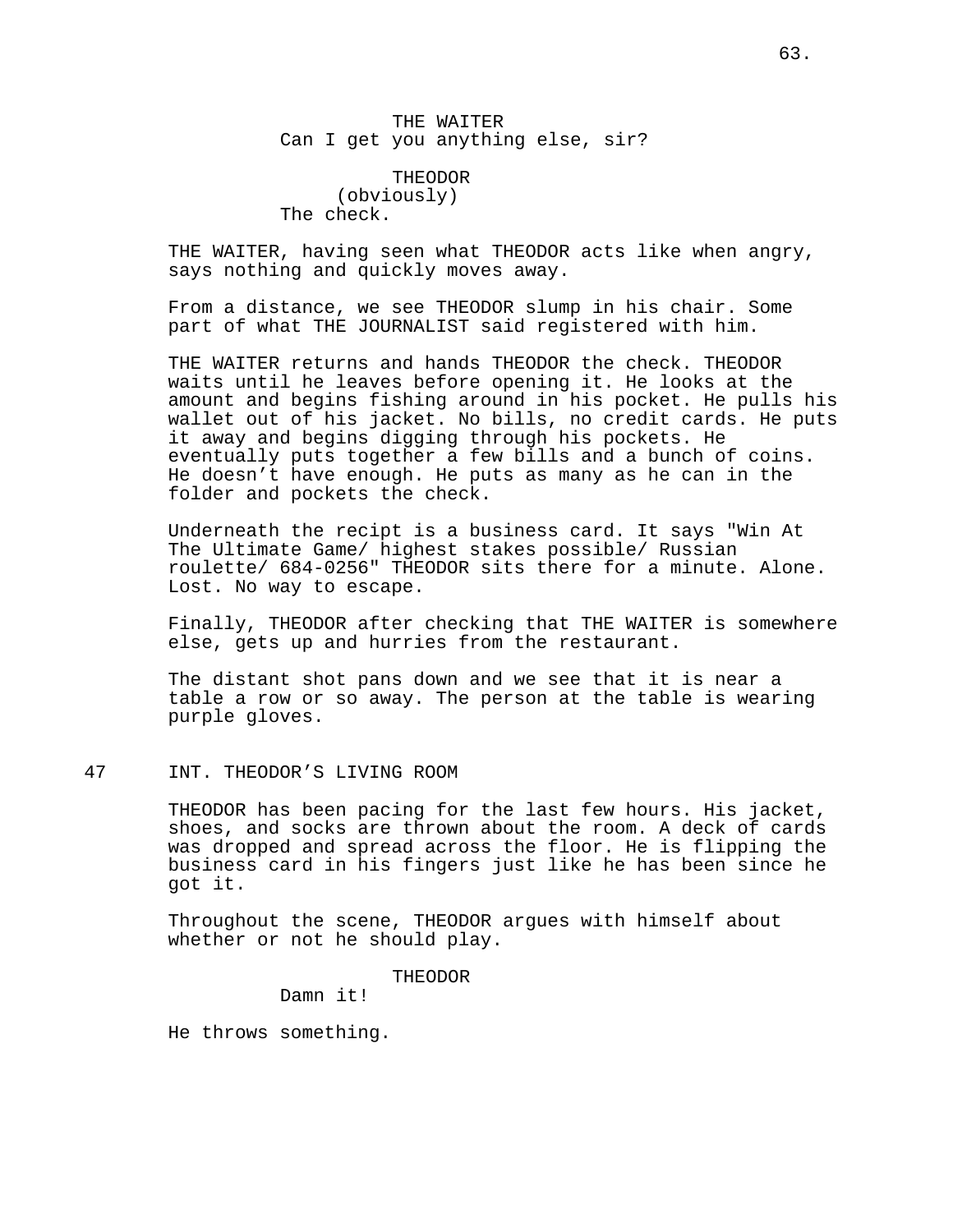THEODOR How can I even be considering this!? C'mon man when was the last time I backed down from a challenge? This isn't a challenge, it's suicide. The stakes are too high. Maybe that's what I need. Maybe that's the thing that's going to... No, stop. What am I doing? Am I insane? Probably. In that case, maybe I have nothing to lose. No. I have everything to lose. I don't need to do this. I can win at poker, I just need to concentrate. Then why haven't I been winning? Because I'm not taking it seriously. And why not? Because the stakes aren't high enough to motivate me. So, go skydiving, ride a motorcycle, I can't afford those! It just has to be something. Anything other than this. Silence as THEODOR realises why the idea attracts him. When he next speaks, there is awe in his voice But this...this is Russian Roulette. Actual, live bullet Russian Roulette. The fascination. How can I pass this up? THEODOR snaps back to reality. I'm being stupid. I'm not thinking. This is Russian Roulette. This is suicide. There's gotta be something else. There has to be.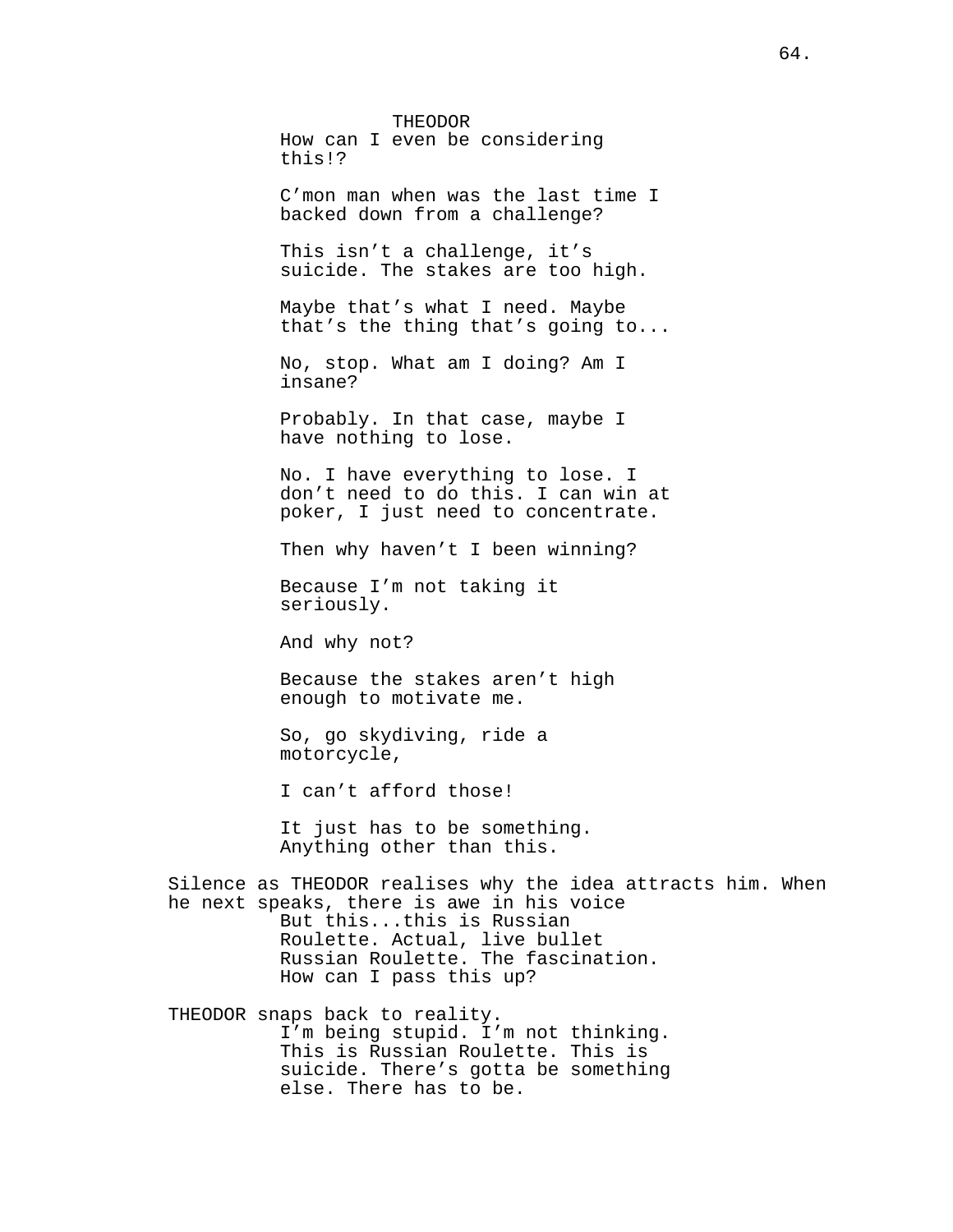He stops pacing, rubs his chin and takes a deep breath. Trying to figure out if the past hours have gotten him anywhere.

#### THEODOR

I don't know.

The doorbell rings. THEODOR answers it. Lying on his doorstep is a copy of the evening edition of "The Utopia". The paper's motto is "The Best of all Possible News". He looks for the person who left it, but sees no one. He opens the paper and soon finds what he's looking for. The article has been circled. The headline reads, "From Silent Winner to Sore Loser: How far the mighty have fallen and how casinos pushed them"

THEODOR throws the paper down and goes inside. He looks again at the business card.

> THEODOR "Win at the ultimate game"?

THEODOR clamps a hand to his chest, his heart is fluttering just thinkin about it.

> THEODOR How can I not?

His decision is made at this point. He paces a time or two more, muttering to himself, but in the end, he picks up the phone and dials.

48 INT. ROULETTE ROOM

AUGUST has the gun cocked. She puts it to her head and waits.

> THEODOR It's not going to shoot itself honey.

AUGUST What's your rush?

THEODOR I'm curious to see which of us I'll be hanging out with in the afterlife.

AUGUST ignores him. She takes a deep breath and pulls the trigger.

BANG.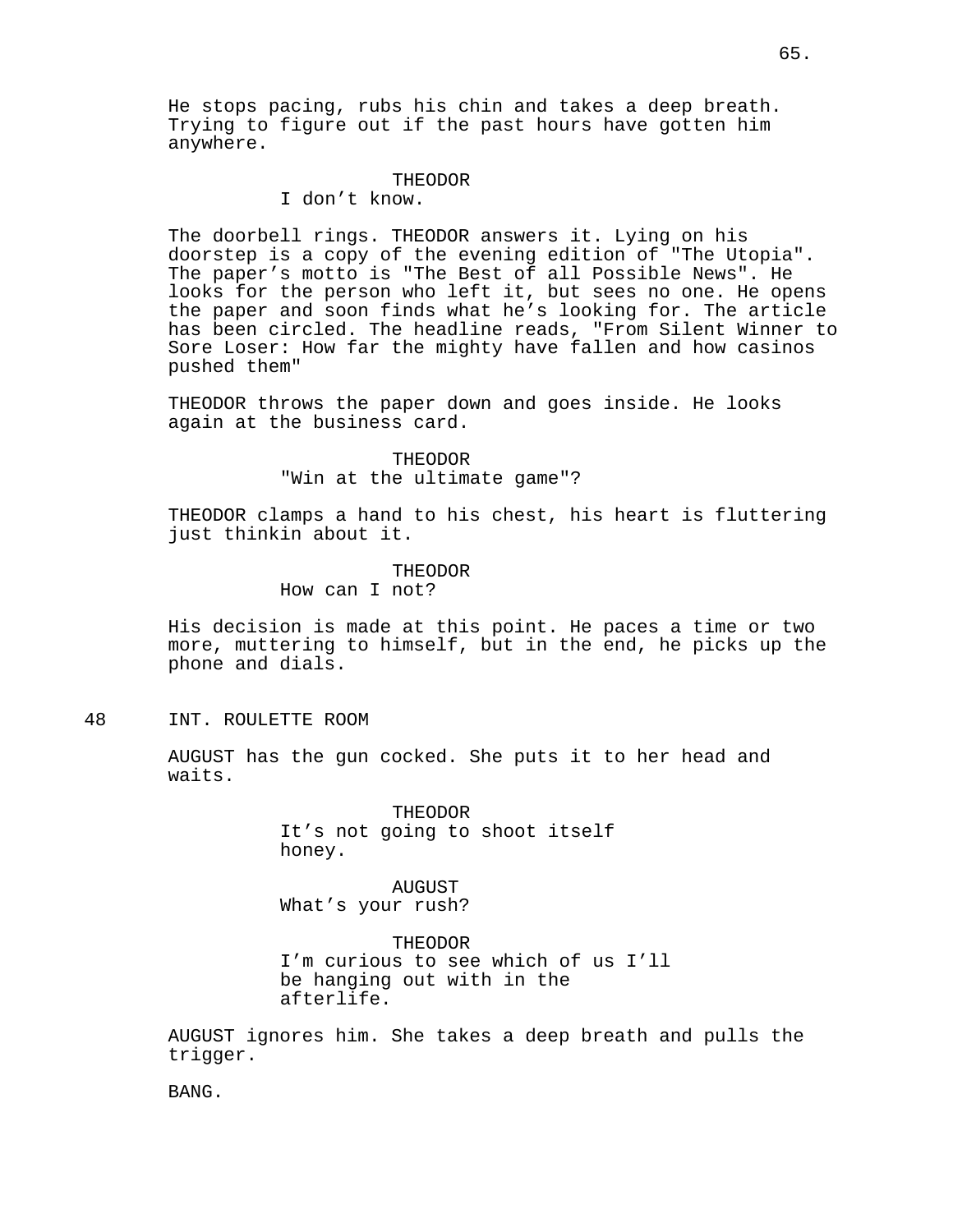AUGUSTS'S weak hand (propelled by the recoil) sends the gun flying across the room. Her head falls the other direction and her body falls off the chair. She hits the ground with a light thud.

CHARLES and THEODOR look at each other. The final two. Each has an even chance of surviving, but on the other hand, their chances of death have never been higher.

> THEODOR (whistles) First bullet. What are the odds?

CHARLES At this point, 50/50.

#### THEODOR

Well then...

THEODOR pulls a bullet from the box. The Bullet.

THEODOR This is a very special bullet. My deal.

He loads the gun, spins the chamber, and snaps it shut.

Looking CHARLES in the eye, he slides the gun across the table.

# THEODOR

Bet's to you.

CHARLES picks up the gun and cocks it.

# 49 **THE STORY OF CHARLES**

50 INT. EDWARD'S BEDROOM

March 1989

EDWARD puts the gun to his head and pulls the trigger. "Click"

Silence

He cocks it and fire again. "Click" Again. "Click" Again.

We finally see EDWARD'S face. He looks hopeful (of what we don't know).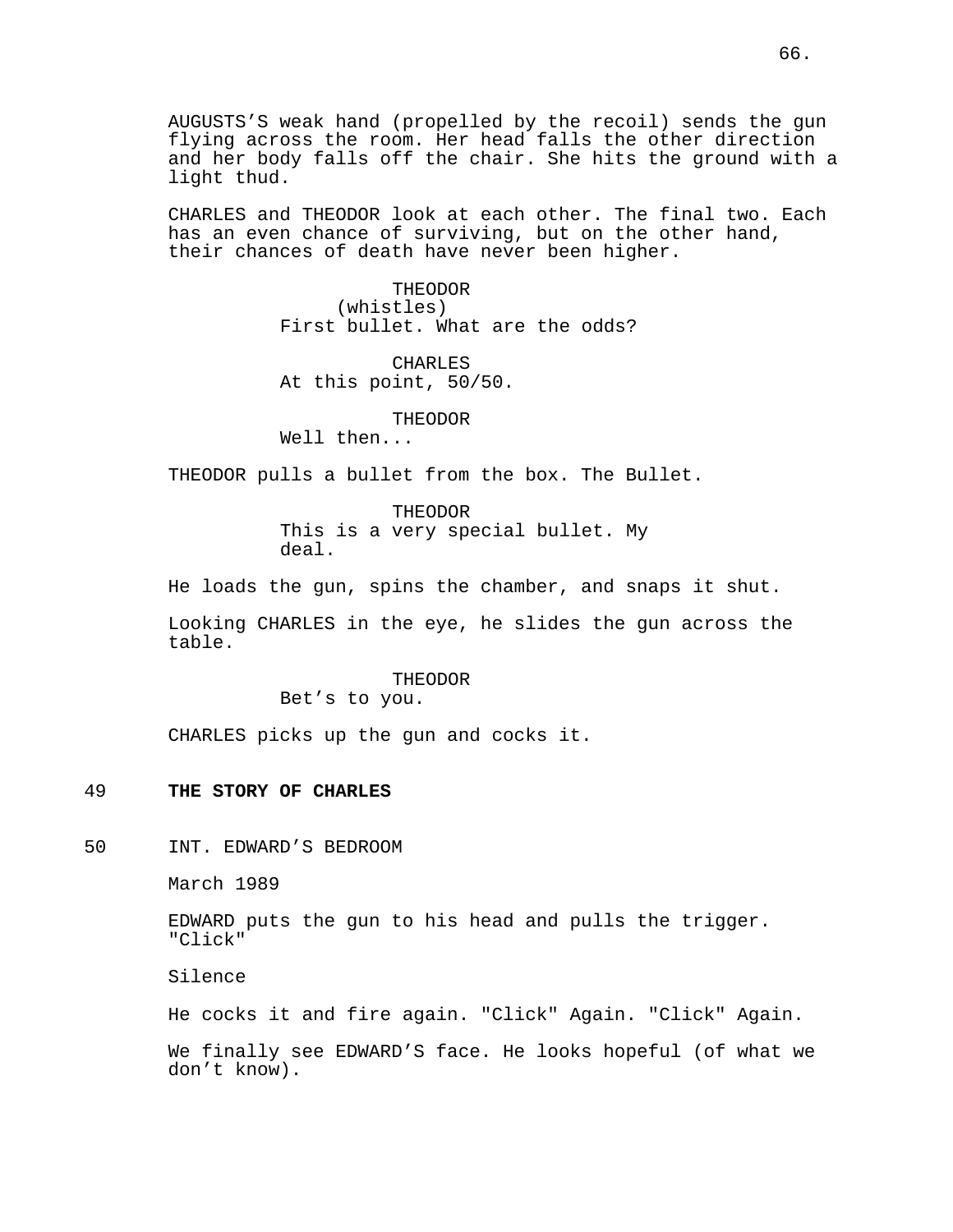The camera watches him through his open doorway. As he puts the gun to his head, it moves down the hallway. We come to another open door. CHARLES (dressed in a red long sleeved shirt) is sitting in the den reading a book.

BANG

CHARLES drops his book and runs from the room, past the camera.

Inside EDWARD'S bedroom, we see his dead body lying on the ground. CHARLES runs in. He screams and cries and tries to help EDWARD, but his brother is gone.

51 EXT. MARTIN CEMETERY

April 1989

CHARLES walks from the cemetery. He is wearing a black suit with a long black coat. It is a dreary day.

He stops and looks back at the newly filled grave. He stands there for a minute. Alone. Lost. No way to escape.

He walks past the camera and disappears.

52 INT. EDWARD'S BEDROOM

June 1989

CHARLES is sitting up late in the floor of EDWARD'S room. He hasn't been sleeping. He can't think.

CHARLES is a psychiatrist who has always been able to interpret the actions of others. This time, the death of his brother has him confused. The confusion, plus the grief have conspired to keep him up every night trying to understand.

He's holding a picture. He and EDWARD a few years back. They are standing up on a mountain and grasping wrists. CHARLES looks at his wrist. Along the inside of his forearm, there is a long white scar. He flips the picture over. On the back, in CHARLES'S handwritng are the words "Blood Brothers" and underneath in EDWARD'S handwriting is the word "Forever".

CHARLES breaks down crying again. He quietly sobs as he looks around the room.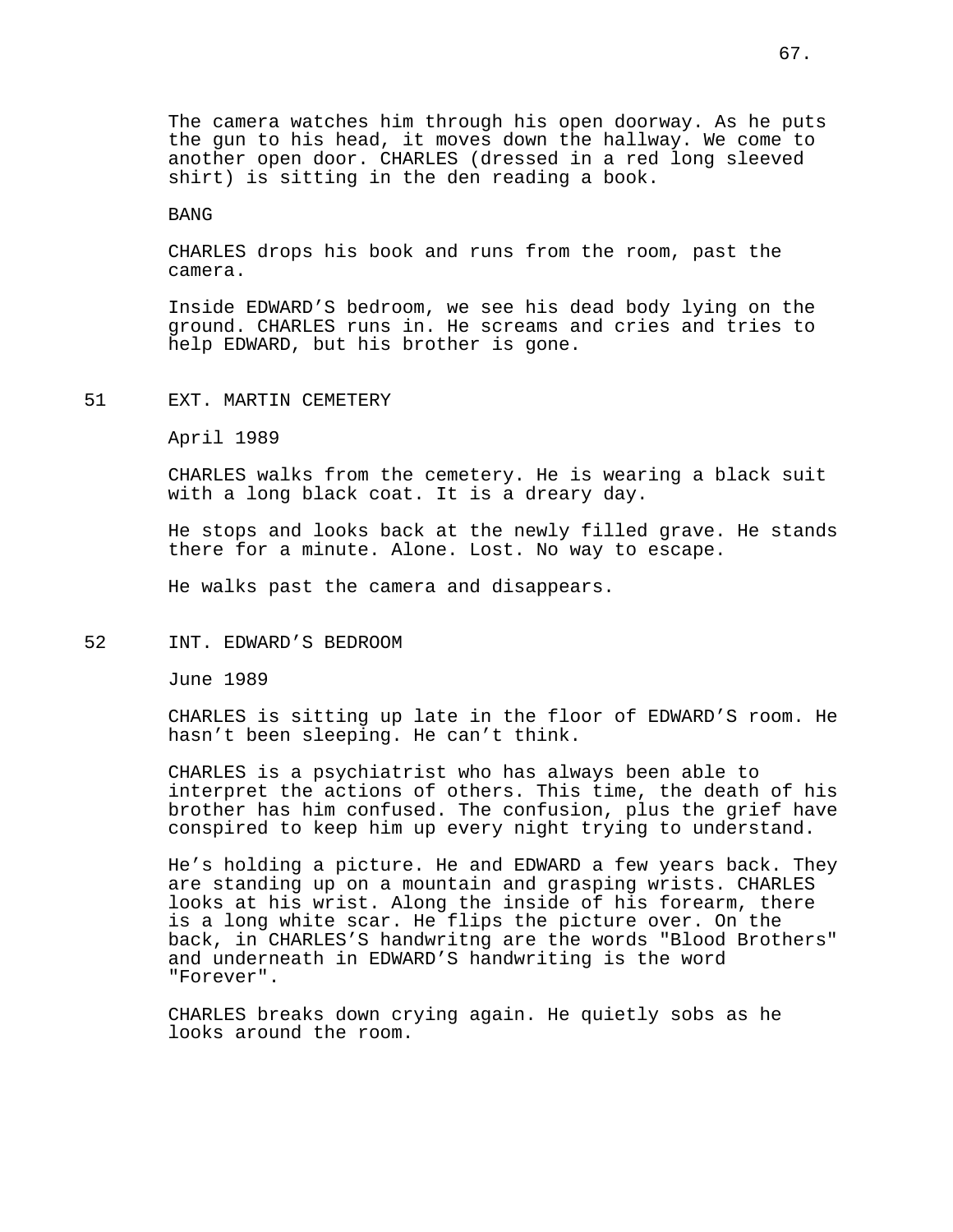CHARLES What happened to you? What happened to you?

He has been writing in a notebook. As he flips through it we see pages with notes and sketches on them.

A sketch of the gravestone "Edward"

Pages covered in the word "why"

"I must understand" and under that "Human depravity, desperation, and depression"

The later pages have pictures on one side and notes about the person on the other. Their motive titles each page.

IVAN (motive: freedom)

ACHMET (motive: triumph)

STANISLAW (motive: faith/belief)

AUGUST (motive: nothing to lose)

THEODOR (motive: pride/winning?)

We see a page that reads, "Charles (motive: knowledge/understanding) but it has been crossed out.

Eventually, CHARLES closes his notebook and puts his head down on the desk. He tries to sleep. The notebook is labelled "Misfires".

53 INT. CHARLES'S OFFICE

December 1994

CHARLES (in a tweed suit and red dress shirt) is screaming. During the middle of a session with a client, he fell victim to his condition, Fahr's Syndrome. He suffers from painful dementia and his disease is progressing.

THE PATIENT is supporting him and trying to relax him. After a few seconds, the pain subsides and CHARLES looks around.

CHARLES

Tuesday?

THE PATIENT

Thursday.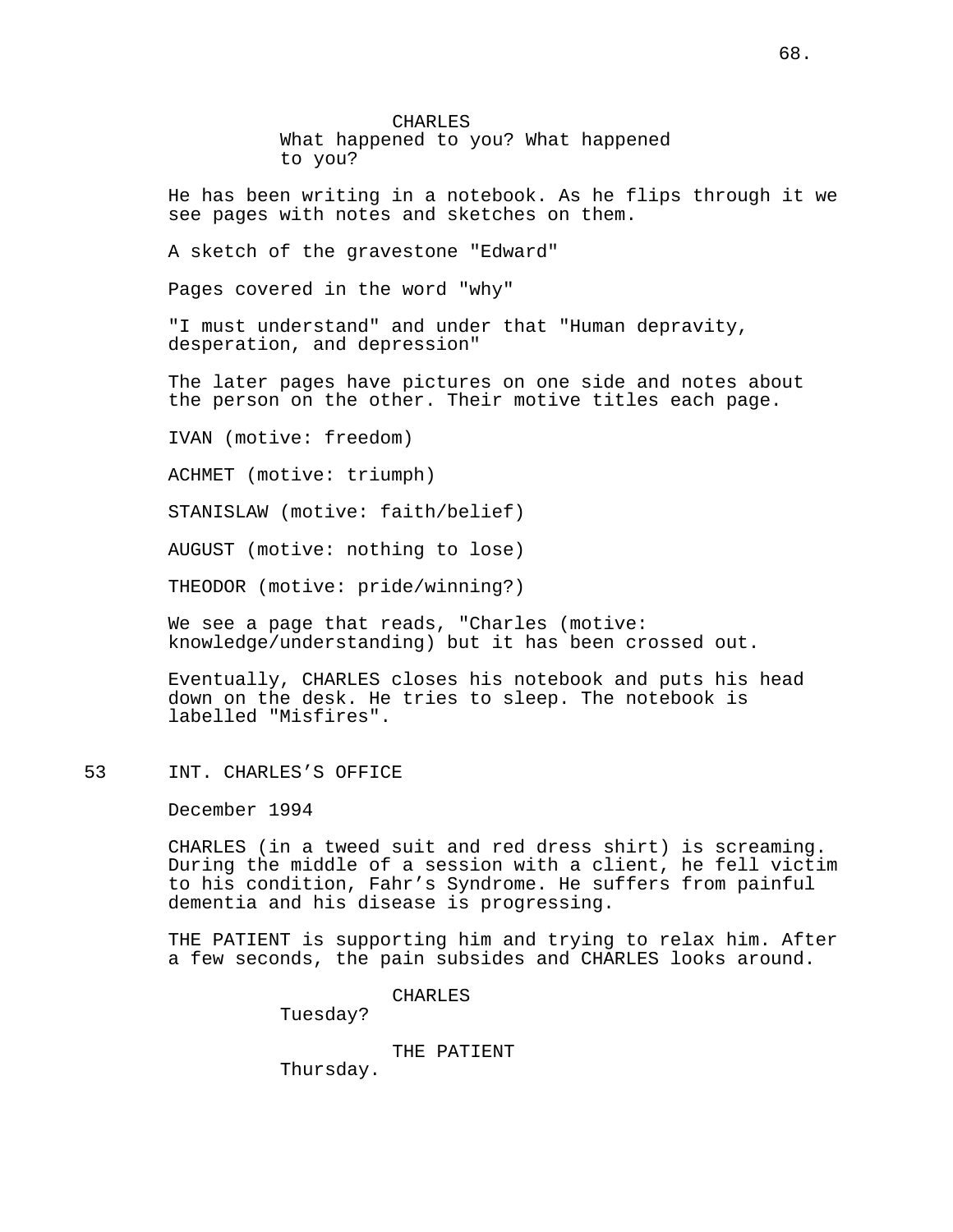CHARLES notices a calendar on the wall. He looks carefully at it. Days are crossed off. Each event on a day crossed off as soon as it happens. He sees that at this time on thursday, he is meeting with THE PATIENT. He checks his watch.

# CHARLES

My apologies.

THE PATIENT Are you ok?

CHARLES Soon. It takes a while for the world to come back.

THE PATIENT What did you say this was again?

#### CHARLES

Fahr's Syndrome. Genetically dominant. Causes dementia, seizures, involuntary spasms. Look

CHARLES holds up his hand with a pen in it. His fingers constantly flip the pen around them.

CHARLES

Ticks. I can't control it. My father had it too. And my brother.

He stops and looks at THE PATIENT.

CHARLES Look at me, doing this backwards. You're supposed to be telling me about your parents.

CHARLES and THE PATIENT both smile.

CHARLES Listen, would it be ok if we finished this next session. I'm...

THE PATIENT Of course. You'll be ok?

CHARLES (smiling) If not, I know who to call. Thanks.

THE PATIENT leaves CHARLES'S office. CHARLES'S knees almost give way as soon as the door is closed. He stumbles over to his couch and begins to spasm.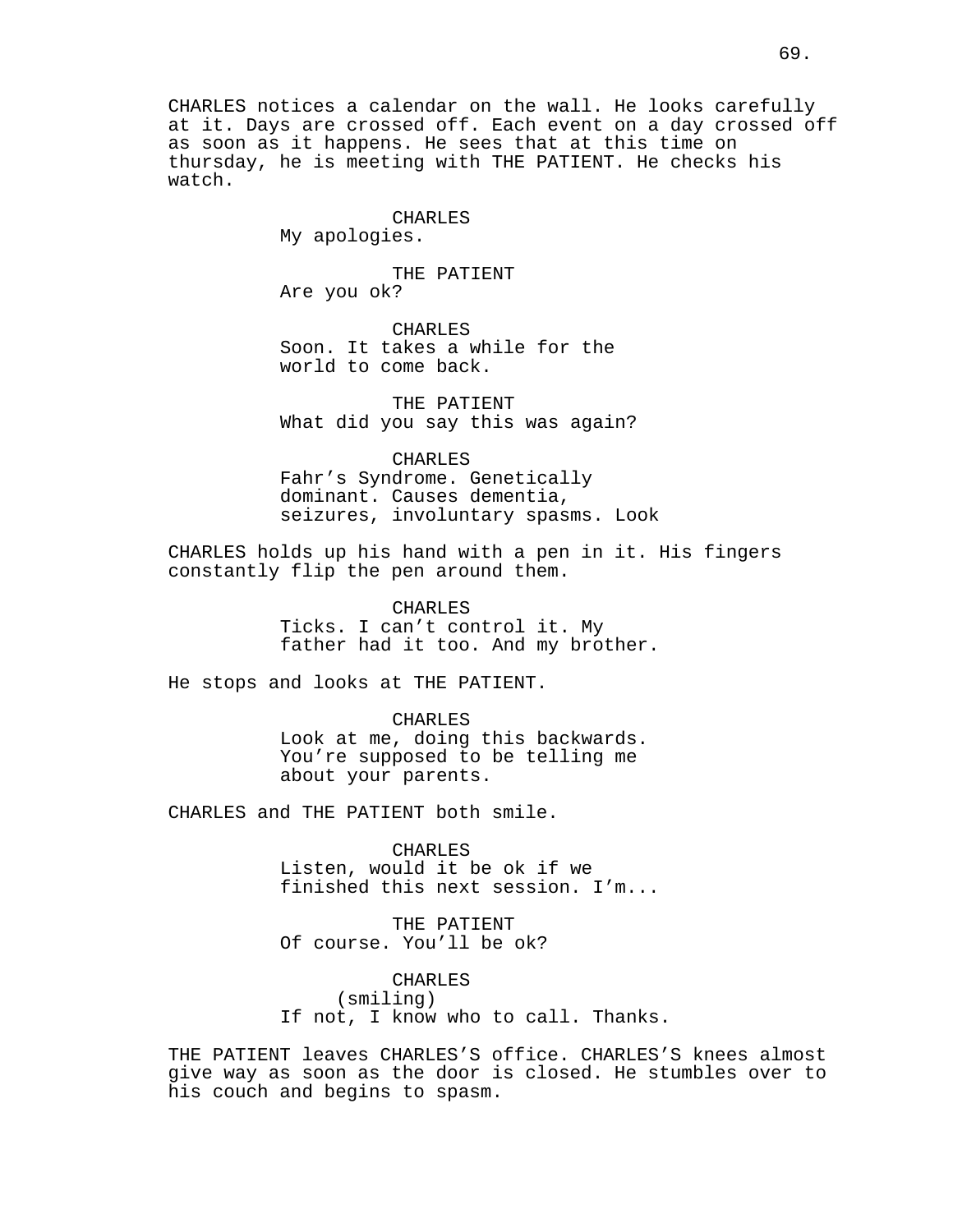Fade to.

#### 54 INT. CHARLES'S HOUSE

CHARLES comes home. He sits at his desk. He pulls out a calendar and crosses off what has happened since he left. Keeping things up to date is the quickest way to recover from his bouts of confusion.

The camera pans down as CHARLES writes on his calendar. At the edge of his desk sits a pair of purple leather gloves.

#### 55 INT. ROULETTE ROOM

CHARLES reaches for the gun. He picks it up and takes a deep breath. He cocks it. CHARLES places the barrel to his temple.

CHARLES fires

CLICK.

CHARLES sighs. He has still not felt what his brother felt.

THEODOR looks down at the table. One of his three chances is gone. For a second, he imagines himself at the poker table.

# 56 INT. PANGLOSS CASINO HOTEL

There is a stack of chips in front of him. As he watches, someone takes a few away.

#### 57 INT. ROULETTE ROOM

The gun slides across the table to THEODOR. He picks it up. 1 in 5 chance. He cocks the gun, puts it to his head.

THEODOR fires.

CLICK

THEODOR puts the gun down. He exhales heavily.

CHARLES thinks to himself.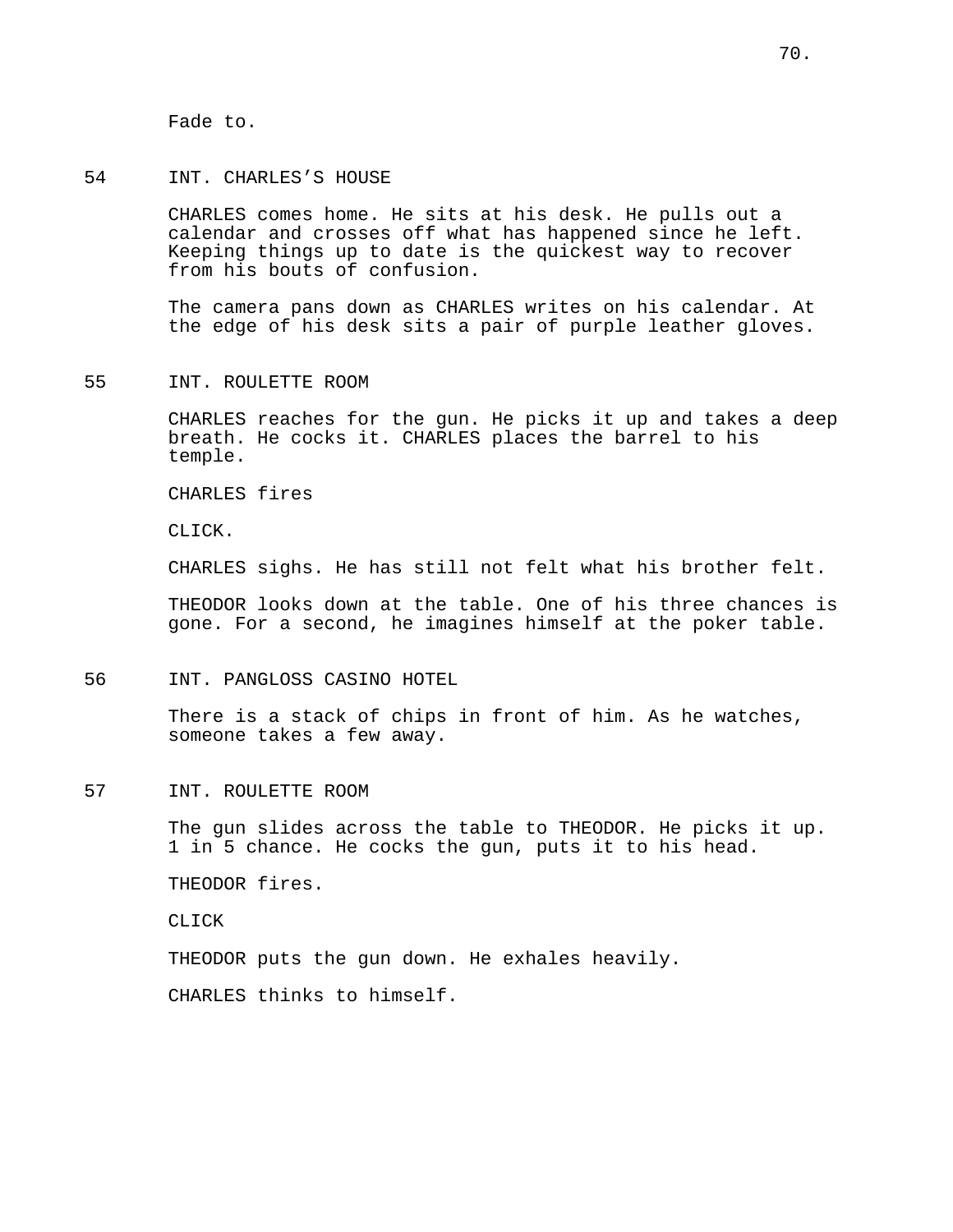## 58 INT. CHARLES'S NOTEBOOK

We see his notebook. The pages with the players on them are being ripped out. His experiment is about to end without him learning why his brother died or what made him want to.

#### 59 INT. ROULETTE ROOM

CHARLES'S thoughts are interrupted by the revolver hitting his folded, shaking hands. THEODOR is watching him.

CHARLES picks up the gun. He clears his mind. He cocks it. He hopes for release. 1 in 4 chance. He fires.

CLICK

#### 60 INT. PANGLOSS CASINO HOTEL

The person's hand removes more chips from in front of THEODOR.

#### 61 INT. ROULETTE ROOM

CHARLES, tears in his eyes, reaches over and hands the gun to THEODOR. THEODOR cocks it and places it to his head.

THEODOR nods. 1 in 3 chance. He puts the gun to his head. Let's a long whistle escape his lips as he exhales. He fires.

CLICK

#### 62 INT. CHARLES'S NOTEBOOK

The notebook is thrown to the floor. Years of work might amount to nothing. The pages float through the air.

#### 63 INT. ROULETTE ROOM

THEODOR lowers the gun. He and CHARLES look at each other. Only one safe chamber now. They are both more than aware of it.

THEODOR gets up and walks over to CHARLES. He places the gun in CHARLES'S hand and for a second, both men are holding the weapon.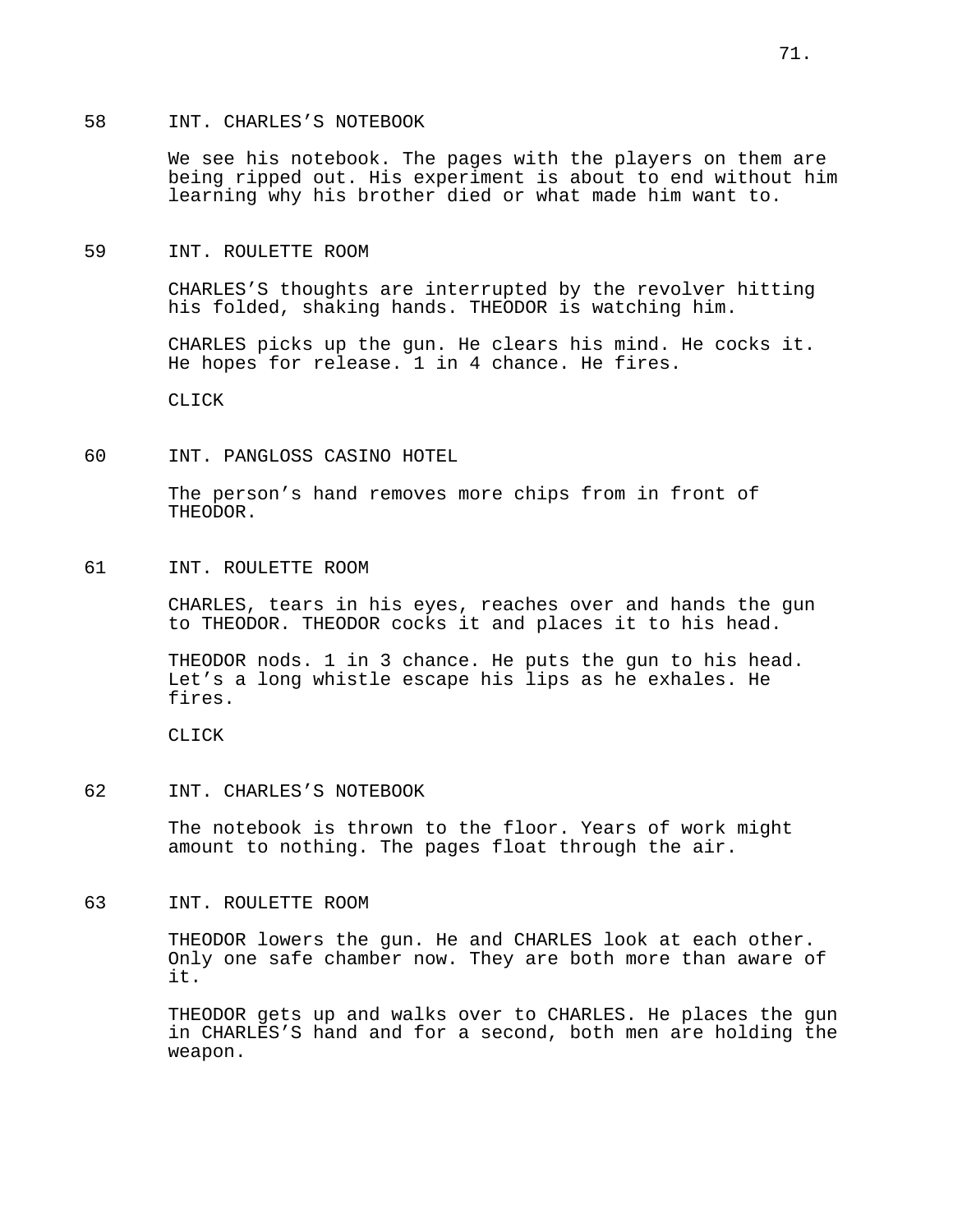CHARLES cocks the gun and THEODOR lets it go.

THEODOR walks back and sits down as CHARLES holds the gun in his hand. He is shaking. This could be the end. But he realises that whatever noise comes from that chamber, he will find what he is looking for.

CHARLES calmly puts the gun to his head. He looks at THEODOR.

His finger tightens on the trigger.

The chamber rotates into position.

He fires.

C.L.I.C.K.

## 64 INT. PANGLOSS CASINO HOTEL

The person's hand takes the last of THEODOR'S chips.

65 INT. ROULETTE ROOM

CHARLES lowers the gun. For the first time in years, he is in control of things. He slides the gun over to THEODOR. It stops right in front of him.

## CHARLES

Game over.

Silence.

THEODOR picks up the gun. He looks at it.

CHARLES says nothing. THEODOR holds the gun in his hand for what seems like hours. Finally, he grits his teeth. He has never walked away from a game and his final act will not tarnish that.

THEODOR puts the gun to his head. He closes his eyes. His finger tightens.

CHARLES

Wait.

THEODOR opens his eyes. He looks at CHARLES.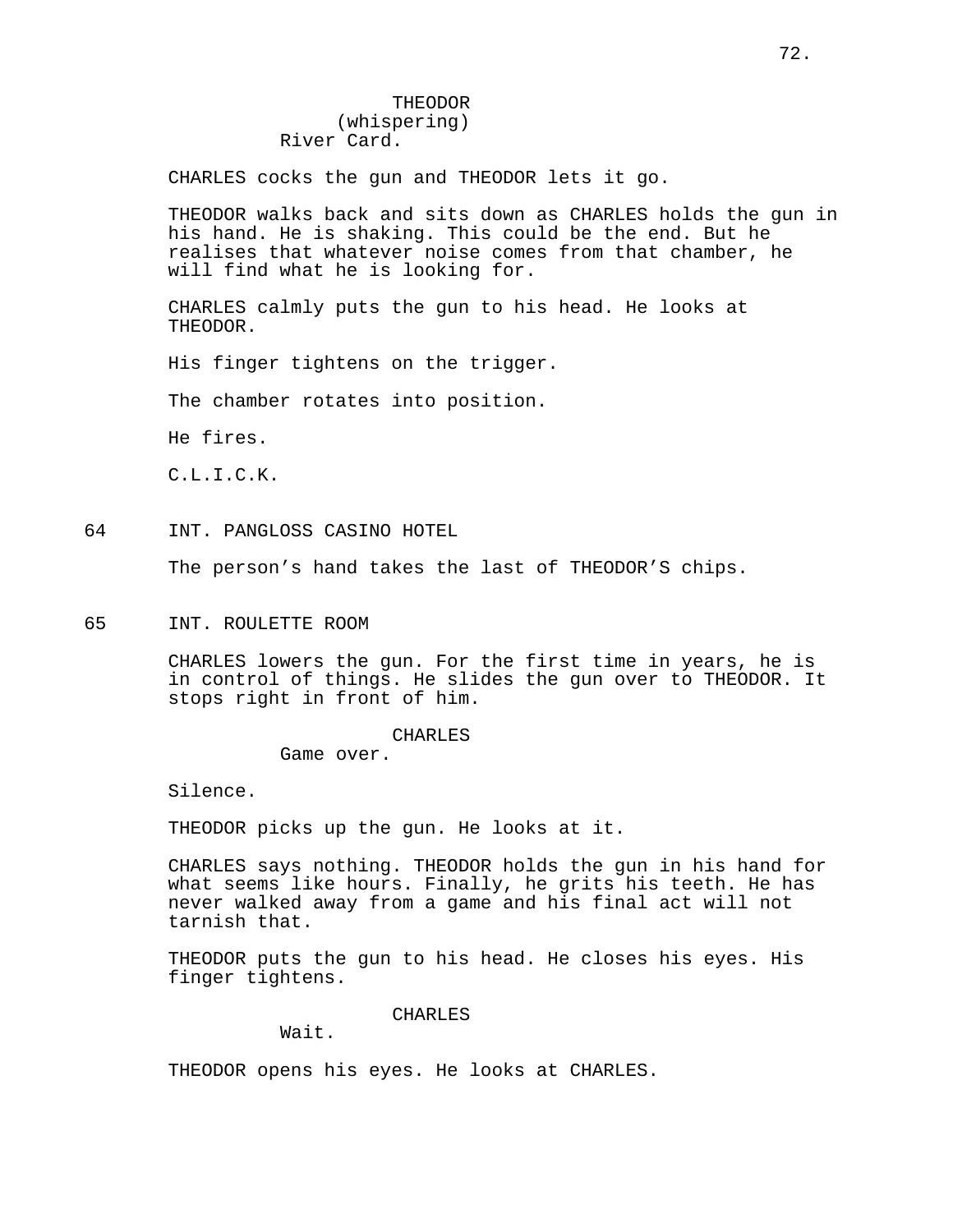THEODOR thinks. He thinks about death and where he's going in the end. He thinks about the cold steel to his head.

> **THEODOR** (resigned) Like this.

THEODOR fires.

CHARLES, hit in the chest slumps back in his chair. His eyes open and a look of pleasant surprise on his face. He finally knows what his brother felt.

THEODOR drops the gun. It lands on the table with a heavy thud.

THEODOR stands up. He walks out of the room.

He comes back.

THEODOR stops. He fights with himself. He is alive, but he didn't win. He lost the game. Almost all the others in the room got what they wanted. They got answers. He has nothing.

He turns back to the table. He picks up the gun and opens it. There are five spent shell casings inside and one left empty.

THEODOR pours out the contents of the bullet box and chooses a bullet at random.

He loads it.

THEODOR closes his eyes, spins the gun and snaps it shut.

He sits back down in his seat.

The gun comes up to his head. He cocks it with his thumb.

He fires.

CLICK.

He fires again.

CLICK.